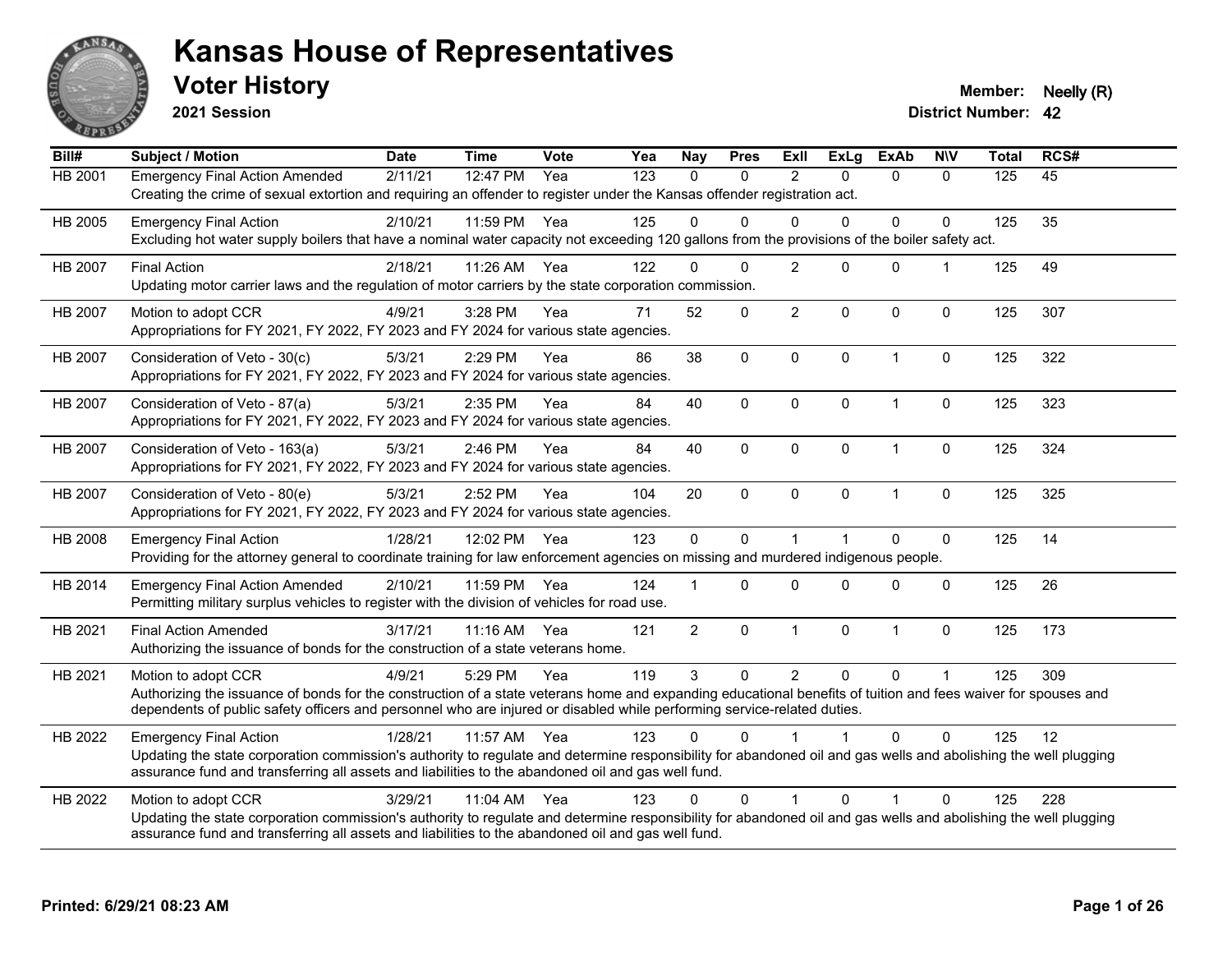

**2021 Session**

| Bill#          | <b>Subject / Motion</b>                                                                                                                                                                                                                                                                                                                                                                                                                                                                                                                                                                                                                                                         | <b>Date</b> | <b>Time</b> | Vote | Yea | Nay            | <b>Pres</b> | ExIl           | <b>ExLg</b>  | <b>ExAb</b>    | <b>NIV</b>   | Total | RCS# |
|----------------|---------------------------------------------------------------------------------------------------------------------------------------------------------------------------------------------------------------------------------------------------------------------------------------------------------------------------------------------------------------------------------------------------------------------------------------------------------------------------------------------------------------------------------------------------------------------------------------------------------------------------------------------------------------------------------|-------------|-------------|------|-----|----------------|-------------|----------------|--------------|----------------|--------------|-------|------|
| <b>HB 2026</b> | <b>Emergency Final Action</b><br>Creating a drug abuse treatment program for people on diversion and allowing county and district attorneys to enter into agreements with chief judges and community<br>corrections for supervision.                                                                                                                                                                                                                                                                                                                                                                                                                                            | 1/28/21     | 12:00 PM    | Yea  | 123 | $\Omega$       | $\Omega$    | 1              |              | $\Omega$       | $\Omega$     | 125   | 13   |
| HB 2026        | Motion to adopt CCR<br>Creating a drug abuse treatment program for people on diversion and allowing county and district attorneys to enter into agreements with chief judges and community<br>corrections for supervision, clarifying jurisdiction and supervision of offenders in a certified drug abuse treatment program, authorizing the Kansas sentencing<br>commission to change risk assessment cut-off levels for participation in the certified drug abuse treatment program, modifying the criminal penalties for tampering with<br>electronic monitoring equipment and increasing the criminal penalties for riot and incitement to riot in a correctional facility. | 5/5/21      | 2:18 PM     | Yea  | 121 | 0              | $\Omega$    | $\overline{2}$ | $\Omega$     | $\overline{2}$ | $\Omega$     | 125   | 330  |
| HB 2029        | <b>Emergency Final Action</b><br>Counting any crime with a domestic violence designation as a prior conviction under domestic battery.                                                                                                                                                                                                                                                                                                                                                                                                                                                                                                                                          | 2/3/21      | 12:37 PM    | Yea  | 118 | $\overline{7}$ | $\Omega$    | $\Omega$       | $\Omega$     | $\Omega$       | $\Omega$     | 125   | 19   |
| HB 2030        | <b>Emergency Final Action</b><br>Extending terminal medical release to inmates in the custody of the department of corrections with a condition likely to cause death within 120 days.                                                                                                                                                                                                                                                                                                                                                                                                                                                                                          | 2/10/21     | 11:59 PM    | Yea  | 96  | 29             | 0           | $\mathbf 0$    | $\mathbf 0$  | 0              | $\mathbf 0$  | 125   | 29   |
| HB 2039        | <b>Final Action Amended</b><br>Requiring students to pass an American civics test in order to graduate with a high school diploma.                                                                                                                                                                                                                                                                                                                                                                                                                                                                                                                                              | 3/4/21      | 1:34 PM     | Yea  | 69  | 54             | $\Omega$    |                | $\Omega$     | 1              | $\Omega$     | 125   | 143  |
| HB 2039        | Motion to adopt CCR<br>Requiring administration of a basic civics test as part of the course in United States history and government that is necessary for high school graduation and requiring<br>students to take and pass a personal financial literacy course for high school graduation beginning in school year 2024-2025.                                                                                                                                                                                                                                                                                                                                                | 4/9/21      | 3:45 PM     | Yea  | 72  | 51             | $\Omega$    | $\overline{2}$ | $\mathbf{0}$ | 0              | $\mathbf{0}$ | 125   | 308  |
| HB 2045        | <b>Final Action Amended</b><br>Revising two tax credits - first by updating the Kansas angel investor tax credit act with respect to the definition of qualified securities, tax credit limitations and amounts,<br>investor requirements and extending the date that credits may be allowed, and second by increasing the tax credit for expenses incurred to make a residence accessible<br>to persons with a disability.                                                                                                                                                                                                                                                     | 3/3/21      | 11:38 AM    | Yea  | 112 | 11             | 1           |                | $\Omega$     | $\Omega$       | $\Omega$     | 125   | 117  |
| HB 2049        | <b>Emergency Final Action on Substitute</b><br>Bill<br>Substitute for HB 2049 by Committee on Judiciary - Prohibiting a public agency from charging a fee for records requested for an audit by the legislative division of post<br>audit.                                                                                                                                                                                                                                                                                                                                                                                                                                      | 2/3/21      | 12:39 PM    | Yea  | 124 | 1              | $\Omega$    | $\Omega$       | $\Omega$     | $\Omega$       | $\Omega$     | 125   | 20   |
| HB 2050        | <b>Final Action</b><br>Removing the requirement that certain entities submit certain documents to the division of post audit.                                                                                                                                                                                                                                                                                                                                                                                                                                                                                                                                                   | 2/11/21     | 11:20 AM    | Yea  | 122 | $\Omega$       | $\Omega$    | 3              | $\Omega$     | $\Omega$       | $\Omega$     | 125   | 37   |
| HB 2052        | <b>Final Action Amended</b><br>Authorizing legislative assistants and committee assistants to accept gifts from legislators.                                                                                                                                                                                                                                                                                                                                                                                                                                                                                                                                                    | 2/25/21     | 11:24 AM    | Yea  | 119 | 5              | $\mathbf 0$ | $\mathbf{1}$   | 0            | 0              | $\mathbf 0$  | 125   | 73   |
| HB 2056        | <b>Emergency Final Action</b><br>Regulating the sale and distribution of kratom products as a part of and supplemental to the Kansas food, drug and cosmetic act.                                                                                                                                                                                                                                                                                                                                                                                                                                                                                                               | 5/6/21      | 3:37 PM     | Yea  | 97  | 24             | $\mathbf 0$ | $\Omega$       |              | $\overline{2}$ | $\mathbf{1}$ | 125   | 343  |
| HB 2057        | <b>Final Action</b><br>Allowing an alcoholic liquor manufacturer to obtain a drinking establishment license under certain conditions.                                                                                                                                                                                                                                                                                                                                                                                                                                                                                                                                           | 3/3/21      | 11:40 AM    | Yea  | 124 | 0              | $\Omega$    |                | $\Omega$     | $\Omega$       | $\mathbf{0}$ | 125   | 118  |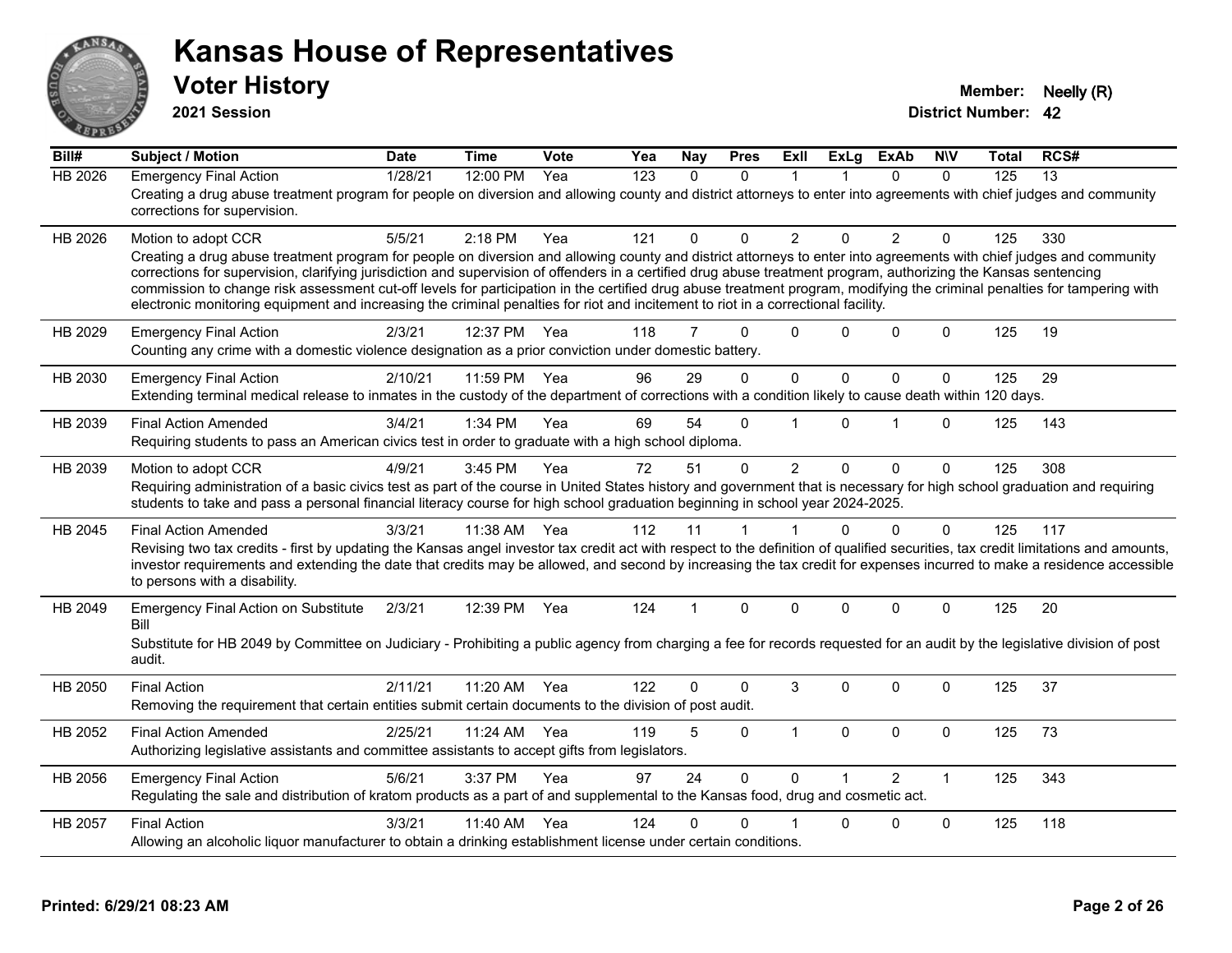

**2021 Session**

| Bill#   | Subject / Motion                                                                                                                                                             | <b>Date</b> | <b>Time</b> | Vote | Yea | <b>Nay</b> | <b>Pres</b>  | <b>ExII</b>    | <b>ExLg</b> | <b>ExAb</b>    | <b>NIV</b>   | <b>Total</b> | RCS# |
|---------|------------------------------------------------------------------------------------------------------------------------------------------------------------------------------|-------------|-------------|------|-----|------------|--------------|----------------|-------------|----------------|--------------|--------------|------|
| HB 2058 | <b>Final Action Amended</b>                                                                                                                                                  | 3/4/21      | 1:39 PM     | Yea  | 85  | 38         | $\mathbf{0}$ | 1              | $\Omega$    | 1              | $\Omega$     | 125          | 144  |
|         | Allowing reciprocity to recognize out-of-state licenses to carry a concealed handgun.                                                                                        |             |             |      |     |            |              |                |             |                |              |              |      |
| HB 2058 | Motion to Concur                                                                                                                                                             | 4/8/21      | 9:24 PM     | Yea  | 80  | 43         | $\mathbf{0}$ | 1              | $\Omega$    | 1              | $\Omega$     | 125          | 293  |
|         | Providing reciprocity for licenses to carry concealed handguns and creating a new class of concealed carry license for individuals 18 to 20 years of age, and creating the   |             |             |      |     |            |              |                |             |                |              |              |      |
|         | Kansas protection of firearm rights act to restore the right to possess a firearm upon expungement of certain convictions.                                                   |             |             |      |     |            |              |                |             |                |              |              |      |
| HB 2058 | <b>Consideration of Veto</b>                                                                                                                                                 | 5/3/21      | 12:15 PM    | Yea  | 84  | 39         | $\Omega$     | 0              | $\Omega$    | $\overline{1}$ | 1            | 125          | 320  |
|         | Providing reciprocity for licenses to carry concealed handguns and creating a new class of concealed carry license for individuals 18 to 20 years of age, and creating the   |             |             |      |     |            |              |                |             |                |              |              |      |
|         | Kansas protection of firearm rights act to restore the right to possess a firearm upon expungement of certain convictions.                                                   |             |             |      |     |            |              |                |             |                |              |              |      |
| HB 2062 | <b>Emergency Final Action</b>                                                                                                                                                | 2/10/21     | 11:59 PM    | Yea  | 125 | 0          | $\Omega$     | 0              | $\Omega$    | $\Omega$       | $\mathbf 0$  | 125          | 31   |
|         | Providing certain exceptions to the confidentiality of state child death review board documents.                                                                             |             |             |      |     |            |              |                |             |                |              |              |      |
| HB 2063 | <b>Emergency Final Action Amended</b>                                                                                                                                        | 2/10/21     | 11:59 PM    | Yea  | 125 | $\Omega$   | $\Omega$     | $\Omega$       | $\Omega$    | $\Omega$       | $\Omega$     | 125          | 28   |
|         | Providing certain KP&F tier II spousal and children's benefits for death resulting from a service-connected disability and enacting the Michael Wells memorial act.          |             |             |      |     |            |              |                |             |                |              |              |      |
| HB 2064 | <b>Emergency Final Action Amended</b>                                                                                                                                        | 2/10/21     | 11:59 PM    | Yea  | 125 | $\Omega$   | $\Omega$     | $\Omega$       | $\Omega$    | $\Omega$       | 0            | 125          | 33   |
|         | Making DROP elections revocable and allowing DROP members who first elected a DROP period of less than five years to extend such DROP period.                                |             |             |      |     |            |              |                |             |                |              |              |      |
| HB 2064 | Motion to adopt CCR                                                                                                                                                          | 4/9/21      | 5:35 PM     | Yea  | 118 |            | 0            | 2              |             | $\Omega$       |              | 125          | 310  |
|         | Creating the Kansas promise scholarship act to provide postsecondary educational scholarships for certain two-year associate degree programs, career and technical           |             |             |      |     |            |              |                |             |                |              |              |      |
|         | education certificates and other stand-alone programs.                                                                                                                       |             |             |      |     |            |              |                |             |                |              |              |      |
| HB 2066 | Final Action Sub Bill Amended                                                                                                                                                | 3/3/21      | 11:45 AM    | Yea  | 103 | 21         | $\Omega$     | 1              | $\Omega$    | $\Omega$       | $\Omega$     | 125          | 119  |
|         | Substitute for HB 2066 by Committee on Commerce, Labor and Economic Development - Expanding the military spouse and service member's expedited licensure law                 |             |             |      |     |            |              |                |             |                |              |              |      |
|         | to all applicants who have established or intend to establish residency in Kansas.                                                                                           |             |             |      |     |            |              |                |             |                |              |              |      |
| HB 2066 | Motion to adopt CCR                                                                                                                                                          | 4/8/21      | 5:08 PM     | Yea  | 105 | 17         | $\mathbf{0}$ | 1              | $\Omega$    | $\overline{2}$ | 0            | 125          | 287  |
|         | Substitute for HB 2066 by Committee on Commerce, Labor and Economic Development - Expanding the military spouse and service memberGÇÖs expedited licensure                   |             |             |      |     |            |              |                |             |                |              |              |      |
|         | law to all applicants who have established or intend to establish residency in Kansas.                                                                                       |             |             |      |     |            |              |                |             |                |              |              |      |
| HB 2070 | <b>Final Action</b>                                                                                                                                                          | 2/18/21     | 11:27 AM    | Yea  | 119 | 3          | $\Omega$     | $\overline{2}$ | $\Omega$    | $\Omega$       |              | 125          | 50   |
|         | Allowing certain private not-for-profit postsecondary educational institutions to recoup credit card fees by permitting a surcharge for credit card transactions in the same |             |             |      |     |            |              |                |             |                |              |              |      |
|         | manner as municipal universities, community colleges, technical colleges and vocational educational schools.                                                                 |             |             |      |     |            |              |                |             |                |              |              |      |
| HB 2071 | <b>Emergency Final Action</b>                                                                                                                                                | 2/3/21      | 12:32 PM    | Yea  | 125 | $\Omega$   | $\Omega$     | 0              | $\Omega$    | 0              | $\mathbf{0}$ | 125          | 17   |
|         | Increasing the criminal penalties for stalking a minor.                                                                                                                      |             |             |      |     |            |              |                |             |                |              |              |      |
| HB 2071 | Motion to Concur                                                                                                                                                             | 4/6/21      | 2:33 PM     | Yea  | 119 | $\Omega$   | $\mathbf{0}$ | 1              | $\Omega$    | 5              | $\Omega$     | 125          | 261  |
|         | Increasing the criminal penalties for stalking a minor.                                                                                                                      |             |             |      |     |            |              |                |             |                |              |              |      |
| HB 2072 | <b>Final Action</b>                                                                                                                                                          | 2/10/21     | 11:59 PM    | Yea  | 123 | $\Omega$   | $\mathbf 0$  | $\mathbf 0$    | $\Omega$    | $\overline{2}$ | $\mathbf 0$  | 125          | 24   |
|         | Updating the version of risk-based capital instructions in effect.                                                                                                           |             |             |      |     |            |              |                |             |                |              |              |      |
|         |                                                                                                                                                                              |             |             |      |     |            |              |                |             |                |              |              |      |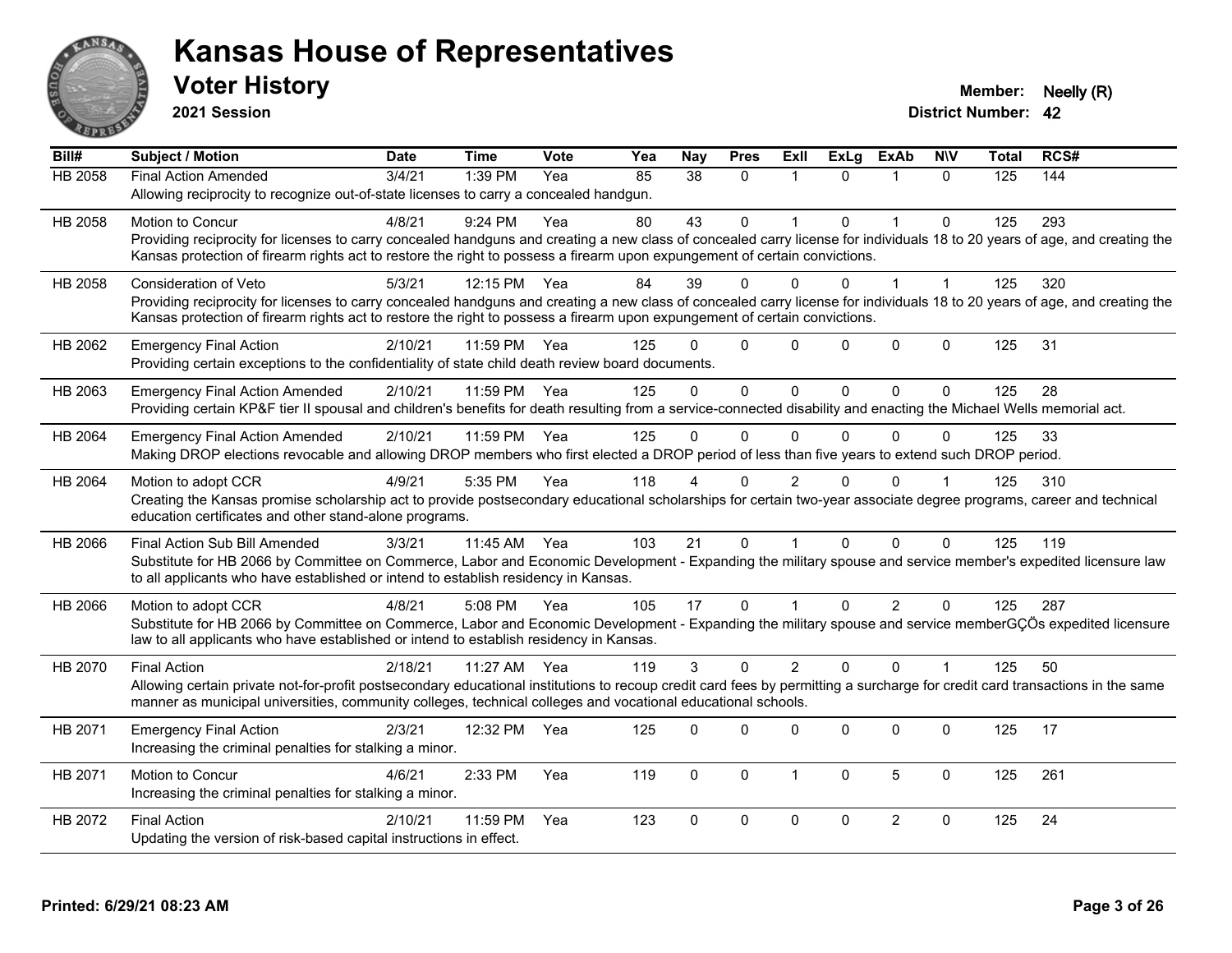

**2021 Session**

| Bill#          | Subject / Motion                                                                                                                                                                                                                                                                                                                                                                                                                                                                                                                                              | <b>Date</b> | <b>Time</b>  | Vote | Yea | <b>Nay</b>     | <b>Pres</b>    | ExII           | ExLg     | <b>ExAb</b>            | <b>NIV</b>   | Total | RCS#             |
|----------------|---------------------------------------------------------------------------------------------------------------------------------------------------------------------------------------------------------------------------------------------------------------------------------------------------------------------------------------------------------------------------------------------------------------------------------------------------------------------------------------------------------------------------------------------------------------|-------------|--------------|------|-----|----------------|----------------|----------------|----------|------------------------|--------------|-------|------------------|
| <b>HB 2072</b> | Motion to Concur                                                                                                                                                                                                                                                                                                                                                                                                                                                                                                                                              | 3/29/21     | 11:01 AM     | Yea  | 113 | 9              | $\Omega$       |                | $\Omega$ |                        | 1            | 125   | $\overline{227}$ |
|                | Senate Substitute for HB 2072 by Committee on Financial Institutions and Insurance - Providing for the Kansas corporation commission to authorize the securitization of<br>certain public utility generating facilities, qualified extraordinary costs and issuance of securitized utility tariff bonds.                                                                                                                                                                                                                                                      |             |              |      |     |                |                |                |          |                        |              |       |                  |
| HB 2074        | <b>Emergency Final Action</b>                                                                                                                                                                                                                                                                                                                                                                                                                                                                                                                                 | 2/11/21     | 12:46 PM Yea |      | 123 | 0              | $\Omega$       | 2              | $\Omega$ | $\Omega$               | 0            | 125   | 44               |
|                | Updating producer licensing statutes pertaining to appointment, fees, licensing, renewal dates, continuing education, suspension, revocation and denial of licensure and<br>reinstatement.                                                                                                                                                                                                                                                                                                                                                                    |             |              |      |     |                |                |                |          |                        |              |       |                  |
| HB 2074        | Motion to adopt CCR                                                                                                                                                                                                                                                                                                                                                                                                                                                                                                                                           | 4/9/21      | 11:39 AM     | Yea  | 103 | 20             | $\Omega$       | 2              | $\Omega$ | $\Omega$               | 0            | 125   | 301              |
|                | Senate Substitute for HB 2074 by Committee on Financial Institutions and Insurance - Enacting the technology-enabled fiduciary financial institution act, providing<br>requirements, fiduciary powers, duties, functions and limitations for such financial institutions and the administration thereof by the state bank commissioner, creating an<br>income and privilege tax credit for certain qualified distributions from technology-enabled fiduciary financial institutions and the joint committee on fiduciary financial<br>institutions oversight. |             |              |      |     |                |                |                |          |                        |              |       |                  |
| HB 2075        | <b>Emergency Final Action</b><br>Allowing venue for an adoption when the state is the agency to be where the state agency or its subcontracting agency has an office.                                                                                                                                                                                                                                                                                                                                                                                         | 2/10/21     | 11:59 PM     | Yea  | 125 | $\Omega$       | 0              | $\mathbf 0$    | $\Omega$ | 0                      | $\mathbf 0$  | 125   | 30               |
| HB 2076        | <b>Final Action Amended</b>                                                                                                                                                                                                                                                                                                                                                                                                                                                                                                                                   | 2/18/21     | 11:29 AM     | Yea  | 122 | $\Omega$       | $\Omega$       | 2              | $\Omega$ | $\Omega$               | $\mathbf 1$  | 125   | 51               |
|                | Clarifying that bond agents seeking discharge as a surety are required to return the person released on bond to the court in the county where the complaint subject to<br>the bond was filed.                                                                                                                                                                                                                                                                                                                                                                 |             |              |      |     |                |                |                |          |                        |              |       |                  |
| HB 2077        | <b>Emergency Final Action Amended</b>                                                                                                                                                                                                                                                                                                                                                                                                                                                                                                                         | 2/3/21      | 12:29 PM     | Yea  | 120 | 5              | 0              | $\Omega$       | $\Omega$ | 0                      | $\mathbf{0}$ | 125   | 16               |
|                | Extending the Kansas criminal justice reform commission, limiting the commission's scope of study and adding a public defender.                                                                                                                                                                                                                                                                                                                                                                                                                               |             |              |      |     |                |                |                |          |                        |              |       |                  |
| HB 2077        | Motion to adopt CCR                                                                                                                                                                                                                                                                                                                                                                                                                                                                                                                                           | 5/5/21      | 2:23 PM      | Yea  | 115 | 6              | $\mathbf{0}$   | 2              | $\Omega$ | $\overline{2}$         | $\Omega$     | 125   | 331              |
|                | Extending the Kansas closed case task force, providing for staff assistance and renaming the task force the Alvin Sykes cold case DNA task force, extending the Kansas<br>criminal justice reform commission, limiting the commission's scope of study and adding a public defender, and authorizing the crime victims compensation board to<br>waive application time restrictions for certain victims to receive compensation for mental health counseling and adding certain children to the definition of victim.                                         |             |              |      |     |                |                |                |          |                        |              |       |                  |
| HB 2078        | <b>Final Action Amended</b>                                                                                                                                                                                                                                                                                                                                                                                                                                                                                                                                   | 2/25/21     | 11:36 AM     | Yea  | 107 | 17             | $\Omega$       |                | 0        | $\Omega$               | 0            | 125   | 74               |
|                | Suspending statutory speedy trial rights until May 1, 2024, in all criminal cases and providing guidelines for prioritizing trials.                                                                                                                                                                                                                                                                                                                                                                                                                           |             |              |      |     |                |                |                |          |                        |              |       |                  |
| HB 2078        | Motion to Concur                                                                                                                                                                                                                                                                                                                                                                                                                                                                                                                                              | 3/22/21     | 11:14 AM     | Yea  | 114 | $\overline{7}$ | $\Omega$       | $\Omega$       | $\Omega$ | $\boldsymbol{\Lambda}$ | $\Omega$     | 125   | 187              |
|                | Suspending statutory speedy trial rights until May 1, 2023, in all criminal cases, providing guidelines for prioritizing trials and requiring the office of judicial administration<br>to prepare and submit a report to the legislature in 2022 and 2023.                                                                                                                                                                                                                                                                                                    |             |              |      |     |                |                |                |          |                        |              |       |                  |
| HB 2079        | <b>Emergency Final Action Amended</b>                                                                                                                                                                                                                                                                                                                                                                                                                                                                                                                         | 2/3/21      | 12:46 PM     | Yea  | 70  | 54             |                | $\mathbf{0}$   | 0        | $\Omega$               | 0            | 125   | 22               |
|                | Transferring duties concerning address confidentiality program (safe at home) and the registration for charitable organizations from the secretary of state to the attorney<br>general.                                                                                                                                                                                                                                                                                                                                                                       |             |              |      |     |                |                |                |          |                        |              |       |                  |
| HB 2079        | Motion to adopt CCR                                                                                                                                                                                                                                                                                                                                                                                                                                                                                                                                           | 5/5/21      | 2:32 PM      | Yea  | 78  | 42             | $\overline{1}$ | $\overline{2}$ | $\Omega$ | $\overline{2}$         | $\Omega$     | 125   | 332              |
|                | Transferring duties concerning address confidentiality program (safe at home) and the registration of charitable organizations from the secretary of state to the attorney<br>general, enacting the Kansas fights addiction act to establish a grant program for the purpose of preventing, reducing, treating and mitigating the effects of substance<br>abuse and addiction and requiring posting of a human trafficking awareness notice approved by the attorney general in certain businesses and public places.                                         |             |              |      |     |                |                |                |          |                        |              |       |                  |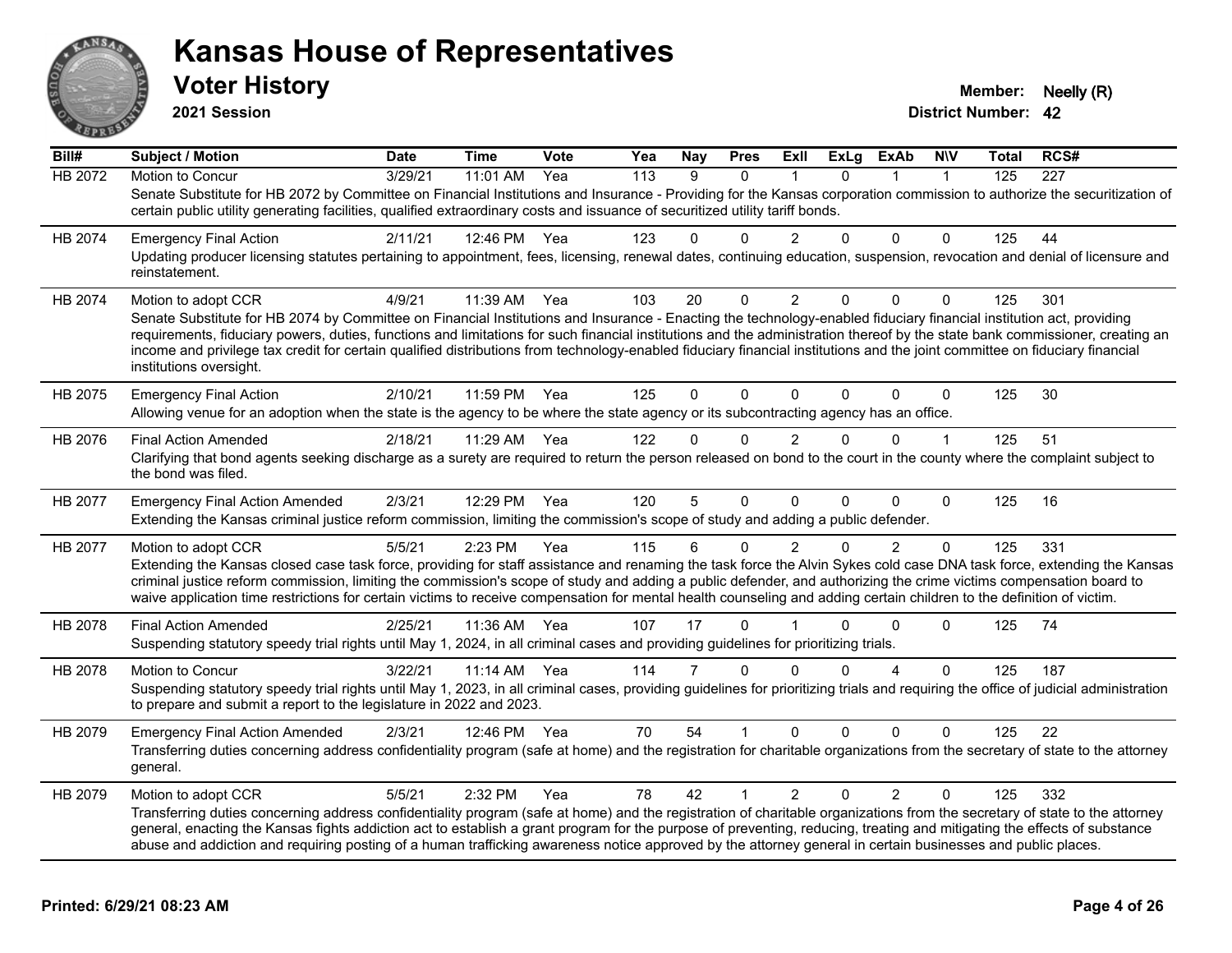

**2021 Session**

| Bill#          | <b>Subject / Motion</b>                                                                                                                                                                                                                                                                                                                                | <b>Date</b> | <b>Time</b> | Vote | Yea | Nay            | <b>Pres</b>  | <b>ExII</b>    | <b>ExLg</b>  | <b>ExAb</b>    | <b>NIV</b>           | <b>Total</b> | RCS# |
|----------------|--------------------------------------------------------------------------------------------------------------------------------------------------------------------------------------------------------------------------------------------------------------------------------------------------------------------------------------------------------|-------------|-------------|------|-----|----------------|--------------|----------------|--------------|----------------|----------------------|--------------|------|
| HB 2081        | <b>Emergency Final Action Amended</b><br>Modifying how certain prior convictions are counted for the special sentencing rule related to possession of a controlled substance and providing concurrent or<br>consecutive sentencing for persons convicted of new crimes while on release for a felony.                                                  | 2/10/21     | 11:59 PM    | Nay  | 69  | 56             | 0            | $\mathbf{0}$   | $\Omega$     | $\mathbf{0}$   | $\mathbf 0$          | 125          | 32   |
| HB 2082        | <b>Emergency Final Action</b><br>Authorizing the crime victims compensation board to waive application time restrictions for a victim of a sexually violent crime to receive compensation for mental health<br>counseling and adding certain children to the definition of victim.                                                                     | 2/3/21      | 12:41 PM    | Yea  | 125 | 0              | 0            | 0              | $\mathbf{0}$ | $\Omega$       | $\mathbf 0$          | 125          | 21   |
| HB 2085        | <b>Final Action</b><br>Creating the students' right to know act to provide information on postsecondary education options.                                                                                                                                                                                                                             | 3/4/21      | 1:41 PM     | Yea  | 123 | $\Omega$       | $\mathbf{0}$ | $\mathbf 1$    | $\Omega$     | $\mathbf{1}$   | $\Omega$             | 125          | 145  |
| <b>HB 2087</b> | <b>Final Action Amended</b><br>Limiting the review of certain rules and regulations by the director of the budget.                                                                                                                                                                                                                                     | 2/18/21     | 11:30 AM    | Yea  | 109 | 13             | 0            | $\overline{2}$ | $\mathbf 0$  | $\mathbf 0$    | $\mathbf{1}$         | 125          | 52   |
| <b>HB 2088</b> | <b>Final Action Amended</b><br>Requiring visual observation of an alleged victim of child abuse or neglect as part of an investigation.                                                                                                                                                                                                                | 3/4/21      | 1:42 PM     | Yea  | 121 | $\overline{2}$ | $\mathbf 0$  | $\mathbf 1$    | $\mathbf 0$  | $\mathbf{1}$   | $\mathbf 0$          | 125          | 146  |
| HB 2089        | <b>Final Action Sub Bill</b><br>Substitute for HB 2089 by Committee on Federal and State Affairs - Standardizing firearm safety education training programs in school districts.                                                                                                                                                                       | 3/18/21     | 11:26 AM    | Yea  | 75  | 47             | $\Omega$     | $\mathbf 1$    | $\Omega$     | $\overline{2}$ | 0                    | 125          | 180  |
| HB 2089        | Motion to Concur<br>Substitute for HB 2089 by Committee on Federal and State Affairs - Standardizing firearm safety education training programs in school districts.                                                                                                                                                                                   | 4/8/21      | 9:28 PM     | Yea  | 79  | 44             | $\Omega$     |                | $\Omega$     | 1              | $\mathbf{0}$         | 125          | 294  |
| HB 2090        | <b>Emergency Final Action Amended</b><br>Creating a procedure for appointment of acting official when an elected official's military service causes a vacancy.                                                                                                                                                                                         | 2/3/21      | 12:34 PM    | Yea  | 125 | 0              | 0            | $\Omega$       | $\Omega$     | $\Omega$       | $\Omega$             | 125          | 18   |
| HB 2093        | <b>Final Action Amended</b><br>Increasing criminal penalties for fleeing or attempting to elude a police officer when operating a stolen vehicle, committing certain driving violations or causing a collision<br>involving another driver and making fleeing or attempting to elude a police officer evidence of intent to commit theft of a vehicle. | 2/25/21     | 11:38 AM    | Yea  | 124 | $\Omega$       | $\Omega$     |                | $\Omega$     | $\Omega$       | $\Omega$             | 125          | 75   |
| HB 2094        | <b>Final Action Sub Bill</b><br>Substitute for HB 2094 by Committee on Appropriations - Expanding educational benefits of tuition and fees waiver for spouses and dependents of public safety officers<br>and personnel who are injured or disabled while performing service-related duties.                                                           | 3/17/21     | $11:17$ AM  | Yea  | 117 | 6              | $\Omega$     |                | $\Omega$     |                | $\Omega$             | 125          | 174  |
| HB 2096        | <b>Final Action</b><br>Authorizing department of corrections employees, local correctional or detention officers, judicial branch employees, municipal court employees and administrative<br>hearing officers to have identifying information restricted from public access on public websites that identify home addresses or home ownership.         | 2/18/21     | 11:32 AM    | Yea  | 122 | $\Omega$       | $\Omega$     | $\overline{2}$ | $\Omega$     | $\Omega$       | $\blacktriangleleft$ | 125          | 53   |
| HB 2097        | <b>Final Action</b><br>Decoupling the KIT and KIR workforce training programs from the high performance incentive fund program.                                                                                                                                                                                                                        | 3/3/21      | 11:47 AM    | Yea  | 124 | 0              | 0            |                | $\Omega$     | $\Omega$       | $\mathbf{0}$         | 125          | 120  |
| HB 2101        | <b>Emergency Final Action Amended</b><br>Extending transfers from the expanded lottery act revenues fund to the university engineering initiative.                                                                                                                                                                                                     | 2/25/21     | 12:56 PM    | Yea  | 112 | 12             | 0            |                | $\Omega$     | $\Omega$       | $\mathbf{0}$         | 125          | 83   |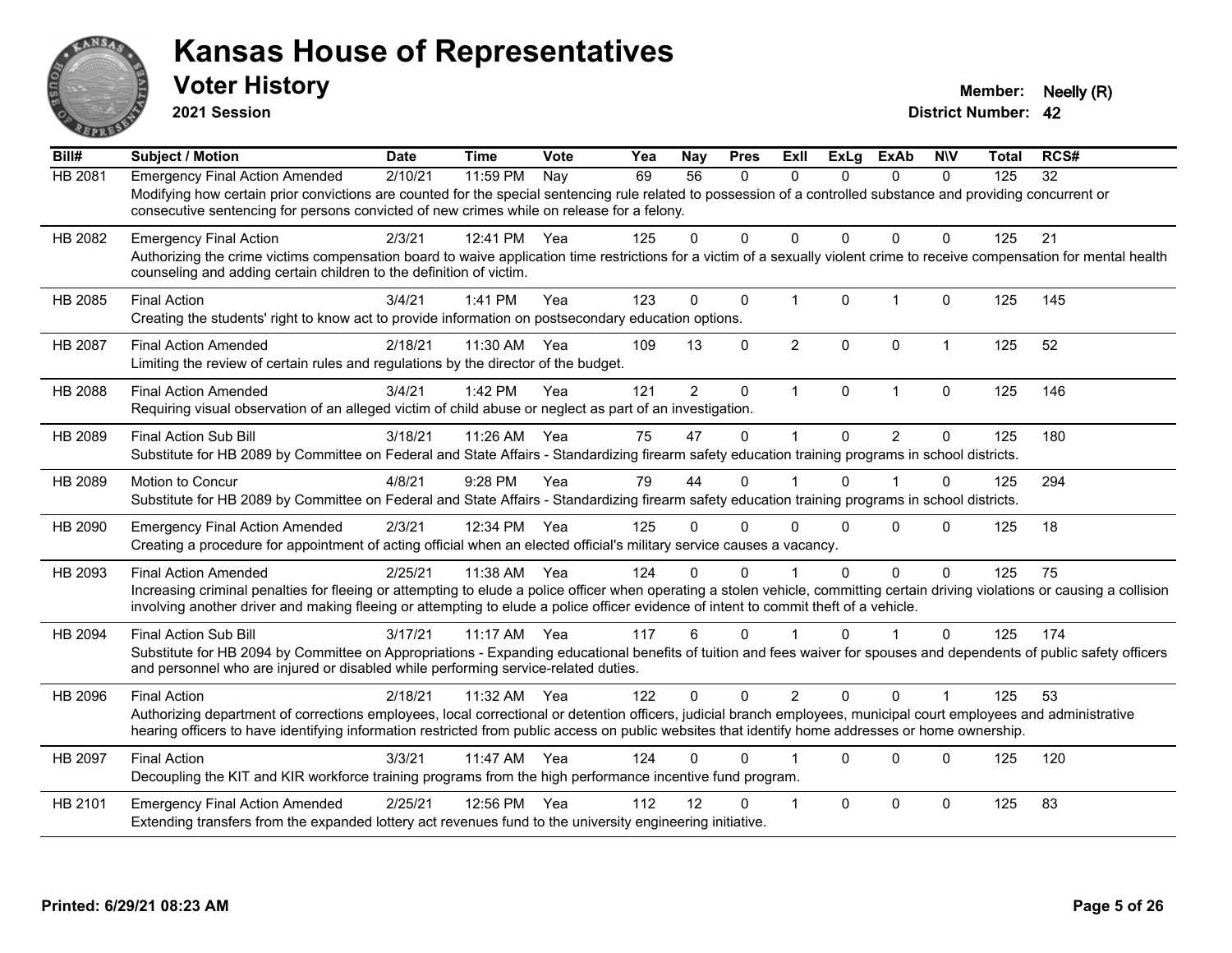

#### **Voter History Member: Neelly (R) Kansas House of Representatives**

**2021 Session**

| $\overline{Bill#}$ | <b>Subject / Motion</b>                                                                                                                                                                                                                                                                                                                                                                                                                                                                                                                                                                                                                                                                                                                                                                                                                                                                                                                                                                                                                                                                                                                                                                                                                                                                                     | <b>Date</b> | <b>Time</b> | Vote | Yea | Nay            | <b>Pres</b>  | Exll           | <b>ExLg</b>  | <b>ExAb</b>  | <b>NIV</b>   | <b>Total</b> | RCS#            |
|--------------------|-------------------------------------------------------------------------------------------------------------------------------------------------------------------------------------------------------------------------------------------------------------------------------------------------------------------------------------------------------------------------------------------------------------------------------------------------------------------------------------------------------------------------------------------------------------------------------------------------------------------------------------------------------------------------------------------------------------------------------------------------------------------------------------------------------------------------------------------------------------------------------------------------------------------------------------------------------------------------------------------------------------------------------------------------------------------------------------------------------------------------------------------------------------------------------------------------------------------------------------------------------------------------------------------------------------|-------------|-------------|------|-----|----------------|--------------|----------------|--------------|--------------|--------------|--------------|-----------------|
| <b>HB 2102</b>     | <b>Emergency Final Action</b><br>Updating egg repackaging requirements for retailers.                                                                                                                                                                                                                                                                                                                                                                                                                                                                                                                                                                                                                                                                                                                                                                                                                                                                                                                                                                                                                                                                                                                                                                                                                       | 2/10/21     | 11:59 PM    | Yea  | 123 | $\overline{2}$ | $\mathbf{0}$ | $\mathbf{0}$   | $\Omega$     | $\mathbf{0}$ | $\mathbf{0}$ | 125          | $\overline{25}$ |
| HB 2102            | Mot to Concur in Conference<br>Senate Substitute for HB 2102 by Committee on Agriculture and Natural Resources - Updating egg repackaging requirements for retailers.                                                                                                                                                                                                                                                                                                                                                                                                                                                                                                                                                                                                                                                                                                                                                                                                                                                                                                                                                                                                                                                                                                                                       | 4/9/21      | 2:22 PM     | Yea  | 122 |                | $\mathbf 0$  | $\overline{c}$ | $\Omega$     | $\pmb{0}$    | 0            | 125          | 303             |
| HB 2103            | <b>Emergency Final Action</b><br>Establishing the Kansas pesticide waste disposal program and permitting up to \$50,000 to be transferred annually from the Kansas agricultural remediation fund to a<br>new Kansas pesticide waste disposal fund.                                                                                                                                                                                                                                                                                                                                                                                                                                                                                                                                                                                                                                                                                                                                                                                                                                                                                                                                                                                                                                                          | 2/11/21     | 12:38 PM    | Yea  | 123 | $\Omega$       | $\Omega$     | $\overline{2}$ | $\Omega$     | $\Omega$     | $\mathbf{0}$ | 125          | 39              |
| HB 2104            | <b>Final Action Amended</b><br>Modifying the sales tax exemption for construction materials by allowing certain educational institutions a sales tax exemption for purchases thereof.                                                                                                                                                                                                                                                                                                                                                                                                                                                                                                                                                                                                                                                                                                                                                                                                                                                                                                                                                                                                                                                                                                                       | 2/18/21     | 11:35 AM    | Yea  | 114 | 8              | $\Omega$     | $\overline{2}$ | $\Omega$     | 0            |              | 125          | 54              |
| HB 2104            | Motion to Adopt CCR<br>Senate Substitute for HB 2104 by Committee on Assessment ant Taxation - Extending certain budget due dates for schools and notice and hearing requirements when<br>exceeding the revenue neutral rate for property tax purposes, changing time to request full and complete opinion from the state board tax appeals, requiring the state<br>board of tax appeals to serve orders and notices by electronic means if requested by the party, prohibiting valuation increases of certain property in appeals, requiring<br>appraisal directives to require compliance with uniform standards of professional appraisal practice, providing for notice and opportunity to be heard prior to removal<br>from county appraiser eligibility list, providing notification when person no longer holds office of county appraiser, placing the burden of proof on the county appraiser in<br>certain valuation and classification appeal hearings before the district court, requiring appraisal courses for appraisers to be courses approved by the Kansas real estate<br>appraisal board, extending the time a state board of tax appeals member may continue to serve after such member's term expires and authorizing appointment of a<br>member pro tempore under certain conditions. | 4/6/21      | 2:57 PM     | Yea  | 77  | 42             | $\mathbf{0}$ |                | $\Omega$     | 5            | 0            | 125          | 262             |
| HB 2106            | <b>Emergency Final Action</b><br>Extending the dates when corporate tax returns are required to be filed.                                                                                                                                                                                                                                                                                                                                                                                                                                                                                                                                                                                                                                                                                                                                                                                                                                                                                                                                                                                                                                                                                                                                                                                                   | 3/4/21      | 4:36 PM     | Yea  | 123 | $\mathbf 0$    | $\mathbf 0$  | $\mathbf{1}$   | $\mathbf{0}$ | $\mathbf{1}$ | $\mathbf 0$  | 125          | 160             |
| HB 2109            | <b>Emergency Final Action</b><br>Increasing the county population threshold for a county to be required to have a lawyer representative, increasing the number of lawyer members and decreasing the<br>number of non-lawyer members on the board of indigents' defense services.                                                                                                                                                                                                                                                                                                                                                                                                                                                                                                                                                                                                                                                                                                                                                                                                                                                                                                                                                                                                                            | 2/11/21     | 12:41 PM    | Yea  | 87  | 36             | $\mathbf 0$  | $\overline{c}$ | $\Omega$     | 0            | 0            | 125          | 41              |
| HB 2112            | <b>Emergency Final Action</b><br>Permitting online advertisement and sales of abandoned property by self-storage rental unit operators; providing for the designation by occupants of an alternate contact<br>and limiting claims for loss or damage of stored property to the property value limit provided in the rental agreement.                                                                                                                                                                                                                                                                                                                                                                                                                                                                                                                                                                                                                                                                                                                                                                                                                                                                                                                                                                       | 2/10/21     | 11:59 PM    | Yea  | 120 | 5              | $\mathbf 0$  | $\mathbf 0$    | $\Omega$     | $\pmb{0}$    | $\Omega$     | 125          | 27              |
| HB 2114            | <b>Emergency Final Action Amended</b><br>Establishing the Kansas senior care task force.                                                                                                                                                                                                                                                                                                                                                                                                                                                                                                                                                                                                                                                                                                                                                                                                                                                                                                                                                                                                                                                                                                                                                                                                                    | 2/18/21     | 12:38 PM    | Yea  | 113 | 8              | $\Omega$     | $\overline{2}$ | $\Omega$     | 1            | $\mathbf{1}$ | 125          | 60              |
| HB 2114            | Motion to adopt CCR<br>Establishing the senior care task force, a definition of financial exploitation and Kansas elder and dependent adult abuse multidisciplinary team coordinator and teams,<br>requiring additional mandatory reporters, increasing investigation days for reports of abuse, neglect and financial exploitation of certain adults and directing the<br>department for children and families to inform certain chief administrative officers of substantiated findings of such reports.                                                                                                                                                                                                                                                                                                                                                                                                                                                                                                                                                                                                                                                                                                                                                                                                  | 4/9/21      | 5:41 PM     | Yea  | 115 |                | $\mathbf 0$  | $\overline{2}$ | $\Omega$     | $\mathbf 0$  |              | 125          | 311             |
| HB 2115            | <b>Final Action Amended</b><br>Establishing the joint committee on child welfare system oversight.                                                                                                                                                                                                                                                                                                                                                                                                                                                                                                                                                                                                                                                                                                                                                                                                                                                                                                                                                                                                                                                                                                                                                                                                          | 2/18/21     | 11:38 AM    | Yea  | 118 | Δ              | 0            | $\overline{2}$ | $\Omega$     | $\mathbf 0$  | 1            | 125          | 55              |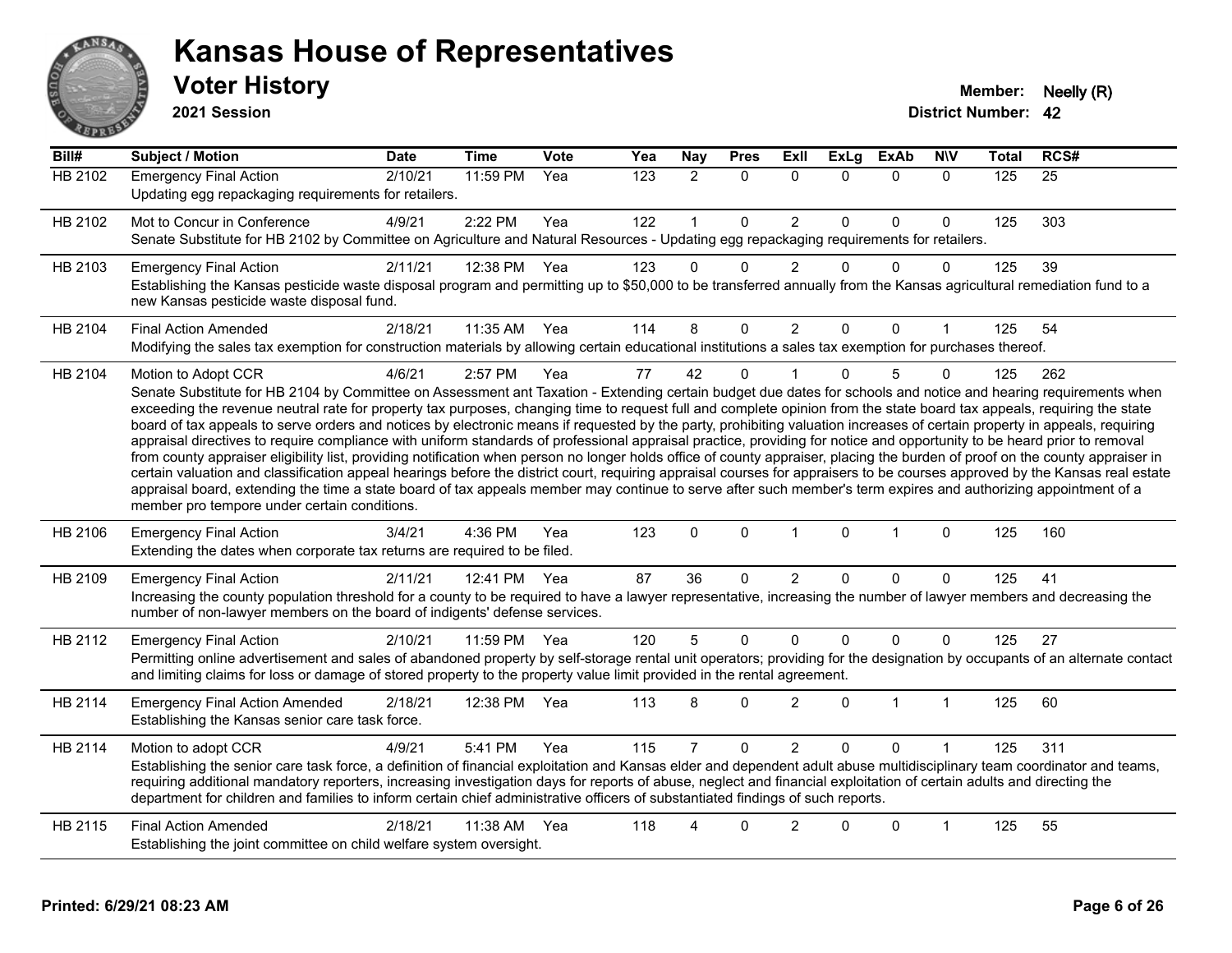

**2021 Session**

| <b>Subject / Motion</b>               | <b>Date</b>                                                                                                                    | <b>Time</b>                                                    | Vote     | Yea                                                                                                                            | Nay                                                                                                                                                                                               | <b>Pres</b>                                                                                            | Exll                     | <b>ExLg</b>                                                                                                                             | <b>ExAb</b>                                                                                                                      | <b>NIV</b>     | <b>Total</b>                                                                                                                        | RCS#                                                                                                                                                                                                                                                                                                                                                                                                                                                                                                                                                                                                                                                                                                                                                                                                                                                                                                                                                                                                                                                                                                                                                                                                                                                                                                                                                                                                                                                                                                                                                                                                                                                                                                                                                                                                                                                                                                                                                                                                                                                                                                                                                                                                                                                                        |
|---------------------------------------|--------------------------------------------------------------------------------------------------------------------------------|----------------------------------------------------------------|----------|--------------------------------------------------------------------------------------------------------------------------------|---------------------------------------------------------------------------------------------------------------------------------------------------------------------------------------------------|--------------------------------------------------------------------------------------------------------|--------------------------|-----------------------------------------------------------------------------------------------------------------------------------------|----------------------------------------------------------------------------------------------------------------------------------|----------------|-------------------------------------------------------------------------------------------------------------------------------------|-----------------------------------------------------------------------------------------------------------------------------------------------------------------------------------------------------------------------------------------------------------------------------------------------------------------------------------------------------------------------------------------------------------------------------------------------------------------------------------------------------------------------------------------------------------------------------------------------------------------------------------------------------------------------------------------------------------------------------------------------------------------------------------------------------------------------------------------------------------------------------------------------------------------------------------------------------------------------------------------------------------------------------------------------------------------------------------------------------------------------------------------------------------------------------------------------------------------------------------------------------------------------------------------------------------------------------------------------------------------------------------------------------------------------------------------------------------------------------------------------------------------------------------------------------------------------------------------------------------------------------------------------------------------------------------------------------------------------------------------------------------------------------------------------------------------------------------------------------------------------------------------------------------------------------------------------------------------------------------------------------------------------------------------------------------------------------------------------------------------------------------------------------------------------------------------------------------------------------------------------------------------------------|
| <b>Emergency Final Action</b>         | 3/4/21                                                                                                                         | 4:43 PM                                                        | Yea      | $\overline{123}$                                                                                                               | $\mathbf{0}$                                                                                                                                                                                      | $\mathbf{0}$                                                                                           | 1                        | $\Omega$                                                                                                                                | $\mathbf 1$                                                                                                                      | $\Omega$       | 125                                                                                                                                 | 165                                                                                                                                                                                                                                                                                                                                                                                                                                                                                                                                                                                                                                                                                                                                                                                                                                                                                                                                                                                                                                                                                                                                                                                                                                                                                                                                                                                                                                                                                                                                                                                                                                                                                                                                                                                                                                                                                                                                                                                                                                                                                                                                                                                                                                                                         |
|                                       |                                                                                                                                |                                                                |          |                                                                                                                                |                                                                                                                                                                                                   |                                                                                                        |                          |                                                                                                                                         |                                                                                                                                  |                |                                                                                                                                     |                                                                                                                                                                                                                                                                                                                                                                                                                                                                                                                                                                                                                                                                                                                                                                                                                                                                                                                                                                                                                                                                                                                                                                                                                                                                                                                                                                                                                                                                                                                                                                                                                                                                                                                                                                                                                                                                                                                                                                                                                                                                                                                                                                                                                                                                             |
| <b>EFA Sub Bill Amended</b>           | 3/30/21                                                                                                                        | 7:56 PM                                                        | Yea      | 65                                                                                                                             | 58                                                                                                                                                                                                | 0                                                                                                      |                          | U                                                                                                                                       |                                                                                                                                  | 0              | 125                                                                                                                                 | 255                                                                                                                                                                                                                                                                                                                                                                                                                                                                                                                                                                                                                                                                                                                                                                                                                                                                                                                                                                                                                                                                                                                                                                                                                                                                                                                                                                                                                                                                                                                                                                                                                                                                                                                                                                                                                                                                                                                                                                                                                                                                                                                                                                                                                                                                         |
|                                       |                                                                                                                                |                                                                |          |                                                                                                                                |                                                                                                                                                                                                   |                                                                                                        |                          |                                                                                                                                         |                                                                                                                                  |                |                                                                                                                                     |                                                                                                                                                                                                                                                                                                                                                                                                                                                                                                                                                                                                                                                                                                                                                                                                                                                                                                                                                                                                                                                                                                                                                                                                                                                                                                                                                                                                                                                                                                                                                                                                                                                                                                                                                                                                                                                                                                                                                                                                                                                                                                                                                                                                                                                                             |
|                                       |                                                                                                                                |                                                                |          |                                                                                                                                |                                                                                                                                                                                                   |                                                                                                        |                          |                                                                                                                                         |                                                                                                                                  |                |                                                                                                                                     |                                                                                                                                                                                                                                                                                                                                                                                                                                                                                                                                                                                                                                                                                                                                                                                                                                                                                                                                                                                                                                                                                                                                                                                                                                                                                                                                                                                                                                                                                                                                                                                                                                                                                                                                                                                                                                                                                                                                                                                                                                                                                                                                                                                                                                                                             |
| <b>Emergency Final Action</b>         | 2/11/21                                                                                                                        | 12:50 PM                                                       | Yea      | 110                                                                                                                            | 13                                                                                                                                                                                                | $\mathbf 0$                                                                                            | $\overline{2}$           | $\mathbf{0}$                                                                                                                            | $\mathbf 0$                                                                                                                      | $\mathbf 0$    | 125                                                                                                                                 | 46                                                                                                                                                                                                                                                                                                                                                                                                                                                                                                                                                                                                                                                                                                                                                                                                                                                                                                                                                                                                                                                                                                                                                                                                                                                                                                                                                                                                                                                                                                                                                                                                                                                                                                                                                                                                                                                                                                                                                                                                                                                                                                                                                                                                                                                                          |
| <b>Emergency Final Action Amended</b> | 2/11/21                                                                                                                        |                                                                |          | 101                                                                                                                            | 22                                                                                                                                                                                                | $\mathbf 0$                                                                                            | $\overline{2}$           | 0                                                                                                                                       | 0                                                                                                                                | $\mathbf 0$    | 125                                                                                                                                 | 42                                                                                                                                                                                                                                                                                                                                                                                                                                                                                                                                                                                                                                                                                                                                                                                                                                                                                                                                                                                                                                                                                                                                                                                                                                                                                                                                                                                                                                                                                                                                                                                                                                                                                                                                                                                                                                                                                                                                                                                                                                                                                                                                                                                                                                                                          |
|                                       |                                                                                                                                |                                                                |          |                                                                                                                                |                                                                                                                                                                                                   |                                                                                                        |                          |                                                                                                                                         |                                                                                                                                  |                |                                                                                                                                     |                                                                                                                                                                                                                                                                                                                                                                                                                                                                                                                                                                                                                                                                                                                                                                                                                                                                                                                                                                                                                                                                                                                                                                                                                                                                                                                                                                                                                                                                                                                                                                                                                                                                                                                                                                                                                                                                                                                                                                                                                                                                                                                                                                                                                                                                             |
| Motion to adopt CCR                   | 5/5/21                                                                                                                         | 2:39 PM                                                        | Yea      | 121                                                                                                                            | $\Omega$                                                                                                                                                                                          | $\Omega$                                                                                               | $\overline{2}$           | $\Omega$                                                                                                                                | $\overline{2}$                                                                                                                   | $\Omega$       | 125                                                                                                                                 | 333                                                                                                                                                                                                                                                                                                                                                                                                                                                                                                                                                                                                                                                                                                                                                                                                                                                                                                                                                                                                                                                                                                                                                                                                                                                                                                                                                                                                                                                                                                                                                                                                                                                                                                                                                                                                                                                                                                                                                                                                                                                                                                                                                                                                                                                                         |
|                                       |                                                                                                                                |                                                                |          |                                                                                                                                |                                                                                                                                                                                                   |                                                                                                        |                          |                                                                                                                                         |                                                                                                                                  |                |                                                                                                                                     |                                                                                                                                                                                                                                                                                                                                                                                                                                                                                                                                                                                                                                                                                                                                                                                                                                                                                                                                                                                                                                                                                                                                                                                                                                                                                                                                                                                                                                                                                                                                                                                                                                                                                                                                                                                                                                                                                                                                                                                                                                                                                                                                                                                                                                                                             |
|                                       |                                                                                                                                |                                                                |          |                                                                                                                                |                                                                                                                                                                                                   |                                                                                                        |                          |                                                                                                                                         |                                                                                                                                  |                |                                                                                                                                     |                                                                                                                                                                                                                                                                                                                                                                                                                                                                                                                                                                                                                                                                                                                                                                                                                                                                                                                                                                                                                                                                                                                                                                                                                                                                                                                                                                                                                                                                                                                                                                                                                                                                                                                                                                                                                                                                                                                                                                                                                                                                                                                                                                                                                                                                             |
|                                       |                                                                                                                                |                                                                |          |                                                                                                                                |                                                                                                                                                                                                   |                                                                                                        |                          |                                                                                                                                         |                                                                                                                                  |                |                                                                                                                                     |                                                                                                                                                                                                                                                                                                                                                                                                                                                                                                                                                                                                                                                                                                                                                                                                                                                                                                                                                                                                                                                                                                                                                                                                                                                                                                                                                                                                                                                                                                                                                                                                                                                                                                                                                                                                                                                                                                                                                                                                                                                                                                                                                                                                                                                                             |
|                                       |                                                                                                                                |                                                                |          |                                                                                                                                |                                                                                                                                                                                                   |                                                                                                        |                          |                                                                                                                                         |                                                                                                                                  |                |                                                                                                                                     |                                                                                                                                                                                                                                                                                                                                                                                                                                                                                                                                                                                                                                                                                                                                                                                                                                                                                                                                                                                                                                                                                                                                                                                                                                                                                                                                                                                                                                                                                                                                                                                                                                                                                                                                                                                                                                                                                                                                                                                                                                                                                                                                                                                                                                                                             |
|                                       |                                                                                                                                |                                                                |          |                                                                                                                                | $\Omega$                                                                                                                                                                                          |                                                                                                        |                          | $\Omega$                                                                                                                                |                                                                                                                                  |                |                                                                                                                                     | 61                                                                                                                                                                                                                                                                                                                                                                                                                                                                                                                                                                                                                                                                                                                                                                                                                                                                                                                                                                                                                                                                                                                                                                                                                                                                                                                                                                                                                                                                                                                                                                                                                                                                                                                                                                                                                                                                                                                                                                                                                                                                                                                                                                                                                                                                          |
|                                       |                                                                                                                                |                                                                |          |                                                                                                                                |                                                                                                                                                                                                   |                                                                                                        |                          |                                                                                                                                         |                                                                                                                                  |                |                                                                                                                                     |                                                                                                                                                                                                                                                                                                                                                                                                                                                                                                                                                                                                                                                                                                                                                                                                                                                                                                                                                                                                                                                                                                                                                                                                                                                                                                                                                                                                                                                                                                                                                                                                                                                                                                                                                                                                                                                                                                                                                                                                                                                                                                                                                                                                                                                                             |
|                                       |                                                                                                                                |                                                                |          |                                                                                                                                |                                                                                                                                                                                                   |                                                                                                        |                          |                                                                                                                                         |                                                                                                                                  |                |                                                                                                                                     | 64                                                                                                                                                                                                                                                                                                                                                                                                                                                                                                                                                                                                                                                                                                                                                                                                                                                                                                                                                                                                                                                                                                                                                                                                                                                                                                                                                                                                                                                                                                                                                                                                                                                                                                                                                                                                                                                                                                                                                                                                                                                                                                                                                                                                                                                                          |
| probate at any time.                  |                                                                                                                                |                                                                |          |                                                                                                                                |                                                                                                                                                                                                   |                                                                                                        |                          |                                                                                                                                         |                                                                                                                                  |                |                                                                                                                                     |                                                                                                                                                                                                                                                                                                                                                                                                                                                                                                                                                                                                                                                                                                                                                                                                                                                                                                                                                                                                                                                                                                                                                                                                                                                                                                                                                                                                                                                                                                                                                                                                                                                                                                                                                                                                                                                                                                                                                                                                                                                                                                                                                                                                                                                                             |
| <b>Final Action Amended</b>           | 3/4/21                                                                                                                         | 1:44 PM                                                        | Yea      | 85                                                                                                                             | 37                                                                                                                                                                                                | $\overline{1}$                                                                                         | $\mathbf{1}$             | $\mathbf{0}$                                                                                                                            | 1                                                                                                                                | $\mathbf 0$    | 125                                                                                                                                 | 147                                                                                                                                                                                                                                                                                                                                                                                                                                                                                                                                                                                                                                                                                                                                                                                                                                                                                                                                                                                                                                                                                                                                                                                                                                                                                                                                                                                                                                                                                                                                                                                                                                                                                                                                                                                                                                                                                                                                                                                                                                                                                                                                                                                                                                                                         |
|                                       |                                                                                                                                |                                                                |          |                                                                                                                                |                                                                                                                                                                                                   |                                                                                                        |                          |                                                                                                                                         |                                                                                                                                  |                |                                                                                                                                     |                                                                                                                                                                                                                                                                                                                                                                                                                                                                                                                                                                                                                                                                                                                                                                                                                                                                                                                                                                                                                                                                                                                                                                                                                                                                                                                                                                                                                                                                                                                                                                                                                                                                                                                                                                                                                                                                                                                                                                                                                                                                                                                                                                                                                                                                             |
| <b>Final Action Amended</b>           | 3/2/21                                                                                                                         |                                                                |          | 124                                                                                                                            | $\Omega$                                                                                                                                                                                          | $\Omega$                                                                                               | $\mathbf{1}$             | $\mathbf 0$                                                                                                                             | $\mathbf 0$                                                                                                                      | $\mathbf 0$    | 125                                                                                                                                 | 92                                                                                                                                                                                                                                                                                                                                                                                                                                                                                                                                                                                                                                                                                                                                                                                                                                                                                                                                                                                                                                                                                                                                                                                                                                                                                                                                                                                                                                                                                                                                                                                                                                                                                                                                                                                                                                                                                                                                                                                                                                                                                                                                                                                                                                                                          |
|                                       |                                                                                                                                |                                                                |          |                                                                                                                                |                                                                                                                                                                                                   |                                                                                                        |                          |                                                                                                                                         |                                                                                                                                  |                |                                                                                                                                     |                                                                                                                                                                                                                                                                                                                                                                                                                                                                                                                                                                                                                                                                                                                                                                                                                                                                                                                                                                                                                                                                                                                                                                                                                                                                                                                                                                                                                                                                                                                                                                                                                                                                                                                                                                                                                                                                                                                                                                                                                                                                                                                                                                                                                                                                             |
|                                       | 2/11/21                                                                                                                        | 12:39 PM                                                       |          | 123                                                                                                                            | $\Omega$                                                                                                                                                                                          | 0                                                                                                      | $\overline{2}$           | $\Omega$                                                                                                                                | $\Omega$                                                                                                                         | $\Omega$       | 125                                                                                                                                 | 40                                                                                                                                                                                                                                                                                                                                                                                                                                                                                                                                                                                                                                                                                                                                                                                                                                                                                                                                                                                                                                                                                                                                                                                                                                                                                                                                                                                                                                                                                                                                                                                                                                                                                                                                                                                                                                                                                                                                                                                                                                                                                                                                                                                                                                                                          |
|                                       |                                                                                                                                |                                                                |          |                                                                                                                                |                                                                                                                                                                                                   |                                                                                                        |                          |                                                                                                                                         |                                                                                                                                  |                |                                                                                                                                     |                                                                                                                                                                                                                                                                                                                                                                                                                                                                                                                                                                                                                                                                                                                                                                                                                                                                                                                                                                                                                                                                                                                                                                                                                                                                                                                                                                                                                                                                                                                                                                                                                                                                                                                                                                                                                                                                                                                                                                                                                                                                                                                                                                                                                                                                             |
|                                       | 5/7/21                                                                                                                         | 6:51 PM                                                        | Yea      | 107                                                                                                                            | 9                                                                                                                                                                                                 | $\Omega$                                                                                               |                          | $\Omega$                                                                                                                                | 6                                                                                                                                | $\overline{2}$ | 125                                                                                                                                 | 352                                                                                                                                                                                                                                                                                                                                                                                                                                                                                                                                                                                                                                                                                                                                                                                                                                                                                                                                                                                                                                                                                                                                                                                                                                                                                                                                                                                                                                                                                                                                                                                                                                                                                                                                                                                                                                                                                                                                                                                                                                                                                                                                                                                                                                                                         |
|                                       |                                                                                                                                |                                                                |          |                                                                                                                                |                                                                                                                                                                                                   |                                                                                                        |                          |                                                                                                                                         |                                                                                                                                  |                |                                                                                                                                     |                                                                                                                                                                                                                                                                                                                                                                                                                                                                                                                                                                                                                                                                                                                                                                                                                                                                                                                                                                                                                                                                                                                                                                                                                                                                                                                                                                                                                                                                                                                                                                                                                                                                                                                                                                                                                                                                                                                                                                                                                                                                                                                                                                                                                                                                             |
|                                       |                                                                                                                                |                                                                |          |                                                                                                                                |                                                                                                                                                                                                   |                                                                                                        |                          |                                                                                                                                         |                                                                                                                                  |                |                                                                                                                                     |                                                                                                                                                                                                                                                                                                                                                                                                                                                                                                                                                                                                                                                                                                                                                                                                                                                                                                                                                                                                                                                                                                                                                                                                                                                                                                                                                                                                                                                                                                                                                                                                                                                                                                                                                                                                                                                                                                                                                                                                                                                                                                                                                                                                                                                                             |
|                                       |                                                                                                                                |                                                                |          |                                                                                                                                |                                                                                                                                                                                                   |                                                                                                        |                          |                                                                                                                                         |                                                                                                                                  |                |                                                                                                                                     |                                                                                                                                                                                                                                                                                                                                                                                                                                                                                                                                                                                                                                                                                                                                                                                                                                                                                                                                                                                                                                                                                                                                                                                                                                                                                                                                                                                                                                                                                                                                                                                                                                                                                                                                                                                                                                                                                                                                                                                                                                                                                                                                                                                                                                                                             |
|                                       |                                                                                                                                |                                                                |          |                                                                                                                                |                                                                                                                                                                                                   |                                                                                                        |                          |                                                                                                                                         |                                                                                                                                  |                |                                                                                                                                     |                                                                                                                                                                                                                                                                                                                                                                                                                                                                                                                                                                                                                                                                                                                                                                                                                                                                                                                                                                                                                                                                                                                                                                                                                                                                                                                                                                                                                                                                                                                                                                                                                                                                                                                                                                                                                                                                                                                                                                                                                                                                                                                                                                                                                                                                             |
|                                       | <b>Emergency Final Action</b><br><b>Emergency Final Action Amended</b><br><b>Emergency Final Action</b><br>Motion to adopt CCR | statewide property tax levy for schools.<br>2/18/21<br>2/18/21 | 12:39 PM | Removing the spousal exception from the crime of sexual battery.<br>12:43 PM Yea<br>Yea<br>12:46 PM Yea<br>10:32 AM Yea<br>Yea | 121<br>Clarifying the authority of healing arts school clinics to provide healing arts services.<br>118<br>Providing immunity from civil liability for COVID-19 claims for adult care facilities. | 3<br>Clarifying jurisdiction and supervision of offenders in a certified drug abuse treatment program. | $\Omega$<br>$\mathbf{0}$ | $\overline{2}$<br>$\overline{2}$<br>providing ACT college entrance exams and workkeys assessments to certain nonpublic school students. | Adding definitions related to defendants who abscond from supervision in the criminal procedure code and for parole.<br>$\Omega$ |                | Exempting the caregiver of a child in state out-of-home placement from the child care assistance 20-hour-per-week work requirement. | Substitute for HB 2119 by Committee on K-12 Education Budget - Making and concerning appropriations for the department of education for fiscal years ending June 30,<br>2021, June 30, 2022, and June 30, 2023, creating and expanding school choice programs, restricting remote learning and remote enrollment and extending the<br>Increasing the criminal penalty for mistreatment of a dependent adult or elder person when the victim is a resident of an adult care home, adding definitions related to<br>defendants who abscond from supervision in the criminal procedure code and for parole and clarifying that bond agents seeking discharge as a surety are required to<br>return the person released on bond to the court in the county where the complaint subject to the bond was filed, requiring the department of corrections to develop<br>guidance to be used by parole officers when responding to violations of parole and postrelease supervision and that incentivize compliant behavior, and authorizing<br>court services officers and community corrections officers to provide a certification of identification to offenders for use to obtain a new driver's license.<br>125<br>125<br>Allowing a copy of a will to be filed and admitted to probate and allowing a will or a copy of a will filed within six months after the death of the testator to be admitted to<br>Updating the national association of insurance commissioners credit for reinsurance model law and codifying the credit for reinsurance model regulation.<br>Making appropriations for the Kansas state department of education for FY 2021, FY 2022 and FY 2023; requiring a Kansas foster care children annual academic report<br>card; authorizing limited remote learning; providing the criteria for identification of students eligible to receive at-risk programs and services; requiring boards of<br>education to allocate sufficient school district moneys to improve student academic performance; authorizing school districts to pay tuition and fees for concurrent and<br>dual enrollment programs; expanding student eligibility under the tax credit for low income students scholarship program; extending the high-density at-risk weighting; |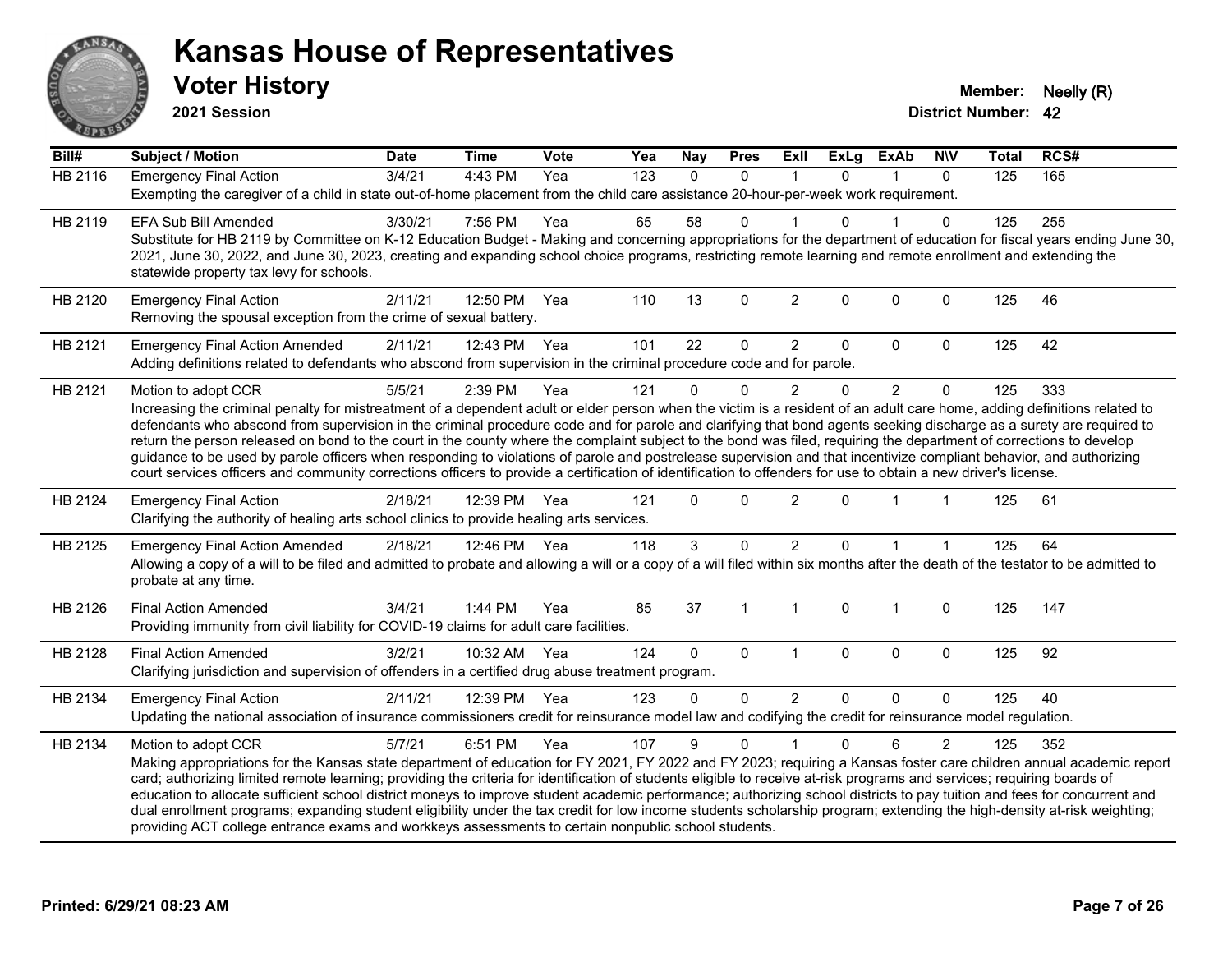

**2021 Session**

| Bill#   | Subject / Motion                                                                                                                                                                                                                  | <b>Date</b> | <b>Time</b> | <b>Vote</b> | Yea | Nay            | <b>Pres</b>  | ExIl           | <b>ExLg</b> | <b>ExAb</b>  | <b>NIV</b>     | <b>Total</b> | RCS# |
|---------|-----------------------------------------------------------------------------------------------------------------------------------------------------------------------------------------------------------------------------------|-------------|-------------|-------------|-----|----------------|--------------|----------------|-------------|--------------|----------------|--------------|------|
| HB 2136 | <b>Final Action Amended</b>                                                                                                                                                                                                       | 2/25/21     | 11:40 AM    | Yea         | 124 | $\Omega$       | $\Omega$     |                | $\Omega$    | $\Omega$     | $\Omega$       | 125          | 76   |
|         | Updating certain statutes relating to the regulation of the business of insurance; granting the commissioner of insurance certain investigative powers.                                                                           |             |             |             |     |                |              |                |             |              |                |              |      |
| HB 2137 | <b>Final Action Amended</b>                                                                                                                                                                                                       | 3/2/21      | 10:33 AM    | Yea         | 122 | $\overline{2}$ | $\Omega$     |                |             | $\Omega$     | $\Omega$       | 125          | 93   |
|         | Authorizing certain licensees under the Kansas liquor control act and the club and drinking establishment act to sell and serve cereal malt beverages.                                                                            |             |             |             |     |                |              |                |             |              |                |              |      |
| HB 2137 | Motion to adopt CCR                                                                                                                                                                                                               | 5/7/21      | 4:41 PM     | Yea         | 101 | 18             | 0            |                | 0           | 5            | $\Omega$       | 125          | 351  |
|         | Making amendments regarding licensure to sell alcoholic liquor and cereal malt beverages, authorizing transfers of bulk alcoholic liquor by certain licensees and                                                                 |             |             |             |     |                |              |                |             |              |                |              |      |
|         | authorizing the sale of alcoholic liquor and cereal malt beverages on specified days and times and subject to certain conditions by licensees under the Kansas liquor<br>control act and the club and drinking establishment act. |             |             |             |     |                |              |                |             |              |                |              |      |
|         |                                                                                                                                                                                                                                   |             |             |             |     |                |              |                |             |              |                |              |      |
| HB 2138 | <b>Final Action</b>                                                                                                                                                                                                               | 3/3/21      | 11:48 AM    | Yea         | 120 | 4              | $\Omega$     |                | $\Omega$    | $\mathbf{0}$ | $\Omega$       | 125          | 121  |
|         | Club and drinking establishment liquor license eligibility; spouse is a law enforcement officer in another county.                                                                                                                |             |             |             |     |                |              |                |             |              |                |              |      |
| HB 2143 | <b>Emergency Final Action</b>                                                                                                                                                                                                     | 3/4/21      | 4:39 PM     | Yea         | 119 |                | 0            |                | $\Omega$    | 1            | $\Omega$       | 125          | 162  |
|         | Making exemption permanent for certain cash rebates on sales or leases of new motor vehicles for sales tax purposes.                                                                                                              |             |             |             |     |                |              |                |             |              |                |              |      |
| HB 2143 | Motion to adopt CCR                                                                                                                                                                                                               | 4/9/21      | 6:16 PM     | Yea         | 118 | 3              | $\mathbf 0$  | 2              | $\Omega$    | $\Omega$     | $\overline{2}$ | 125          | 315  |
|         | Making exemption permanent for certain cash rebates on sales or leases of new motor vehicles for sales tax purposes.                                                                                                              |             |             |             |     |                |              |                |             |              |                |              |      |
| HB 2145 | <b>Final Action</b>                                                                                                                                                                                                               | 3/2/21      | 10:35 AM    | Yea         | 124 | $\Omega$       | $\Omega$     |                | $\Omega$    | $\Omega$     | $\Omega$       | 125          | 94   |
|         | Exempting the retail sale of electricity by public utilities for electric vehicle charging stations from the jurisdiction of the state corporation commission.                                                                    |             |             |             |     |                |              |                |             |              |                |              |      |
| HB 2150 | <b>Final Action Amended</b>                                                                                                                                                                                                       | 3/25/21     | $11:18$ AM  | Yea         | 118 | 4              | 0            |                | 0           | 2            | $\Omega$       | 125          | 209  |
|         | Creating a definition of financial exploitation, requiring additional mandatory reporters and increasing investigation days in the abuse, neglect and financial exploitation of                                                   |             |             |             |     |                |              |                |             |              |                |              |      |
|         | certain adults.                                                                                                                                                                                                                   |             |             |             |     |                |              |                |             |              |                |              |      |
| HB 2151 | <b>Emergency Final Action</b>                                                                                                                                                                                                     | 2/18/21     | 12:44 PM    | Yea         | 121 | $\Omega$       | $\mathbf{0}$ | $\overline{2}$ | $\Omega$    | 1            | -1             | 125          | 63   |
|         | Creating Kansas elder and dependent adult abuse multidisciplinary teams and a coordinator.                                                                                                                                        |             |             |             |     |                |              |                |             |              |                |              |      |
| HB 2153 | <b>Final Action</b>                                                                                                                                                                                                               | 3/3/21      | 11:50 AM    | Yea         | 124 | $\Omega$       | $\Omega$     |                | $\Omega$    | $\Omega$     | $\mathbf{0}$   | 125          | 122  |
|         | Increasing the criminal penalty for mistreatment of a dependent adult or elder person when the victim is a resident of an adult care home.                                                                                        |             |             |             |     |                |              |                |             |              |                |              |      |
| HB 2155 | <b>Emergency Final Action</b>                                                                                                                                                                                                     | 2/18/21     | 12:43 PM    | Yea         | 85  | 36             | $\Omega$     | $\overline{2}$ | $\Omega$    |              |                | 125          | 62   |
|         | Providing for department of health and environment response operations for water and soil pollutant release, discharge or escape.                                                                                                 |             |             |             |     |                |              |                |             |              |                |              |      |
| HB 2158 | <b>Final Action</b>                                                                                                                                                                                                               | 2/18/21     | 11:40 AM    | Yea         | 121 |                | $\Omega$     | 2              | U           | $\Omega$     |                | 125          | 56   |
|         | Making permanent provisions for the advisory committee on trauma and the statewide trauma system regional council to conduct closed meetings and keep privileged                                                                  |             |             |             |     |                |              |                |             |              |                |              |      |
|         | records regarding trauma cases.                                                                                                                                                                                                   |             |             |             |     |                |              |                |             |              |                |              |      |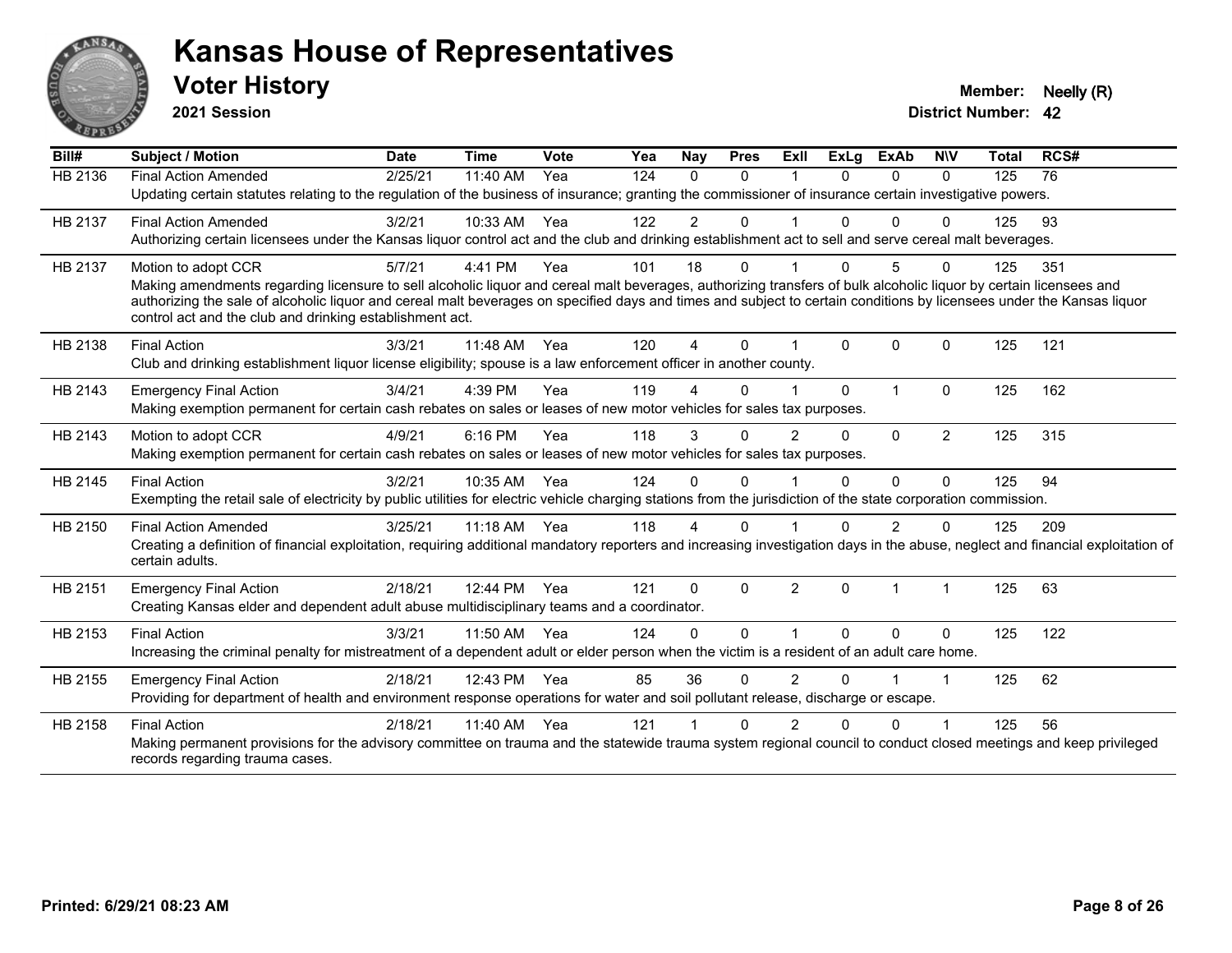

**2021 Session**

| $\overline{Bill#}$ | Subject / Motion                                                                                                                                                                                                                                                                                                                                                                                                                                                                                                                                                                                                                                                                                                                                                                                      | <b>Date</b> | <b>Time</b>  | <b>Vote</b> | Yea              | <b>Nay</b>   | <b>Pres</b>  | ExII           | <b>ExLg</b>  | <b>ExAb</b>    | <b>NIV</b>   | <b>Total</b> | RCS# |
|--------------------|-------------------------------------------------------------------------------------------------------------------------------------------------------------------------------------------------------------------------------------------------------------------------------------------------------------------------------------------------------------------------------------------------------------------------------------------------------------------------------------------------------------------------------------------------------------------------------------------------------------------------------------------------------------------------------------------------------------------------------------------------------------------------------------------------------|-------------|--------------|-------------|------------------|--------------|--------------|----------------|--------------|----------------|--------------|--------------|------|
| <b>HB 2158</b>     | Motion to adopt CCR                                                                                                                                                                                                                                                                                                                                                                                                                                                                                                                                                                                                                                                                                                                                                                                   | 5/5/21      | 2:45 PM      | Yea         | $\overline{121}$ | $\Omega$     | $\Omega$     | $\mathcal{P}$  | $\Omega$     | $\mathcal{P}$  | $\Omega$     | 125          | 334  |
|                    | Establishing the joint committee on child welfare system oversight, providing certain exceptions to the confidentiality of state child death review board documents,<br>requiring visual observation of an alleged victim of child abuse or neglect as part of an investigation, exempting the caregiver of a child in state out-of-home placement<br>from the child care assistance 20-hour-per-week work requirement, permitting the secretary for children and families to license certain family foster homes where a<br>former foster care youth with certain juvenile adjudications resides making permanent provisions for the advisory committee on trauma and the statewide trauma system<br>regional council to conduct closed meetings and keep privileged records regarding trauma cases. |             |              |             |                  |              |              |                |              |                |              |              |      |
| HB 2162            | <b>Final Action</b>                                                                                                                                                                                                                                                                                                                                                                                                                                                                                                                                                                                                                                                                                                                                                                                   | 3/2/21      | 10:25 AM     | Yea         | 123              | $\Omega$     | $\mathbf{1}$ | $\mathbf{1}$   | $\Omega$     | $\Omega$       | $\mathbf{0}$ | 125          | 88   |
|                    | Amending and repealing reapportionment census data laws to conform with 2019 amendments to the Kansas constitution and to remove certain obsolete provisions.                                                                                                                                                                                                                                                                                                                                                                                                                                                                                                                                                                                                                                         |             |              |             |                  |              |              |                |              |                |              |              |      |
| HB 2165            | <b>Emergency Final Action Amended</b><br>Providing for all vehicles more than 35 years old to qualify as an antique vehicle.                                                                                                                                                                                                                                                                                                                                                                                                                                                                                                                                                                                                                                                                          | 2/11/21     | 12:44 PM Yea |             | 114              | 9            | $\Omega$     | $\overline{2}$ | $\Omega$     | $\Omega$       | $\mathbf{0}$ | 125          | 43   |
| HB 2165            | Motion to Concur<br>Providing for all vehicles more than 35 years old to qualify as an antique vehicle.                                                                                                                                                                                                                                                                                                                                                                                                                                                                                                                                                                                                                                                                                               | 4/7/21      | 10:26 AM     | Yea         | 117              | 5            | $\mathbf 0$  | $\mathbf{1}$   | $\mathbf{0}$ | $\overline{2}$ | $\mathbf 0$  | 125          | 265  |
| HB 2166            | Final Action Sub Bill Amended                                                                                                                                                                                                                                                                                                                                                                                                                                                                                                                                                                                                                                                                                                                                                                         | 3/2/21      | 10:38 AM     | Yea         | 124              | $\Omega$     | 0            |                | $\Omega$     | $\Omega$       | $\Omega$     | 125          | 95   |
|                    | Substitute for HB 2166 by Committee on Transportation - Providing for the Braden's hope for childhood cancer, proud educator and alpha kappa alpha distinctive license<br>plates and providing distinctive license plates for current and veteran members of the United States army, navy, marine corps, air force, coast guard and space force and<br>modifying the requirements to begin production on distinctive license plates.                                                                                                                                                                                                                                                                                                                                                                  |             |              |             |                  |              |              |                |              |                |              |              |      |
| HB 2166            | Motion to Adopt CCR<br>Substitute for HB 2166 by Committee on Transportation - Providing for the Braden's hope for childhood cancer, proud educator, delta sigma theta, Gadsden flag, love,<br>Chloe foundation and alpha kappa alpha distinctive license plates and providing distinctive license plates for current and veteran members of the United States army,<br>navy, marine corps, air force, coast guard and space force, modifying the requirements to begin production on distinctive license plates, requiring reporting by<br>sponsoring organizations of distinctive license plates, allowing certain license plates issued by the division of vehicles to be personalized license plates and establishing<br>a fee on firefighter distinctive license plates.                         | 4/8/21      | 5:31 PM      | Yea         | 81               | 41           | $\mathbf{0}$ | $\mathbf{1}$   | $\Omega$     | $\overline{2}$ | $\mathbf{0}$ | 125          | 289  |
| HB 2166            | Consideration of Veto                                                                                                                                                                                                                                                                                                                                                                                                                                                                                                                                                                                                                                                                                                                                                                                 | 5/3/21      | 11:39 AM     | Yea         | 86               | 37           | $\mathbf{0}$ | $\mathbf{0}$   | $\mathbf{0}$ | 1              | $\mathbf{1}$ | 125          | 317  |
|                    | Substitute for HB 2166 by Committee on Transportation - Providing for the Braden's hope for childhood cancer, proud educator, delta sigma theta, Gadsden flag, love,<br>Chloe foundation and alpha kappa alpha distinctive license plates and providing distinctive license plates for current and veteran members of the United States army,<br>navy, marine corps, air force, coast guard and space force, modifying the requirements to begin production on distinctive license plates, requiring reporting by<br>sponsoring organizations of distinctive license plates, allowing certain license plates issued by the division of vehicles to be personalized license plates and establishing<br>a fee on firefighter distinctive license plates.                                                |             |              |             |                  |              |              |                |              |                |              |              |      |
| HB 2167            | <b>Emergency Final Action</b><br>Permitting concrete mixer trucks and requiring dump trucks to display license plates on the front of vehicles.                                                                                                                                                                                                                                                                                                                                                                                                                                                                                                                                                                                                                                                       | 2/10/21     | 11:59 PM     | Yea         | 125              | $\mathbf{0}$ | 0            | $\Omega$       | $\Omega$     | 0              | 0            | 125          | 34   |
| HB 2167            | Motion to Concur<br>Permitting concrete mixer trucks and requiring dump trucks to display license plates on the front of vehicles.                                                                                                                                                                                                                                                                                                                                                                                                                                                                                                                                                                                                                                                                    | 4/7/21      | 10:28 AM     | Yea         | 122              | $\Omega$     | 0            | 1              | $\mathbf{0}$ | $\overline{2}$ | $\mathbf 0$  | 125          | 266  |
| HB 2172            | <b>Final Action Amended</b>                                                                                                                                                                                                                                                                                                                                                                                                                                                                                                                                                                                                                                                                                                                                                                           | 2/18/21     | 11:41 AM     | Yea         | 122              |              | 0            | $\overline{2}$ | $\Omega$     | $\Omega$       |              | 125          | 57   |
|                    | Modifying water usage calculations and fees for multi-year flex accounts and permitting alternative base average water use calculations and prorated terms.                                                                                                                                                                                                                                                                                                                                                                                                                                                                                                                                                                                                                                           |             |              |             |                  |              |              |                |              |                |              |              |      |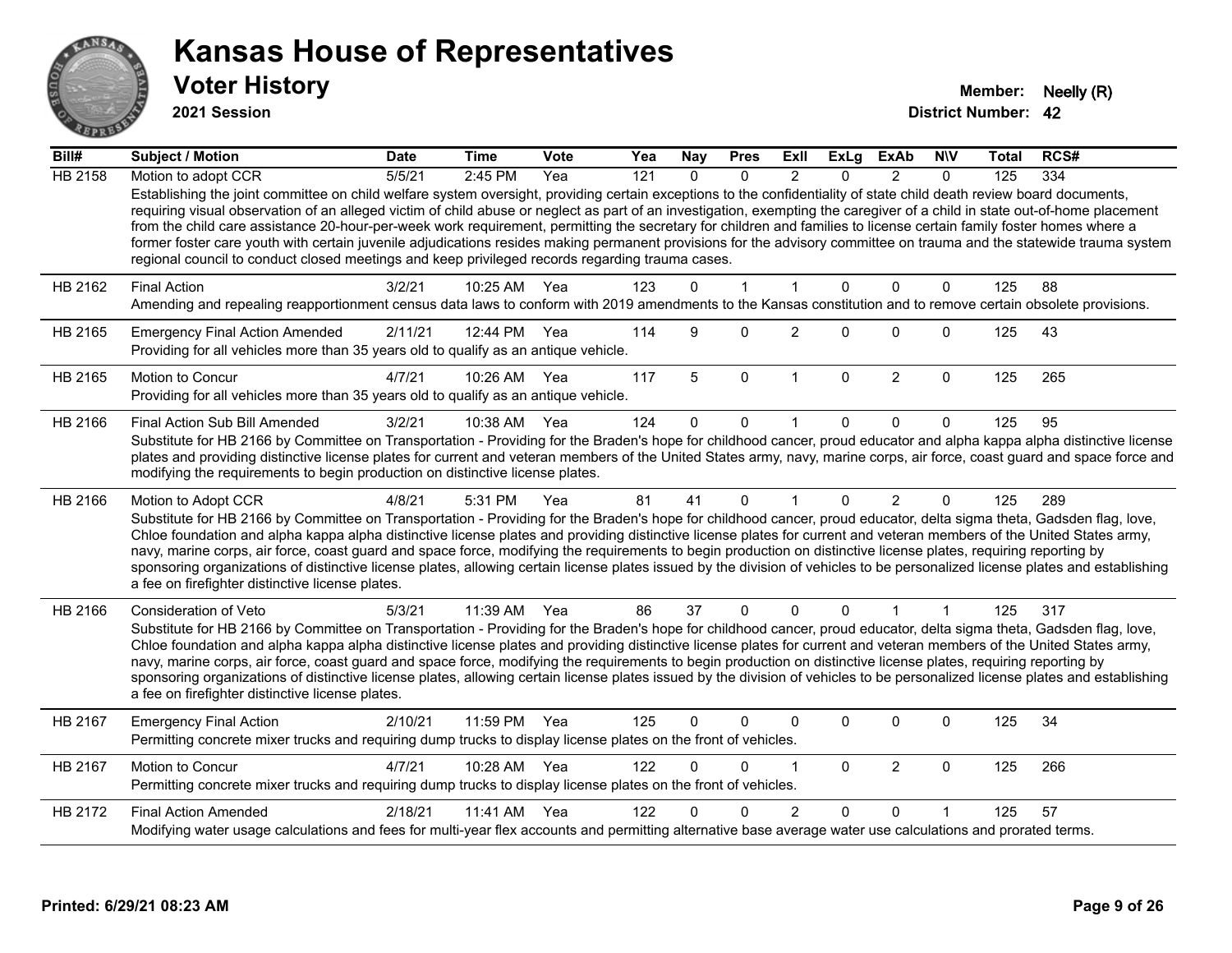

**2021 Session**

| Bill#          | <b>Subject / Motion</b>                                                                                                                                                                                                                                                                                                                                                                                                                                                                                                                                                                                                                                                                                                                                                                                                                                                                                           | <b>Date</b> | <b>Time</b> | Vote | Yea | Nay            | <b>Pres</b>  | <b>Exll</b>    | <b>ExLg</b>  | <b>ExAb</b>    | <b>NIV</b>   | <b>Total</b>     | RCS# |
|----------------|-------------------------------------------------------------------------------------------------------------------------------------------------------------------------------------------------------------------------------------------------------------------------------------------------------------------------------------------------------------------------------------------------------------------------------------------------------------------------------------------------------------------------------------------------------------------------------------------------------------------------------------------------------------------------------------------------------------------------------------------------------------------------------------------------------------------------------------------------------------------------------------------------------------------|-------------|-------------|------|-----|----------------|--------------|----------------|--------------|----------------|--------------|------------------|------|
| <b>HB 2175</b> | <b>Emergency Final Action</b><br>Creating the Dwayne Peaslee technical training center district.                                                                                                                                                                                                                                                                                                                                                                                                                                                                                                                                                                                                                                                                                                                                                                                                                  | 2/25/21     | 12:52 PM    | Yea  | 122 | $\overline{2}$ | $\Omega$     | $\mathbf{1}$   | $\Omega$     | $\Omega$       | $\Omega$     | $\overline{125}$ | 81   |
| HB 2176        | <b>Emergency Final Action Amended</b><br>Clarify the vacation or exclusion of territory from city boundaries or release of easements.                                                                                                                                                                                                                                                                                                                                                                                                                                                                                                                                                                                                                                                                                                                                                                             | 3/25/21     | 12:22 PM    | Yea  | 120 | $\overline{2}$ | $\Omega$     | $\mathbf{1}$   | $\mathbf{0}$ | $\overline{2}$ | $\mathbf{0}$ | 125              | 224  |
| HB 2178        | <b>Final Action</b><br>Vacating certain blocks in the original town plat set aside for a college and a park in the city of Americus and vesting fee simple title in the city.                                                                                                                                                                                                                                                                                                                                                                                                                                                                                                                                                                                                                                                                                                                                     | 2/18/21     | 11:42 AM    | Yea  | 121 | $\mathbf{1}$   | $\Omega$     | $\overline{2}$ | $\Omega$     | $\Omega$       | $\mathbf{1}$ | 125              | 58   |
| HB 2178        | Motion to Concur<br>Providing for the vacation or exclusion of territory or easements by cities, including certain blocks in the original town plat set aside for a college and a park in the<br>city of Americus.                                                                                                                                                                                                                                                                                                                                                                                                                                                                                                                                                                                                                                                                                                | 3/30/21     | 3:05 PM     | Yea  | 121 | $\overline{2}$ | $\Omega$     |                | $\Omega$     | $\Omega$       | $\mathbf 1$  | 125              | 250  |
| HB 2183        | <b>Final Action Amended</b><br>Prohibiting the governor, the executive branch and the judicial branch from altering election laws or procedures and limiting the authority of the secretary of state to enter<br>into consent decrees with any court absent the approval of the legislative coordinating council.                                                                                                                                                                                                                                                                                                                                                                                                                                                                                                                                                                                                 | 3/3/21      | 11:53 AM    | Yea  | 84  | 39             |              |                | 0            | $\Omega$       | $\Omega$     | 125              | 123  |
| HB 2183        | Motion to adopt CCR<br>Creating the transparency in revenues underwriting elections act; prohibiting the receipt and expenditure of private moneys by election officials; directing the secretary of<br>state to publish certain registered voter totals; relating to advance voting ballots by requiring signed statements for delivery of such ballots on behalf of a voter; limiting<br>the number of such ballots that can be delivered; prohibiting the altering or backdating of the mailing date on such ballots; requiring a matching signature on such<br>ballots; removing the secretary of state's authority to provide additional time for receipt of such ballots; prohibiting candidates for office from engaging in certain conduct<br>related to advance voting ballots; creating the crime of false representation of an election official; and, expanding the crime of electioneering.          | 4/8/21      | 10:11 PM    | Yea  | 80  | 42             | $\mathbf{0}$ |                | $\Omega$     | $\overline{2}$ | $\Omega$     | 125              | 296  |
| HB 2183        | <b>Consideration of Veto</b><br>Creating the transparency in revenues underwriting elections act; prohibiting the receipt and expenditure of private moneys by election officials; directing the secretary of<br>state to publish certain registered voter totals; relating to advance voting ballots by requiring signed statements for delivery of such ballots on behalf of a voter; limiting<br>the number of such ballots that can be delivered; prohibiting the altering or backdating of the mailing date on such ballots; requiring a matching signature on such<br>ballots; removing the secretary of state's authority to provide additional time for receipt of such ballots; prohibiting candidates for office from engaging in certain conduct<br>related to advance voting ballots; creating the crime of false representation of an election official; and, expanding the crime of electioneering. | 5/3/21      | 12:01 PM    | Yea  | 85  | 38             | $\Omega$     |                | U            |                |              | 125              | 319  |
| <b>HB 2187</b> | <b>Final Action</b><br>Enacting the first-time home buyer savings account act.                                                                                                                                                                                                                                                                                                                                                                                                                                                                                                                                                                                                                                                                                                                                                                                                                                    | 2/18/21     | 11:44 AM    | Yea  | 119 | 3              | $\Omega$     | $\mathcal{P}$  | O.           | $\Omega$       |              | 125              | 59   |
| HB 2187        | Motion to Concur<br>Enacting the first-time home buyer savings account act.                                                                                                                                                                                                                                                                                                                                                                                                                                                                                                                                                                                                                                                                                                                                                                                                                                       | 5/5/21      | 2:47 PM     | Yea  | 119 | $\overline{2}$ | 0            | $\overline{2}$ | $\mathbf{0}$ | $\overline{2}$ | $\mathbf{0}$ | 125              | 335  |
| HB 2191        | <b>Final Action</b><br>Increasing criminal penalties for the crimes of riot and incitement to riot when the crime occurs in a correctional facility.                                                                                                                                                                                                                                                                                                                                                                                                                                                                                                                                                                                                                                                                                                                                                              | 2/24/21     | 11:20 AM    | Yea  | 123 | $\Omega$       | 0            |                | $\Omega$     | $\mathbf{1}$   | $\mathbf{0}$ | 125              | 67   |
| HB 2192        | <b>Final Action</b><br>Authorizing court services officers and community corrections officers to provide a certification of identification to offenders for use to obtain a new driver's license.                                                                                                                                                                                                                                                                                                                                                                                                                                                                                                                                                                                                                                                                                                                 | 2/25/21     | 11:41 AM    | Yea  | 124 | 0              | $\Omega$     |                | $\Omega$     | $\Omega$       | $\Omega$     | 125              | 77   |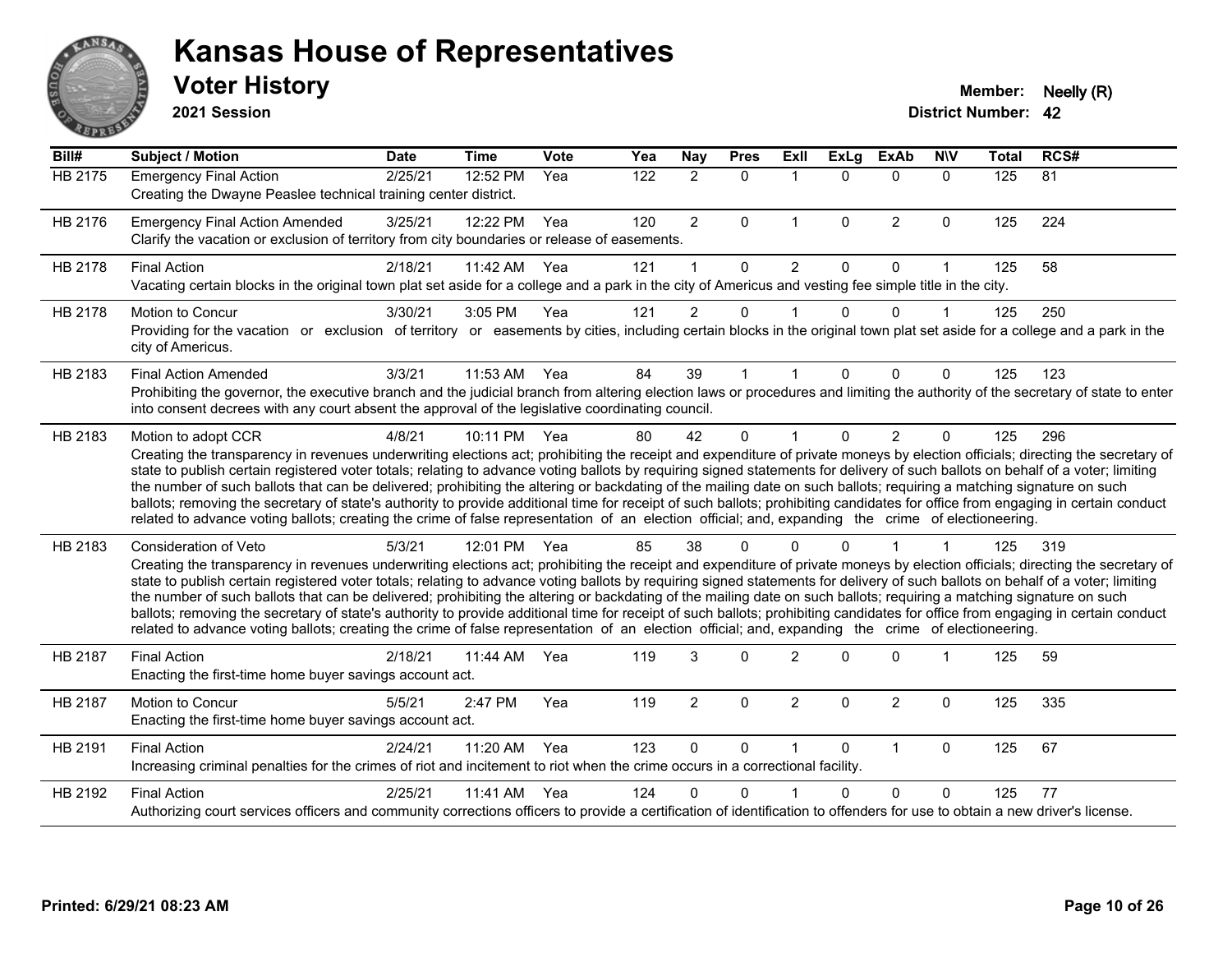

**2021 Session**

| Bill#          | Subject / Motion                                                                                                                                                                                                                                                                                                                                                                                                                                                                                                                                                                                                                                                                                                                                                                                                                                                                                                                                                                                                                                                                                                                                  | <b>Date</b>     | <b>Time</b>  | <b>Vote</b> | Yea | Nay            | <b>Pres</b>  | ExII           | <b>ExLg</b> | <b>ExAb</b>    | <b>NIV</b>   | Total | RCS# |
|----------------|---------------------------------------------------------------------------------------------------------------------------------------------------------------------------------------------------------------------------------------------------------------------------------------------------------------------------------------------------------------------------------------------------------------------------------------------------------------------------------------------------------------------------------------------------------------------------------------------------------------------------------------------------------------------------------------------------------------------------------------------------------------------------------------------------------------------------------------------------------------------------------------------------------------------------------------------------------------------------------------------------------------------------------------------------------------------------------------------------------------------------------------------------|-----------------|--------------|-------------|-----|----------------|--------------|----------------|-------------|----------------|--------------|-------|------|
| HB 2196        | Final Action Sub Bill Amended                                                                                                                                                                                                                                                                                                                                                                                                                                                                                                                                                                                                                                                                                                                                                                                                                                                                                                                                                                                                                                                                                                                     | $\sqrt{3}/4/21$ | 1:47 $PM$    | Yea         | 87  | 36             | $\Omega$     |                | $\Omega$    |                | $\Omega$     | 125   | 148  |
|                | Substitute for HB 2196 by Commerce, Labor and Economic Development - Changing provisions of the employment security law including creation of the unemployment<br>compensation modernization and improvement council, development of a new unemployment insurance information technology system, provision of tax information to<br>claimants, publication of trust fund data, the maximum benefit period, the charging of employer accounts for benefits paid, employer contribution rate determination and<br>schedules, abolishment of the employment security interest assessment fund, crediting of employer accounts for fraudulent or erroneous payments, appropriation of<br>federal COVID-19 moneys to the unemployment insurance trust fund, transfers from the state general fund to the unemployment insurance trust fund for improper<br>benefit payments, emergency expansion of the employment security board of review, providing for the my reemployment plan program and workforce training program<br>availability to claimants, changes to the shared work compensation program and other unemployment trust fund provisions. |                 |              |             |     |                |              |                |             |                |              |       |      |
| HB 2196        | Motion to adopt CCR                                                                                                                                                                                                                                                                                                                                                                                                                                                                                                                                                                                                                                                                                                                                                                                                                                                                                                                                                                                                                                                                                                                               | 4/9/21          | 5:58 PM      | Yea         | 122 | 0              | $\Omega$     | $\overline{2}$ |             | $\Omega$       |              | 125   | 314  |
|                | Senate Substitute for HB 2196 by Committee on Commerce - Changing provisions of the employment security law including creation of the unemployment<br>compensation modernization and improvement council, development of a new unemployment insurance information technology system, provision of tax information to                                                                                                                                                                                                                                                                                                                                                                                                                                                                                                                                                                                                                                                                                                                                                                                                                              |                 |              |             |     |                |              |                |             |                |              |       |      |
|                | claimants, publication of trust fund data, the maximum benefit period, the charging of employer accounts for benefits paid, employer contribution rate determination and                                                                                                                                                                                                                                                                                                                                                                                                                                                                                                                                                                                                                                                                                                                                                                                                                                                                                                                                                                          |                 |              |             |     |                |              |                |             |                |              |       |      |
|                | schedules, crediting of employer accounts for fraudulent or erroneous payments, transfer of federal COVID-19 moneys to the unemployment insurance trust fund,<br>emergency expansion of the employment security board of review, providing for the my reemployment plan program and workforce training program availability to                                                                                                                                                                                                                                                                                                                                                                                                                                                                                                                                                                                                                                                                                                                                                                                                                    |                 |              |             |     |                |              |                |             |                |              |       |      |
|                | claimants, changes to the shared work compensation program and other unemployment trust fund provisions.                                                                                                                                                                                                                                                                                                                                                                                                                                                                                                                                                                                                                                                                                                                                                                                                                                                                                                                                                                                                                                          |                 |              |             |     |                |              |                |             |                |              |       |      |
| HB 2201        | <b>Final Action Amended</b>                                                                                                                                                                                                                                                                                                                                                                                                                                                                                                                                                                                                                                                                                                                                                                                                                                                                                                                                                                                                                                                                                                                       | 3/2/21          | 10:40 AM     | Yea         | 118 | 6              | $\Omega$     |                | $\Omega$    | $\Omega$       | $\mathbf{0}$ | 125   | 96   |
|                | Decreasing the Eisenhower legacy transportation program alternate delivery project threshold, authorizing usage of federal stimulus funds and KDOT bonding authority.                                                                                                                                                                                                                                                                                                                                                                                                                                                                                                                                                                                                                                                                                                                                                                                                                                                                                                                                                                             |                 |              |             |     |                |              |                |             |                |              |       |      |
| HB 2201        | Mot to Concur in Conference                                                                                                                                                                                                                                                                                                                                                                                                                                                                                                                                                                                                                                                                                                                                                                                                                                                                                                                                                                                                                                                                                                                       | 4/8/21          | 5:00 PM      | Yea         | 95  | 27             | $\mathbf{0}$ |                | $\Omega$    | $\overline{2}$ | $\Omega$     | 125   | 285  |
|                | Senate Substitute for HB 2201 by Committee on Transportation - Decreasing the Eisenhower legacy transportation program alternate delivery project threshold,<br>authorizing the usage of federal stimulus funds and KDOT bonding authority.                                                                                                                                                                                                                                                                                                                                                                                                                                                                                                                                                                                                                                                                                                                                                                                                                                                                                                       |                 |              |             |     |                |              |                |             |                |              |       |      |
| HB 2203        | <b>Final Action</b>                                                                                                                                                                                                                                                                                                                                                                                                                                                                                                                                                                                                                                                                                                                                                                                                                                                                                                                                                                                                                                                                                                                               | 3/2/21          | 10:42 AM Yea |             | 122 | $\overline{2}$ | $\mathbf{0}$ | 1              | $\Omega$    | $\Omega$       | $\mathbf 0$  | 125   | 97   |
|                | Establishing the asbestos remediation fund for fees collected as part of the Kansas asbestos control program.                                                                                                                                                                                                                                                                                                                                                                                                                                                                                                                                                                                                                                                                                                                                                                                                                                                                                                                                                                                                                                     |                 |              |             |     |                |              |                |             |                |              |       |      |
| HB 2203        | Motion to Concur                                                                                                                                                                                                                                                                                                                                                                                                                                                                                                                                                                                                                                                                                                                                                                                                                                                                                                                                                                                                                                                                                                                                  | 4/8/21          | 7:45 PM      | Yea         | 121 |                |              | 1              | $\mathbf 0$ | $\mathbf{1}$   | $\mathbf 0$  | 125   | 290  |
|                | Establishing the asbestos remediation fund for fees collected as part of the Kansas asbestos control program.                                                                                                                                                                                                                                                                                                                                                                                                                                                                                                                                                                                                                                                                                                                                                                                                                                                                                                                                                                                                                                     |                 |              |             |     |                |              |                |             |                |              |       |      |
| HB 2208        | <b>Final Action Amended</b>                                                                                                                                                                                                                                                                                                                                                                                                                                                                                                                                                                                                                                                                                                                                                                                                                                                                                                                                                                                                                                                                                                                       | 3/3/21          | 11:55 AM     | Yea         | 124 | $\Omega$       | $\Omega$     | 1              | $\Omega$    | $\Omega$       | $\mathbf{0}$ | 125   | 124  |
|                | Authorizing telemedicine waivers for out-of-state healthcare providers, reducing certain requirements for licensure by the behavioral sciences regulatory board and<br>expanding out-of-state temporary permits to practice behavioral sciences professions.                                                                                                                                                                                                                                                                                                                                                                                                                                                                                                                                                                                                                                                                                                                                                                                                                                                                                      |                 |              |             |     |                |              |                |             |                |              |       |      |
| <b>HB 2208</b> | Motion to adopt CCR                                                                                                                                                                                                                                                                                                                                                                                                                                                                                                                                                                                                                                                                                                                                                                                                                                                                                                                                                                                                                                                                                                                               | 4/9/21          | 5:44 PM      | Yea         | 120 | $\overline{2}$ | 0            | $\overline{2}$ | 0           | 0              |              | 125   | 312  |
|                | Senate Substitute for HB 2208 by Committee on Public Health and Welfare - Establishing certification and funding for certified community behavioral health clinics,<br>enacting the rural emergency hospital act to provide for the licensure of rural emergency hospitals, authorizing telemedicine waivers for out-of-state healthcare                                                                                                                                                                                                                                                                                                                                                                                                                                                                                                                                                                                                                                                                                                                                                                                                          |                 |              |             |     |                |              |                |             |                |              |       |      |
|                | providers, reducing certain requirements for licensure by the behavioral sciences regulatory board and expanding out-of-state temporary permits to practice behavioral<br>sciences professions.                                                                                                                                                                                                                                                                                                                                                                                                                                                                                                                                                                                                                                                                                                                                                                                                                                                                                                                                                   |                 |              |             |     |                |              |                |             |                |              |       |      |
| HB 2209        | <b>Final Action Amended</b>                                                                                                                                                                                                                                                                                                                                                                                                                                                                                                                                                                                                                                                                                                                                                                                                                                                                                                                                                                                                                                                                                                                       | 3/3/21          | 11:57 AM     | Yea         | 121 | 3              | 0            | 1              | 0           | 0              | $\mathbf 0$  | 125   | 125  |
|                | Enacting the psychology interjurisdictional compact to provide for interjurisdictional authorization to practice telepsychology and temporary in-person, face-to-face<br>psychology.                                                                                                                                                                                                                                                                                                                                                                                                                                                                                                                                                                                                                                                                                                                                                                                                                                                                                                                                                              |                 |              |             |     |                |              |                |             |                |              |       |      |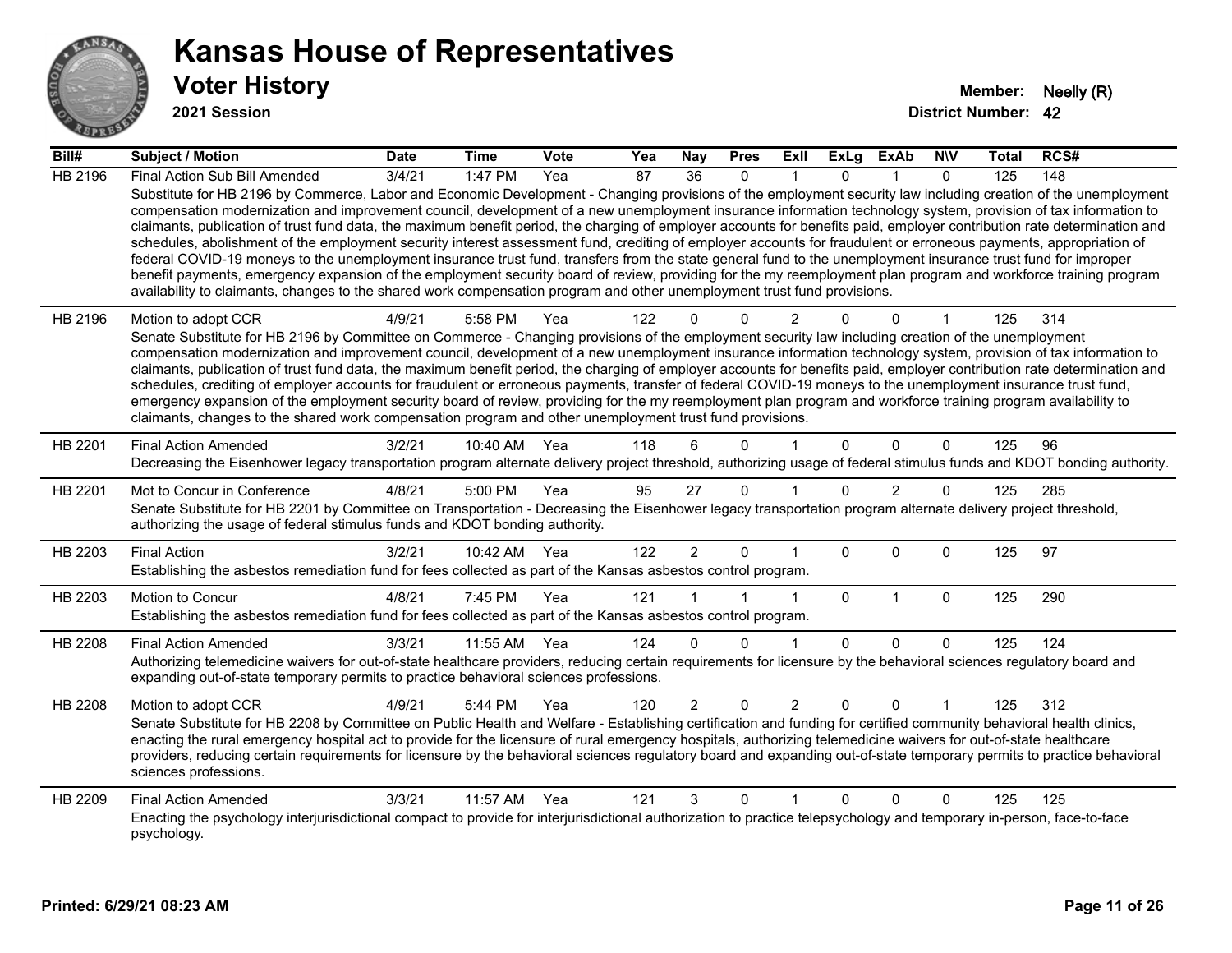

**2021 Session**

| Bill#          | <b>Subject / Motion</b>                                                                                                                                                      | <b>Date</b> | <b>Time</b> | Vote | Yea | Nay          | <b>Pres</b> | ExII           | <b>ExLg</b>  | <b>ExAb</b>             | <b>NIV</b>   | <b>Total</b> | RCS# |
|----------------|------------------------------------------------------------------------------------------------------------------------------------------------------------------------------|-------------|-------------|------|-----|--------------|-------------|----------------|--------------|-------------------------|--------------|--------------|------|
| HB 2212        | <b>Final Action</b>                                                                                                                                                          | 3/2/21      | $10:43$ AM  | Yea  | 122 | 2            | $\Omega$    | 1              | $\Omega$     | $\Omega$                | $\Omega$     | 125          | 98   |
|                | Eliminating Kansas residency requirements for various liquor licenses.                                                                                                       |             |             |      |     |              |             |                |              |                         |              |              |      |
| HB 2214        | <b>Final Action</b>                                                                                                                                                          | 3/2/21      | 10:45 AM    | Yea  | 124 | $\mathbf{0}$ | $\Omega$    | 1              | $\Omega$     | $\Omega$                | $\Omega$     | 125          | 99   |
|                | Authorizing the secretary of administration on behalf of the department of corrections to convey land in Mitchell county to the city of Beloit.                              |             |             |      |     |              |             |                |              |                         |              |              |      |
| HB 2218        | <b>Final Action</b>                                                                                                                                                          | 3/4/21      | 1:49 PM     | Yea  | 123 | $\Omega$     | $\Omega$    | $\overline{1}$ | 0            | 1                       | $\Omega$     | 125          | 149  |
|                | Updating membership and requirements of the Kansas state employees health care commission to include a current and retired state employee enrolled in the state              |             |             |      |     |              |             |                |              |                         |              |              |      |
|                | healthcare benefits program group health insurance medical plan.                                                                                                             |             |             |      |     |              |             |                |              |                         |              |              |      |
| HB 2218        | Motion to adopt CCR                                                                                                                                                          | 4/9/21      | 2:33 PM     | Yea  | 123 | $\mathbf 0$  | 0           | $\overline{c}$ | $\Omega$     | $\mathbf{0}$            | $\mathbf 0$  | 125          | 306  |
|                | Updating the membership and responsibilities of the Kansas state employees health care commission and requiring the commission to make certain reports and                   |             |             |      |     |              |             |                |              |                         |              |              |      |
|                | recommendations to the legislature.                                                                                                                                          |             |             |      |     |              |             |                |              |                         |              |              |      |
| HB 2219        | <b>Final Action</b>                                                                                                                                                          | 3/16/21     | 11:13 AM    | Yea  | 123 |              | $\Omega$    | 1              | $\Omega$     | $\Omega$                | $\Omega$     | 125          | 168  |
|                | Enacting the Kansas targeted employment act to provide tax credits for the employment of persons with developmental disabilities.                                            |             |             |      |     |              |             |                |              |                         |              |              |      |
| <b>HB 2224</b> | <b>Final Action Amended</b>                                                                                                                                                  | 3/4/21      | 1:50 PM     | Yea  | 117 | 6            | 0           |                | $\Omega$     |                         | $\Omega$     | 125          | 150  |
|                | Expanding the definition of "infectious disease" in certain statutes related to crimes in which bodily fluids may have been transmitted from one person to another.          |             |             |      |     |              |             |                |              |                         |              |              |      |
| HB 2224        | Mot to Concur in Conference                                                                                                                                                  | 5/7/21      | 4:21 PM     | Yea  | 112 | 7            | $\Omega$    |                | $\Omega$     | $\overline{5}$          | $\Omega$     | 125          | 350  |
|                | Expanding the definition of "infectious disease" in certain statutes related to crimes in which bodily fluids may have been transmitted from one person to another.          |             |             |      |     |              |             |                |              |                         |              |              |      |
| <b>HB 2227</b> | <b>Final Action Amended</b>                                                                                                                                                  | 3/4/21      | 1:53 PM     | Yea  | 113 | 10           | $\Omega$    |                | $\Omega$     |                         | $\Omega$     | 125          | 151  |
|                | Providing immunity from civil liability for COVID-19 claims for certain covered facilities, including adult care homes, community mental health centers, crisis intervention |             |             |      |     |              |             |                |              |                         |              |              |      |
|                | centers, community service providers and community developmental disability organizations.                                                                                   |             |             |      |     |              |             |                |              |                         |              |              |      |
| HB 2228        | <b>Final Action Amended</b>                                                                                                                                                  | 3/3/21      | 11:58 AM    | Yea  | 124 | $\Omega$     | $\Omega$    | $\overline{1}$ | $\Omega$     | $\mathbf{0}$            | $\Omega$     | 125          | 126  |
|                | Requiring law enforcement agencies to adopt a policy regarding submission of sexual assault evidence kits and allowing evidence collection at child advocacy centers or      |             |             |      |     |              |             |                |              |                         |              |              |      |
|                | other facilities.                                                                                                                                                            |             |             |      |     |              |             |                |              |                         |              |              |      |
| HB 2231        | <b>Emergency Final Action</b>                                                                                                                                                | 3/4/21      | 4:35 PM     | Yea  | 78  | 45           | $\mathbf 0$ | $\mathbf{1}$   | $\mathbf{0}$ | $\overline{1}$          | $\mathbf{0}$ | 125          | 159  |
|                | Amending the definition of the crime of conducting a pyramid promotional scheme, providing for an exemption and defining key terms.                                          |             |             |      |     |              |             |                |              |                         |              |              |      |
| HB 2234        | <b>Final Action</b>                                                                                                                                                          | 3/3/21      | 12:00 PM    | Yea  | 123 |              | $\Omega$    |                | 0            | $\Omega$                | 0            | 125          | 127  |
|                | Requiring medical directors of emergency medical services to provide medical oversight of such services and emergency medical service providers.                             |             |             |      |     |              |             |                |              |                         |              |              |      |
| HB 2236        | <b>Final Action Amended</b>                                                                                                                                                  | 3/18/21     | 11:27 AM    | Yea  | 122 | $\Omega$     | 0           |                | $\Omega$     | 2                       | 0            | 125          | 181  |
|                | Authorizing exclusion of the sales comparison approach in mortgage financing appraisals of certain unique residential real property in rural counties.                       |             |             |      |     |              |             |                |              |                         |              |              |      |
| HB 2237        | <b>Final Action</b>                                                                                                                                                          | 2/24/21     | 11:22 AM    | Yea  | 107 | 16           | $\Omega$    |                | $\Omega$     | $\overline{\mathbf{1}}$ | $\Omega$     | 125          | 68   |
|                | Extending the eligible time period for the rural opportunity zone loan repayment program and income tax credit.                                                              |             |             |      |     |              |             |                |              |                         |              |              |      |
| HB 2238        | <b>Final Action</b>                                                                                                                                                          | 3/2/21      | 10:47 AM    | Yea  | 124 | 0            | 0           |                | $\Omega$     | $\mathbf{0}$            | 0            | 125          | 100  |
|                | Eliminating the dollar limitation for acceptance of gifts by donors to school districts or cities, or both, for library purposes.                                            |             |             |      |     |              |             |                |              |                         |              |              |      |
|                |                                                                                                                                                                              |             |             |      |     |              |             |                |              |                         |              |              |      |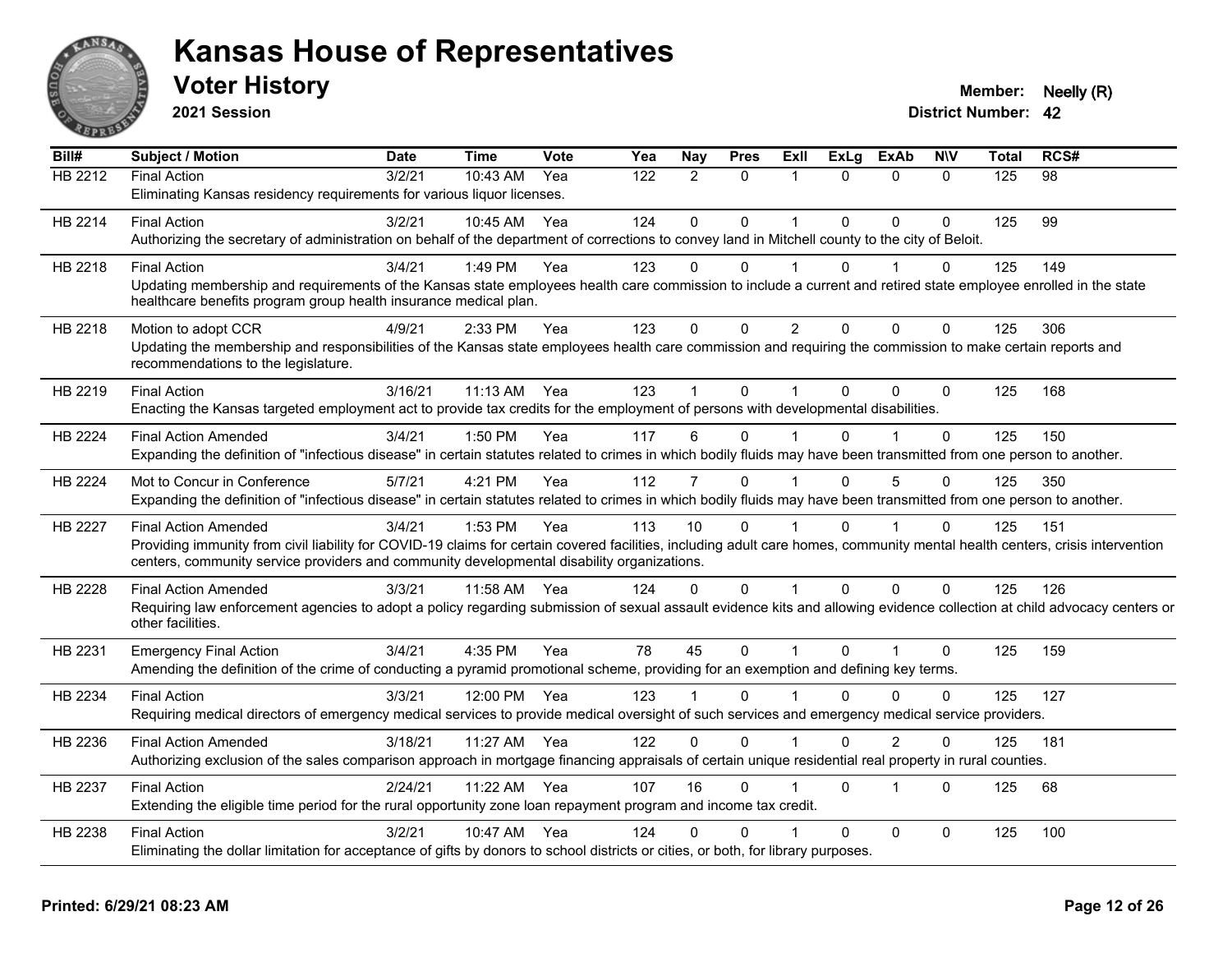

**2021 Session**

#### **Voter History Member: Neelly (R)**

| Bill#          | <b>Subject / Motion</b>                                                                                                                                                                                                                                                                                                                                                                                  | <b>Date</b> | <b>Time</b>  | <b>Vote</b> | Yea | Nay            | <b>Pres</b>  | ExII         | <b>ExLg</b>  | <b>ExAb</b>    | <b>NIV</b>  | <b>Total</b> | RCS# |
|----------------|----------------------------------------------------------------------------------------------------------------------------------------------------------------------------------------------------------------------------------------------------------------------------------------------------------------------------------------------------------------------------------------------------------|-------------|--------------|-------------|-----|----------------|--------------|--------------|--------------|----------------|-------------|--------------|------|
| HB 2239        | <b>Emergency Final Action Amended</b><br>Extending the Kansas corporate income tax net operating loss carryforward.                                                                                                                                                                                                                                                                                      | 3/4/21      | 4:33 PM      | Yea         | 123 | $\Omega$       | $\Omega$     | $\mathbf 1$  | $\Omega$     | -1             | $\Omega$    | 125          | 158  |
| HB 2243        | <b>Final Action</b><br>Adjusting the frequency of the KPERS actuarial experience study.                                                                                                                                                                                                                                                                                                                  | 2/25/21     | 11:43 AM     | Yea         | 123 | $\mathbf{1}$   | $\mathbf 0$  | $\mathbf{1}$ | $\mathbf{0}$ | $\mathbf{0}$   | 0           | 125          | 78   |
| HB 2243        | Motion to adopt CCR<br>Adjusting the frequency of the KPERS actuarial experience study, providing a moratorium on KPERS death and long-term disability employer contributions, allowing the<br>extension of certain DROP periods and conforming certain KPERS provisions with the federal CARES act.                                                                                                     | 4/8/21      | 5:11 PM      | Yea         | 122 | $\mathbf{0}$   | 0            | $\mathbf{1}$ | $\mathbf{0}$ | $\overline{2}$ | 0           | 125          | 288  |
| HB 2244        | <b>Emergency Final Action Amended</b><br>Establishing requirements for the effective disposal of industrial hemp and requiring industrial hemp processors to register with the state fire marshal.                                                                                                                                                                                                       | 2/25/21     | 12:49 PM     | Yea         | 97  | 27             | $\mathbf{0}$ | $\mathbf{1}$ | $\mathbf{0}$ | $\mathbf{0}$   | $\mathbf 0$ | 125          | 79   |
| HB 2244        | Motion to adopt CCR<br>Establishing requirements for the effective disposal of industrial hemp and requiring industrial hemp processors to register with the state fire marshal.                                                                                                                                                                                                                         | 4/8/21      | 9:32 PM      | Yea         | 101 | 22             | 0            | $\mathbf 1$  | $\Omega$     |                | 0           | 125          | 295  |
| HB 2245        | <b>Final Action</b><br>Permitting the division of vehicles to collect emergency contact information for registration purposes and permitting law enforcement agencies to use such information in<br>the case of an emergency.                                                                                                                                                                            | 3/4/21      | 1:54 PM      | Yea         | 123 | $\Omega$       | 0            | $\mathbf 1$  | 0            |                | 0           | 125          | 152  |
| HB 2245        | Motion to Concur<br>Permitting the division of vehicles to collect emergency contact information for registration purposes and permitting law enforcement agencies to use such information in<br>the case of an emergency.                                                                                                                                                                               | 4/7/21      | 10:30 AM     | Yea         | 122 | $\mathbf{0}$   | $\mathbf{0}$ | $\mathbf{1}$ | $\mathbf{0}$ | $\overline{2}$ | 0           | 125          | 267  |
| HB 2247        | <b>Final Action Amended</b><br>Designating a portion of K-67 highway as the COII Trenton J Brinkman memorial highway, designating bridges on U.S. highway 54 as the Max Zimmerman memorial<br>bridge and the Jack Taylor memorial bridge, designating a bridge on U.S. highway 77 as the PFC Loren H Larson bridge and designating a bridge on U.S. highway 166<br>as the Tyler A Juden memorial bridge. | 3/2/21      | 10:48 AM Yea |             | 124 | $\Omega$       | $\Omega$     | $\mathbf 1$  | $\Omega$     | $\Omega$       | 0           | 125          | 101  |
| <b>HB 2247</b> | Motion to Concur<br>Designating a portion of K-67 highway as the COII Trenton J Brinkman memorial highway, designating bridges on U.S. highway 54 as the Max Zimmerman memorial<br>bridge and the Jack Taylor memorial bridge, designating a bridge on U.S. highway 77 as the PFC Loren H Larson bridge and designating a bridge on U.S. highway 166<br>as the Tyler A Juden memorial bridge.            | 4/7/21      | 10:23 AM Yea |             | 122 | $\Omega$       | $\Omega$     |              | 0            | $\overline{2}$ | 0           | 125          | 264  |
| HB 2248        | <b>Final Action</b><br>Increasing state financial assistance to local health departments under specified circumstances.                                                                                                                                                                                                                                                                                  | 3/17/21     | 11:19 AM Yea |             | 111 | 12             | $\Omega$     | $\mathbf 1$  | $\Omega$     | -1             | 0           | 125          | 175  |
| HB 2252        | <b>Final Action Amended</b><br>Creating fulfillment house licenses to authorize storage and shipping services provided to winery special order shipping licensees.                                                                                                                                                                                                                                       | 3/2/21      | 10:50 AM     | Yea         | 122 | $\overline{2}$ | $\mathbf 0$  | $\mathbf 1$  | $\mathbf 0$  | $\pmb{0}$      | $\mathbf 0$ | 125          | 102  |
| HB 2254        | <b>Final Action Amended</b><br>Increasing the monetary cap on irrevocable prearranged funeral agreements to \$10,000.                                                                                                                                                                                                                                                                                    | 2/24/21     | $11:23$ AM   | Yea         | 123 | $\mathbf{0}$   | $\Omega$     | $\mathbf 1$  | $\Omega$     | $\overline{1}$ | $\Omega$    | 125          | 69   |
| HB 2254        | Mot to Concur in Conference<br>Increasing the monetary cap on irrevocable prearranged funeral agreements to \$10,000.                                                                                                                                                                                                                                                                                    | 4/8/21      | 7:48 PM      | Yea         | 122 | 1              | $\mathbf 0$  | $\mathbf{1}$ | $\Omega$     | $\overline{1}$ | 0           | 125          | 291  |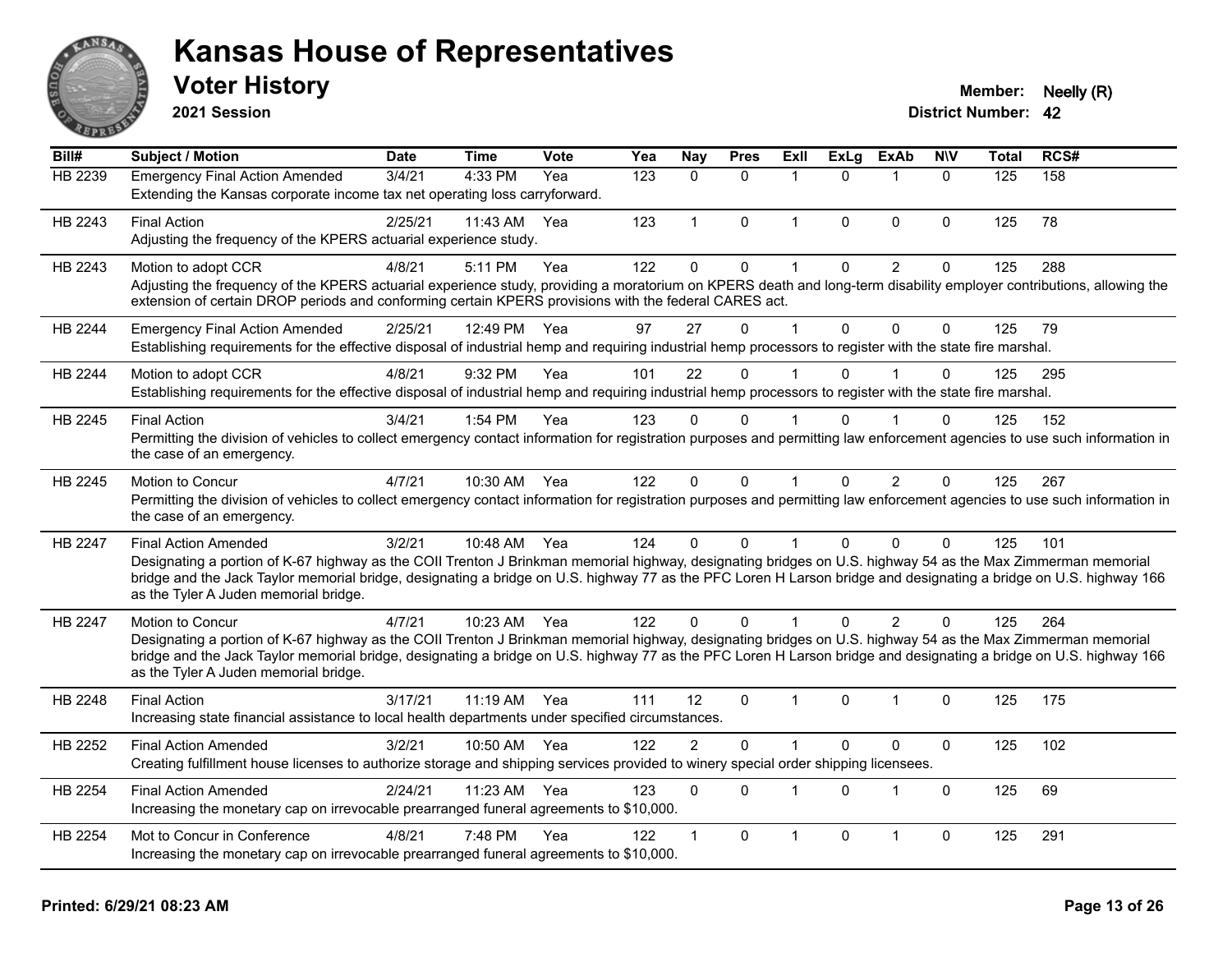

**2021 Session**

| Bill#          | <b>Subject / Motion</b>                                                                                                                                                                                   | <b>Date</b> | <b>Time</b>  | Vote | Yea | <b>Nay</b>     | <b>Pres</b>  | ExII           | <b>ExLg</b> | <b>ExAb</b>    | <b>NIV</b>   | <b>Total</b> | RCS# |
|----------------|-----------------------------------------------------------------------------------------------------------------------------------------------------------------------------------------------------------|-------------|--------------|------|-----|----------------|--------------|----------------|-------------|----------------|--------------|--------------|------|
| <b>HB 2259</b> | <b>Final Action Amended</b>                                                                                                                                                                               | 3/2/21      | 10:53 AM     | Nay  | 75  | 49             | $\Omega$     | 1              | $\Omega$    | $\mathbf{0}$   | $\Omega$     | 125          | 103  |
|                | Permitting the use of expedited partner therapy to treat a sexually transmitted disease.                                                                                                                  |             |              |      |     |                |              |                |             |                |              |              |      |
| HB 2262        | <b>Final Action Amended</b>                                                                                                                                                                               | 2/24/21     | 11:25 AM     | Yea  | 122 |                | $\Omega$     | $\overline{1}$ | $\Omega$    | $\overline{1}$ | $\mathbf{0}$ | 125          | 70   |
|                | Eliminating the requirement to provide a permit to cremate in certain circumstances and authorizing electronic permits to cremate.                                                                        |             |              |      |     |                |              |                |             |                |              |              |      |
| HB 2264        | <b>Final Action</b>                                                                                                                                                                                       | 3/2/21      | 10:56 AM     | Yea  | 95  | 29             | $\Omega$     |                | $\Omega$    | $\Omega$       | $\Omega$     | 125          | 104  |
|                | Permitting student athletes at postsecondary educational institutions to receive compensation for the use of their name, image, likeness rights or athletic reputation.                                   |             |              |      |     |                |              |                |             |                |              |              |      |
| HB 2270        | <b>Final Action</b>                                                                                                                                                                                       | 3/2/21      | 10:58 AM     | Yea  | 123 |                | 0            |                | 0           | $\Omega$       | $\Omega$     | 125          | 105  |
|                | Modifying the distribution of the levy on fire insurance business premiums to the state fire marshal fee fund, the emergency medical services operating fund and the fire                                 |             |              |      |     |                |              |                |             |                |              |              |      |
|                | service training program fund.                                                                                                                                                                            |             |              |      |     |                |              |                |             |                |              |              |      |
| HB 2275        | <b>Final Action</b>                                                                                                                                                                                       | 3/2/21      | 10:27 AM     | Yea  | 124 | 0              | 0            | $\overline{1}$ | $\Omega$    | $\Omega$       | $\mathbf{0}$ | 125          | 89   |
|                | Requiring the department of corrections to develop guidance to be used by parole officers when responding to violations of parole and postrelease supervision and that<br>incentivize compliant behavior. |             |              |      |     |                |              |                |             |                |              |              |      |
| HB 2277        | <b>Emergency Final Action Amended</b>                                                                                                                                                                     | 2/25/21     | 12:51 PM     | Yea  | 116 | 8              | 0            | $\mathbf 1$    | $\mathbf 0$ | $\mathbf 0$    | $\mathbf 0$  | 125          | 80   |
|                | Clarifying the definition of possession in the Kansas criminal code.                                                                                                                                      |             |              |      |     |                |              |                |             |                |              |              |      |
| HB 2279        | <b>Final Action Amended</b>                                                                                                                                                                               | 3/3/21      | 12:02 PM     | Yea  | 122 | $\overline{2}$ | $\Omega$     | $\mathbf{1}$   | $\Omega$    | $\mathbf{0}$   | $\Omega$     | 125          | 128  |
|                | Enacting the physical therapy licensure compact and authorizing criminal history record checks.                                                                                                           |             |              |      |     |                |              |                |             |                |              |              |      |
| HB 2280        | <b>Final Action Amended</b>                                                                                                                                                                               | 3/3/21      | 12:03 PM Yea |      | 116 | 8              | $\mathbf 0$  | $\mathbf{1}$   | 0           | $\mathbf 0$    | $\mathbf 0$  | 125          | 129  |
|                | Updating statutes relating to the powers, duties and functions of the state board of pharmacy.                                                                                                            |             |              |      |     |                |              |                |             |                |              |              |      |
| HB 2287        | <b>Final Action</b>                                                                                                                                                                                       | 3/16/21     | 11:15 AM     | Yea  | 115 | 9              | 0            | $\mathbf{1}$   | $\Omega$    | $\Omega$       | $\mathbf 0$  | 125          | 169  |
|                | Establishing the Kansas promise scholarship act to provide scholarships to students who attend postsecondary educational programs that correspond to high-need                                            |             |              |      |     |                |              |                |             |                |              |              |      |
|                | career fields.                                                                                                                                                                                            |             |              |      |     |                |              |                |             |                |              |              |      |
| HB 2292        | <b>Final Action</b>                                                                                                                                                                                       | 3/2/21      | 10:28 AM     | Yea  | 124 | 0              | $\Omega$     | $\mathbf{1}$   | $\Omega$    | $\Omega$       | $\mathbf{0}$ | 125          | 90   |
|                | Creating exemptions in the open records act for cyber security assessments, plans and vulnerabilities.                                                                                                    |             |              |      |     |                |              |                |             |                |              |              |      |
| HB 2295        | <b>Final Action</b>                                                                                                                                                                                       | 3/4/21      | $1:56$ PM    | Yea  | 122 |                | 0            | $\mathbf{1}$   | $\Omega$    | $\mathbf{1}$   | $\mathbf{0}$ | 125          | 153  |
|                | Exempting municipal motor grader vehicle operators from Kansas uniform commercial drivers' license act requirements.                                                                                      |             |              |      |     |                |              |                |             |                |              |              |      |
| HB 2297        | <b>Final Action</b>                                                                                                                                                                                       | 3/2/21      | 10:59 AM     | Yea  | 124 | $\Omega$       | $\Omega$     |                | $\Omega$    | $\Omega$       | $\Omega$     | 125          | 106  |
|                | Concerning requirements of publication of certain documents by the secretary of state; relating to session laws, the Kansas register, proposed amendments to the                                          |             |              |      |     |                |              |                |             |                |              |              |      |
|                | constitution of the state of Kansas, and Kansas administrative rules and regulations and guidance documents.                                                                                              |             |              |      |     |                |              |                |             |                |              |              |      |
| HB 2298        | <b>Final Action</b>                                                                                                                                                                                       | 3/2/21      | 11:01 AM     | Yea  | 120 | 4              | 0            |                | 0           | 0              | $\mathbf{0}$ | 125          | 107  |
|                | Changing requirements for service of process on nonresident drivers and clarifying service of process on certain business entities.                                                                       |             |              |      |     |                |              |                |             |                |              |              |      |
| HB 2313        | <b>Final Action</b>                                                                                                                                                                                       | 3/4/21      | 1:32 PM      | Yea  | 123 | 0              | $\mathbf{0}$ |                | ሰ           |                | $\mathbf{0}$ | 125          | 142  |
|                | Allowing Kansas national guard and reservist members who are in good standing to receive a property tax exemption for up to two motor vehicles.                                                           |             |              |      |     |                |              |                |             |                |              |              |      |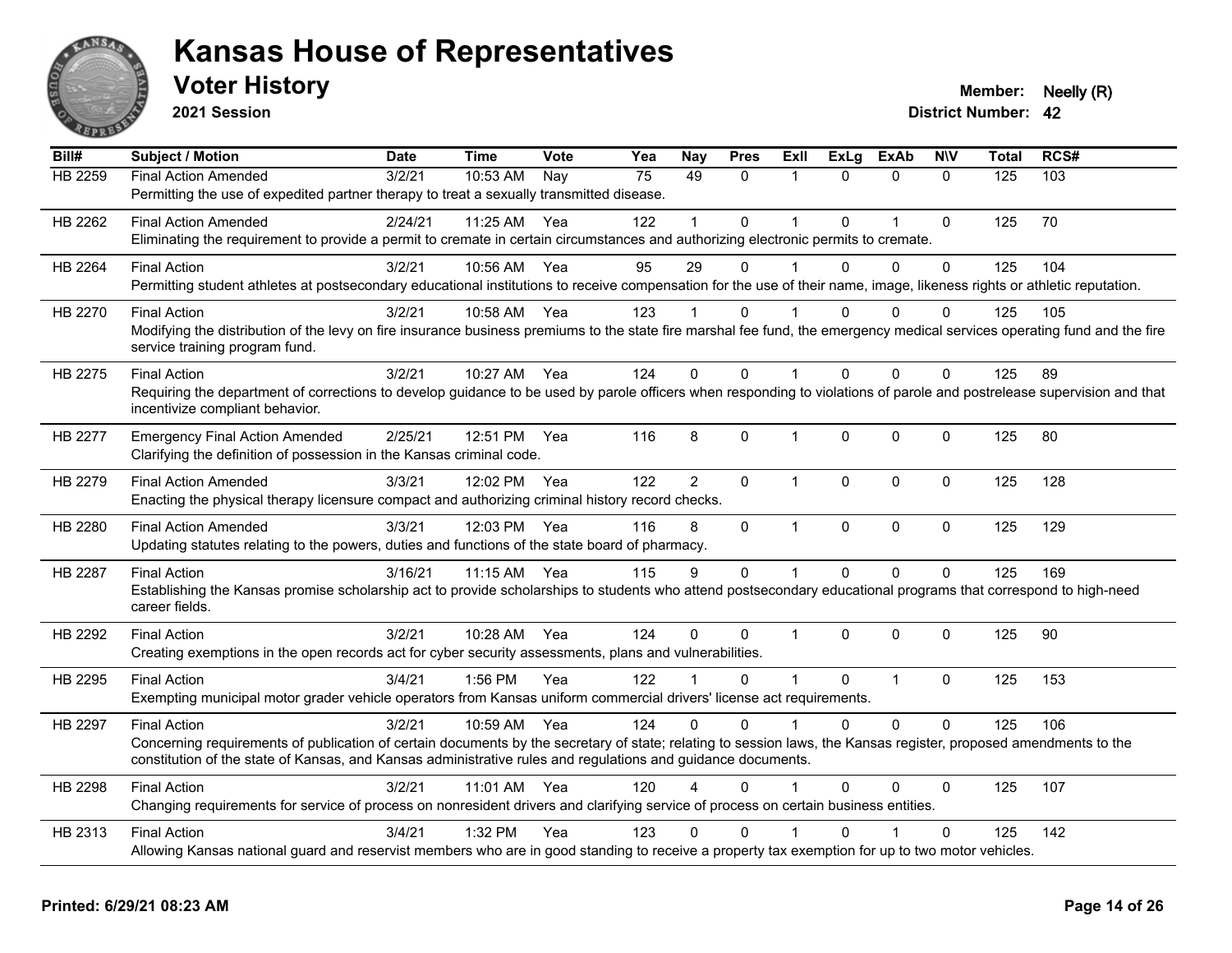

**2021 Session**

| Bill#          | Subject / Motion                                                                                                                                                                                                                                                                                                                                                                                                                                                                                                                                                                                                                                                                                                          | <b>Date</b> | <b>Time</b> | <b>Vote</b> | Yea | <b>Nay</b>     | <b>Pres</b>  | Exll         | <b>ExLg</b>  | <b>ExAb</b>    | <b>NIV</b>  | Total | RCS# |
|----------------|---------------------------------------------------------------------------------------------------------------------------------------------------------------------------------------------------------------------------------------------------------------------------------------------------------------------------------------------------------------------------------------------------------------------------------------------------------------------------------------------------------------------------------------------------------------------------------------------------------------------------------------------------------------------------------------------------------------------------|-------------|-------------|-------------|-----|----------------|--------------|--------------|--------------|----------------|-------------|-------|------|
| <b>HB 2313</b> | Motion to adopt CCR                                                                                                                                                                                                                                                                                                                                                                                                                                                                                                                                                                                                                                                                                                       | 5/7/21      | 11:59 PM    | Yea         | 108 | 3              | $\Omega$     |              | $\Omega$     | 13             | $\Omega$    | 125   | 355  |
|                | Senate Substitute for HB 2313 by Committee on Assessment and Taxation - Providing for reimbursement of property taxes for certain business shutdowns or<br>restrictions, allowing Kansas national guard and reservist members who are in good standing to receive a property tax exemption for up to two motor vehicles,<br>authorizing continuation of the statewide levy for schools and the exemption of a portion of residential property from such levy, authorizing appointment by the governor<br>of a member pro tempore when a vacancy on the state board of tax appeals exists and directing post audit study of the impact of non-profit and governmental entities<br>competing against for-profit businesses. |             |             |             |     |                |              |              |              |                |             |       |      |
| HB 2315        | <b>Emergency Final Action</b><br>Providing a tax credit for contributions to technical colleges.                                                                                                                                                                                                                                                                                                                                                                                                                                                                                                                                                                                                                          | 3/4/21      | 4:41 PM     | Yea         | 119 | 4              | $\Omega$     | $\mathbf{1}$ | $\mathbf{0}$ | $\overline{1}$ | $\Omega$    | 125   | 164  |
| HB 2316        | <b>Final Action</b><br>Eliminating the prohibition of a surcharge when purchases are made with a credit or debit card.                                                                                                                                                                                                                                                                                                                                                                                                                                                                                                                                                                                                    | 3/30/21     | 10:34 AM    | Yea         | 90  | 34             | $\Omega$     | 1            | $\Omega$     | 0              | $\Omega$    | 125   | 234  |
| HB 2321        | <b>Final Action Amended</b><br>Requiring electric public utilities to notify cities prior to construction of urban electric transmission lines.                                                                                                                                                                                                                                                                                                                                                                                                                                                                                                                                                                           | 3/2/21      | 11:03 AM    | Yea         | 122 | $\overline{2}$ | $\pmb{0}$    | $\mathbf{1}$ | $\mathbf{0}$ | 0              | $\mathbf 0$ | 125   | 108  |
| HB 2329        | <b>Final Action Amended</b><br>Updating the entities who are subject to the pipeline safety program of the state corporation commission.                                                                                                                                                                                                                                                                                                                                                                                                                                                                                                                                                                                  | 3/24/21     | $11:14$ AM  | Yea         | 121 |                | 0            | $\mathbf{1}$ | $\Omega$     | 2              | $\Omega$    | 125   | 200  |
| HB 2332        | <b>Final Action Amended</b><br>Requiring identification of the sender on third party solicitations to registered voters to file an application for an advance voting ballot.                                                                                                                                                                                                                                                                                                                                                                                                                                                                                                                                              | 3/3/21      | 12:05 PM    | Yea         | 86  | 38             | $\mathbf 0$  | $\mathbf 1$  | $\mathbf 0$  | $\mathbf 0$    | $\mathbf 0$ | 125   | 130  |
| HB 2332        | Motion to adopt CCR<br>Prohibiting the modification of election laws other than by legislative process, requiring county election officials to maintain residential and mailing addresses for<br>registered voters, requiring identification of the sender on third party solicitations to registered voters to file an application for an advance voting ballot and prohibiting<br>such solicitations by nonresidents of this state, expanding the crime of election tampering and providing for the appointment of elected officials when vacancy is due to<br>military service.                                                                                                                                        | 4/8/21      | 10:21 PM    | Yea         | 83  | 38             | $\Omega$     | 1            | $\mathbf{0}$ | 3              | $\Omega$    | 125   | 297  |
| HB 2332        | Consideration of Veto<br>Prohibiting the modification of election laws other than by legislative process, requiring county election officials to maintain residential and mailing addresses for<br>registered voters, requiring identification of the sender on third party solicitations to registered voters to file an application for an advance voting ballot and prohibiting<br>such solicitations by nonresidents of this state, expanding the crime of election tampering and providing for the appointment of elected officials when vacancy is due to<br>military service.                                                                                                                                      | 5/3/21      | $11:45$ AM  | Yea         | 86  | 37             | 0            | $\mathbf 0$  | $\Omega$     | 1              | 1           | 125   | 318  |
| HB 2339        | <b>Final Action Amended</b><br>Expanding the crime of election tampering to include changing or altering votes cast, manipulating computer hardware or software or vote tabulation methods or<br>producing false vote totals.                                                                                                                                                                                                                                                                                                                                                                                                                                                                                             | 3/17/21     | 11:21 AM    | Yea         | 122 | $\mathbf 1$    | $\Omega$     | 1            | 0            |                | 0           | 125   | 176  |
| HB 2361        | <b>Final Action</b><br>Authorizing the supreme court to adopt rules establishing specialty courts, creating the specialty court funding advisory committee and the specialty court resources<br>fund.                                                                                                                                                                                                                                                                                                                                                                                                                                                                                                                     | 3/3/21      | 12:07 PM    | Yea         | 122 |                | $\mathbf{1}$ | $\mathbf{1}$ | $\Omega$     | $\Omega$       | $\Omega$    | 125   | 131  |
| HB 2362        | <b>Final Action</b><br>Modifying the elements of and making changes to the criminal penalties of abuse of a child.                                                                                                                                                                                                                                                                                                                                                                                                                                                                                                                                                                                                        | 3/3/21      | 12:08 PM    | Yea         | 124 | 0              | 0            | 1            | $\Omega$     | 0              | 0           | 125   | 132  |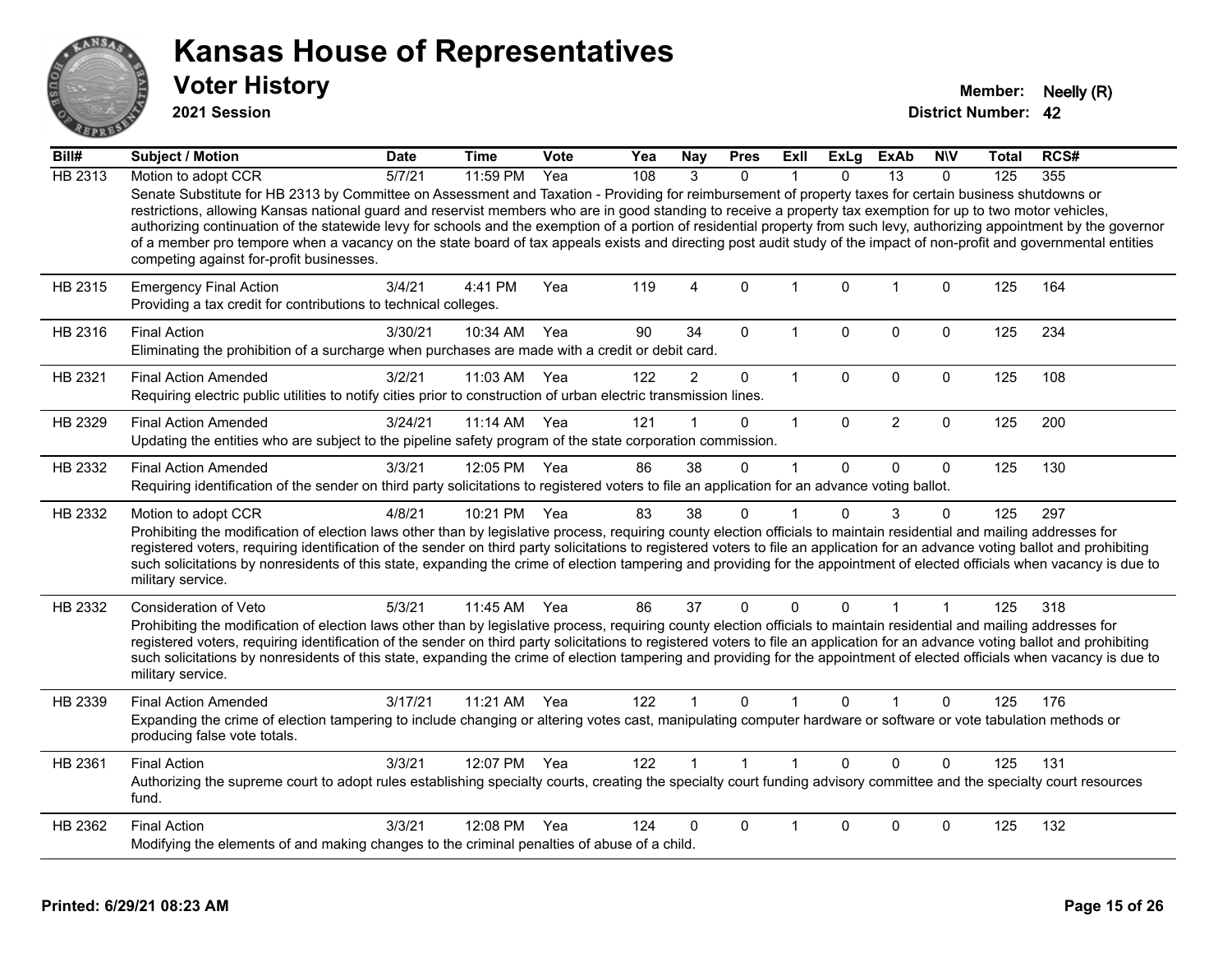

**2021 Session**

| Bill#          | Subject / Motion                                                                                                                                                                                                                                                                                                                                                                                                                                                                                                                                                                                                    | <b>Date</b> | <b>Time</b> | <b>Vote</b> | Yea | <b>Nay</b>    | <b>Pres</b>  | <b>Exll</b>    | <b>ExLg</b> | <b>ExAb</b>  | <b>NIV</b>   | <b>Total</b> | RCS# |
|----------------|---------------------------------------------------------------------------------------------------------------------------------------------------------------------------------------------------------------------------------------------------------------------------------------------------------------------------------------------------------------------------------------------------------------------------------------------------------------------------------------------------------------------------------------------------------------------------------------------------------------------|-------------|-------------|-------------|-----|---------------|--------------|----------------|-------------|--------------|--------------|--------------|------|
| <b>HB 2363</b> | <b>Final Action Amended</b><br>Increasing the maximum rate paid to appointed counsel.                                                                                                                                                                                                                                                                                                                                                                                                                                                                                                                               | 3/30/21     | 10:36 AM    | Yea         | 116 | 8             | $\mathbf{0}$ | $\mathbf{1}$   | $\Omega$    | $\mathbf{0}$ | $\Omega$     | 125          | 235  |
| HB 2366        | <b>Emergency Final Action</b><br>Requiring prosecutors to disclose their intent to introduce testimony from a jailhouse witness and to forward information to the Kansas bureau of investigation.                                                                                                                                                                                                                                                                                                                                                                                                                   | 4/8/21      | 11:33 AM    | Yea         | 123 | $\mathbf 0$   | $\mathbf 0$  | 1              | $\Omega$    | $\mathbf{1}$ | $\mathbf 0$  | 125          | 279  |
| HB 2367        | <b>Final Action</b><br>Authorizing the state corporation commission to regulate certain transmission line wire stringing activities.                                                                                                                                                                                                                                                                                                                                                                                                                                                                                | 3/2/21      | 11:04 AM    | Yea         | 124 | $\Omega$      | $\Omega$     |                | $\Omega$    | $\Omega$     | $\Omega$     | 125          | 109  |
| HB 2374        | <b>Final Action</b><br>Authorizing the Kansas sentencing commission to change risk assessment cut-off levels for participation in the certified drug abuse treatment program.                                                                                                                                                                                                                                                                                                                                                                                                                                       | 3/2/21      | 11:06 AM    | Yea         | 124 | $\Omega$      | $\mathbf{0}$ | 1              | $\Omega$    | $\mathbf{0}$ | $\mathbf{0}$ | 125          | 110  |
| HB 2377        | <b>Final Action Amended</b><br>Revising the laws concerning driving under the influence, including authorizing reinstatement of a driver's license for certain persons with an ignition interlock device<br>restriction, requiring persons with an ignition interlock device restriction to complete the ignition interlock device program before driving privileges are fully reinstated,<br>providing for reduced ignition interlock device program costs for certain persons and modifying the criminal penalties for driving a commercial motor vehicle under the<br>influence and driving under the influence. | 3/3/21      | 12:10 PM    | Yea         | 101 | 23            | $\Omega$     |                |             | $\Omega$     | 0            | 125          | 133  |
| HB 2379        | <b>Final Action Amended</b><br>Enacting the peer-to-peer vehicle sharing act to provide insurance, liability, recordkeeping and consumer protection requirements for peer-to-peer vehicle sharing.                                                                                                                                                                                                                                                                                                                                                                                                                  | 3/4/21      | 1:58 PM     | Yea         | 123 | $\Omega$      | $\mathbf{0}$ | 1              | $\Omega$    | $\mathbf 1$  | $\Omega$     | 125          | 154  |
| HB 2380        | <b>Final Action Amended</b><br>Amending healthcare stabilization fund minimum professional liability insurance coverage requirements and the membership of the board of governors of such fund.                                                                                                                                                                                                                                                                                                                                                                                                                     | 3/30/21     | 10:37 AM    | Yea         | 104 | 20            | $\Omega$     |                | $\Omega$    | $\mathbf 0$  | $\Omega$     | 125          | 236  |
| HB 2387        | <b>Final Action Amended</b><br>Revising laws relating to operating an aircraft under the influence, including prescribing criminal and administrative penalties and providing for testing of blood, breath,<br>urine or other bodily substances, and preliminary screening tests of breath or oral fluid.                                                                                                                                                                                                                                                                                                           | 3/2/21      | 11:08 AM    | Yea         | 101 | 23            | $\mathbf{0}$ |                | $\Omega$    | $\Omega$     | $\Omega$     | 125          | 111  |
| HB 2390        | <b>Final Action</b><br>Making permanent certain exceptions to the disclosure of public records under the open records act.                                                                                                                                                                                                                                                                                                                                                                                                                                                                                          | 3/2/21      | 10:30 AM    | Yea         | 124 | $\Omega$      | $\mathbf 0$  | 1              | $\Omega$    | $\mathbf 0$  | $\Omega$     | 125          | 91   |
| HB 2390        | Motion to adopt CCR<br>Making permanent certain exceptions to the disclosure of public records under the open records act, creating exemptions in the open records act for cyber security<br>assessments, plans and vulnerabilities, prohibiting the filing of certain liens or claims against real or personal property and providing for criminal penalties and<br>authorizing local correctional or detention officers and administrative hearing officers to have identifying information restricted from public access on public websites that<br>identify home addresses or home ownership.                   | 4/9/21      | 10:20 AM    | Yea         | 121 | $\mathcal{P}$ | $\Omega$     | $\overline{2}$ | $\Omega$    | $\Omega$     | $\Omega$     | 125          | 300  |
| HB 2391        | <b>Final Action Amended</b><br>Changing the secretary of state's business filings provisions including instituting biennial business report filings and making other changes to business filing provisions,<br>information requirements and fees, removing exemptions from the open records act for tax records no longer kept by the secretary of state, permitting the public<br>recording of UCC filings with improperly included social security numbers and repealing certain obsolete statutes including blanket music license filing provisions.                                                             | 3/2/21      | 11:10 AM    | Yea         | 121 | 3             | $\Omega$     |                | $\Omega$    | $\Omega$     | $\Omega$     | 125          | 112  |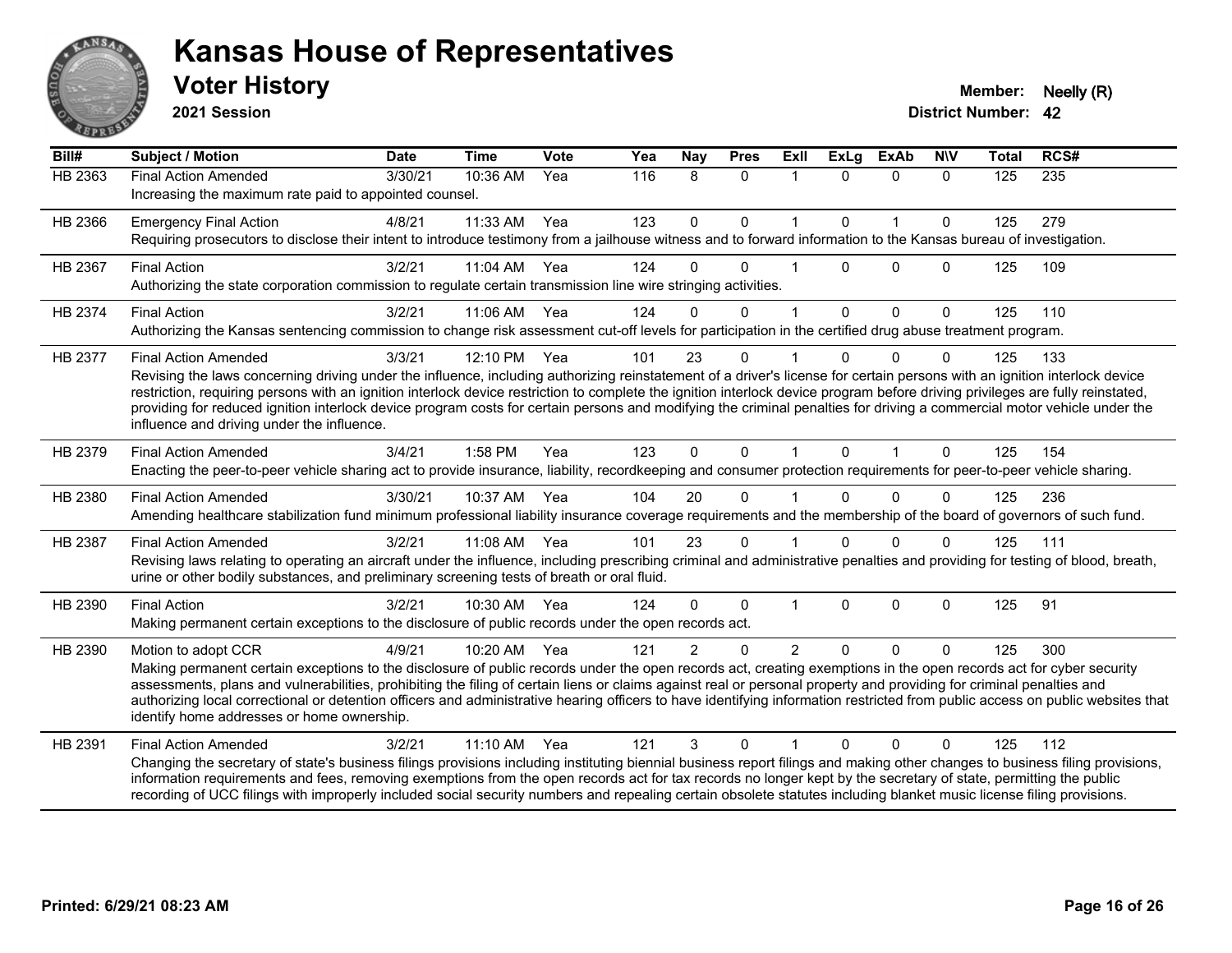| ANSAR              | <b>Kansas House of Representatives</b><br><b>Voter History</b><br>2021 Session                                                                                                                                                                                                                                                                                                                                                                                                              |             |              |             |     |              |                |                |              |                |                | <b>Member:</b><br><b>District Number: 42</b> | Neelly (R) |
|--------------------|---------------------------------------------------------------------------------------------------------------------------------------------------------------------------------------------------------------------------------------------------------------------------------------------------------------------------------------------------------------------------------------------------------------------------------------------------------------------------------------------|-------------|--------------|-------------|-----|--------------|----------------|----------------|--------------|----------------|----------------|----------------------------------------------|------------|
| $\overline{BiII#}$ | <b>Subject / Motion</b>                                                                                                                                                                                                                                                                                                                                                                                                                                                                     | <b>Date</b> | <b>Time</b>  | <b>Vote</b> | Yea | Nay          | <b>Pres</b>    | ExIl           | <b>ExLg</b>  | <b>ExAb</b>    | <b>NIV</b>     | Total                                        | RCS#       |
| HB 2391            | Mot to Concur in Conference<br>Changing the secretary of state's business filings provisions, including instituting biennial business report filings, authorizing the secretary of state to contract with private<br>entities for printing and binding services, changing publication and price requirements for publications of the secretary of state and repealing certain obsolete statutes<br>including blanket music license filing provisions.                                       | 4/8/21      | 7:51 PM      | Yea         | 123 | $\mathbf{0}$ | $\mathbf{0}$   | $\mathbf{1}$   | $\mathbf{0}$ | $\mathbf{1}$   | $\Omega$       | 125                                          | 292        |
| HB 2397            | EFA Sub Bill Amended<br>Appropriations for FY 2021, FY 2022, FY 2023 and FY 2024 for various state agencies.                                                                                                                                                                                                                                                                                                                                                                                | 3/30/21     | 8:00 PM      | Yea         | 71  | 52           | 0              | 1              | 0            | $\mathbf 1$    | $\mathbf 0$    | 125                                          | 257        |
| HB 2397            | <b>Motion to Concur</b><br>Senate Substitute for Substitute for HB 2397 by Committee on Ways and Means - Reconciling conflicting amendments to certain statutes.                                                                                                                                                                                                                                                                                                                            | 5/7/21      | 11:57 AM     | Yea         | 116 | 3            | $\mathbf 1$    | $\mathbf{1}$   | 0            | 3              | $\mathbf{1}$   | 125                                          | 348        |
| HB 2401            | <b>Final Action Amended</b><br>Authorizing the secretary of corrections to enter agreements for public-private partnerships for projects for new or renovated buildings at correctional institutions for<br>education, skills-building and spiritual needs programs; establishing a nonprofit corporation to receive gifts, donations, grants and other moneys and engage in<br>fundraising projects for funding such projects for education, skills-building and spiritual needs programs. | 3/23/21     | $11:13$ AM   | Yea         | 123 | 0            | $\Omega$       | 2              | $\Omega$     | $\Omega$       | $\mathbf{0}$   | 125                                          | 189        |
| HB 2401            | <b>Motion to Concur</b><br>Authorizing the secretary of corrections to enter agreements for public-private partnerships for projects for new or renovated buildings at correctional institutions for<br>education, skills-building and spiritual needs programs; establishing a nonprofit corporation to receive gifts, donations, grants and other moneys and engage in<br>fundraising projects for funding such projects for education, skills-building and spiritual needs programs.     | 4/8/21      | 5:04 PM      | Yea         | 120 | 2            | $\Omega$       |                | $\Omega$     | $\overline{2}$ | $\Omega$       | 125                                          | 286        |
| HB 2405            | <b>Emergency Final Action Amended</b><br>Authorizing the issuance of \$1,000,000,000 of pension obligation bonds to finance a portion of the unfunded actuarial liability of KPERS.                                                                                                                                                                                                                                                                                                         | 3/4/21      | 4:38 PM      | Yea         | 117 | 6            | $\Omega$       | $\overline{1}$ | $\Omega$     | $\mathbf{1}$   | $\mathbf 0$    | 125                                          | 161        |
| HB 2405            | Motion to adopt CCR<br>Authorizing the issuance of \$500,000,000 of pension obligation bonds to finance a portion of the unfunded actuarial liability of KPERS.                                                                                                                                                                                                                                                                                                                             | 4/9/21      | 5:48 PM      | Yea         | 112 | 10           | $\Omega$       | $\mathcal{P}$  | $\Omega$     | $\Omega$       | $\overline{1}$ | 125                                          | 313        |
| HB 2406            | <b>Final Action Amended</b><br>Sunday start time for the sale of alcoholic liquor and cereal malt beverage in retail stores changed from 12 noon to 10 a.m.                                                                                                                                                                                                                                                                                                                                 | 3/24/21     | $11:17$ AM   | Yea         | 80  | 42           | 0              |                | 0            | $\overline{2}$ | $\mathbf{0}$   | 125                                          | 201        |
| HB 2408            | <b>Final Action Amended</b><br>Authorizing the state historical society to convey certain real property to the lowa Tribe of Kansas and Nebraska.                                                                                                                                                                                                                                                                                                                                           | 3/30/21     | 10:38 AM     | Yea         | 124 | 0            | $\Omega$       |                | $\Omega$     | $\Omega$       | $\Omega$       | 125                                          | 237        |
| HB 2412            | <b>Final Action Amended</b><br>Enacting the Kansas fights addiction act to establish a grant program for the purpose of preventing, reducing, treating and mitigating the effects of substance abuse and<br>addiction.                                                                                                                                                                                                                                                                      | 3/30/21     | 10:40 AM     | Yea         | 81  | 43           | $\Omega$       | 1              | 0            | 0              | $\mathbf 0$    | 125                                          | 238        |
| HB 2416            | <b>Final Action Amended</b><br>Modifying the procedure for declaring and extending a state of disaster emergency, limiting powers granted to the governor during a state of disaster emergency,<br>authorizing the legislative coordinating council and the legislature to take certain action related to a state of disaster emergency and prohibiting the governor or the state<br>board of education from closing private schools during a state of disaster emergency.                  | 3/4/21      | 2:05 PM      | Yea         | 81  | 40           | $\overline{2}$ | $\mathbf{1}$   | 0            |                | $\Omega$       | 125                                          | 155        |
| HB 2417            | <b>Final Action</b><br>Allowing clubs and drinking establishments to sell beer and cereal malt beverage for consumption off the licensed premises.                                                                                                                                                                                                                                                                                                                                          | 3/30/21     | 10:41 AM Yea |             | 106 | 18           | 0              |                | 0            | $\Omega$       | $\mathbf 0$    | 125                                          | 239        |

**Printed: 6/29/21 08:23 AM Page 17 of 26**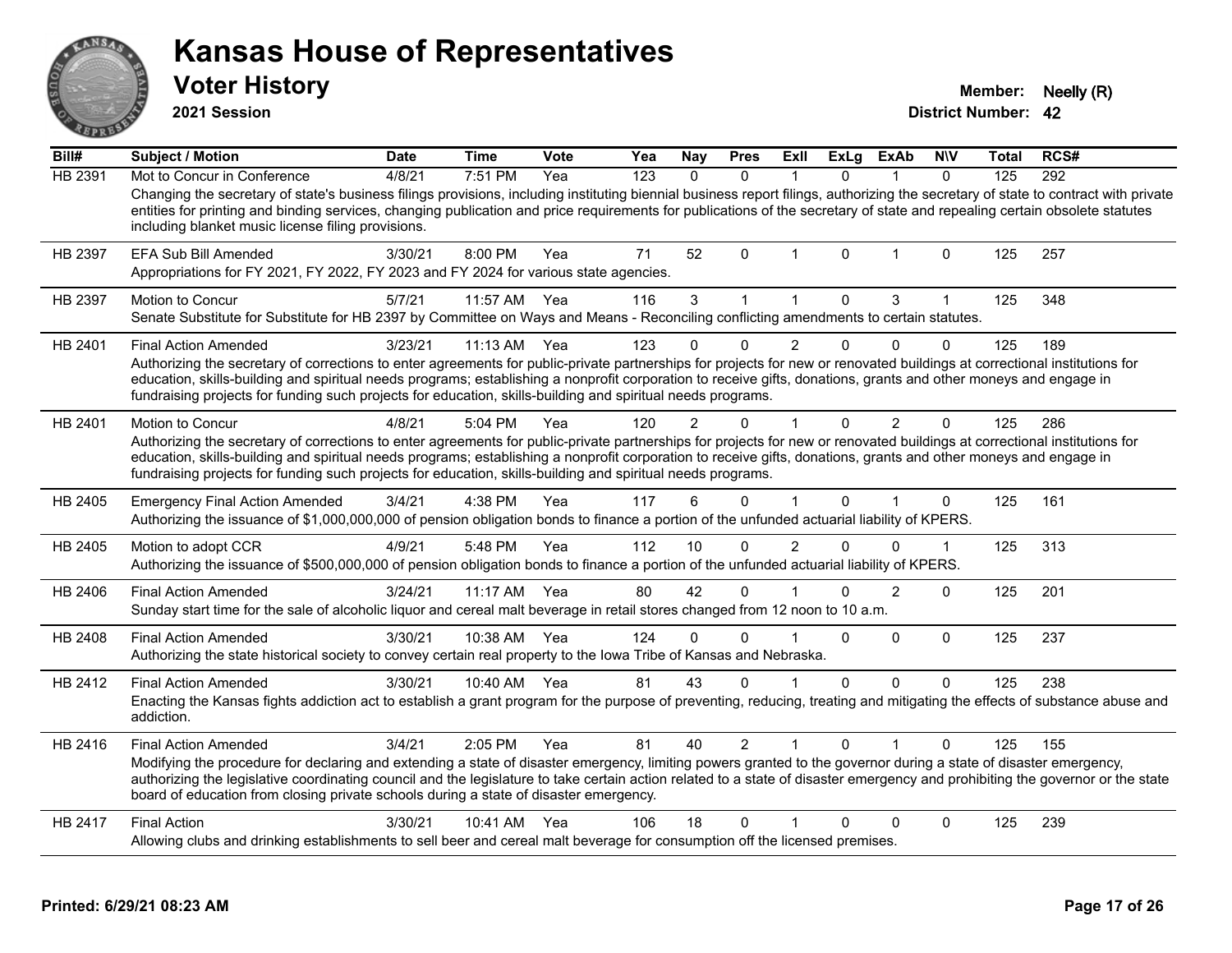

**2021 Session**

| Bill#           | <b>Subject / Motion</b>                                                                                                                                                                     | <b>Date</b> | <b>Time</b>  | <b>Vote</b> | Yea | <b>Nay</b>   | <b>Pres</b>    | <b>Exll</b>    | <b>ExLg</b> | <b>ExAb</b>    | <b>N\V</b>   | Total | RCS#           |
|-----------------|---------------------------------------------------------------------------------------------------------------------------------------------------------------------------------------------|-------------|--------------|-------------|-----|--------------|----------------|----------------|-------------|----------------|--------------|-------|----------------|
| <b>HB 2448</b>  | Emergency Final Action                                                                                                                                                                      | 3/30/21     | 7:57 PM      | Yea         | 119 | 4            | $\mathbf{0}$   | -1             | $\Omega$    | 1              | $\mathbf{0}$ | 125   | 256            |
|                 | Permitting the secretary for children and families to license certain family foster homes where a former foster care youth with juvenile adjudications resides.                             |             |              |             |     |              |                |                |             |                |              |       |                |
| <b>HCR 5001</b> | <b>Emergency Final Action Amended</b>                                                                                                                                                       | 1/21/21     | 12:56 PM     | Yea         | 117 | 5            | $\mathbf 0$    | $\Omega$       | $\Omega$    | 3              | $\Omega$     | 125   | 5              |
|                 | Adopting joint rules for the House of Representatives and Senate for the 2021-2022 biennium.                                                                                                |             |              |             |     |              |                |                |             |                |              |       |                |
| <b>HCR 5003</b> | <b>EFA Amend and Debate</b>                                                                                                                                                                 | 1/22/21     | 11:30 AM     | Yea         | 86  | 38           | $\mathbf 0$    | 0              | $\Omega$    |                | $\Omega$     | 125   | 10             |
|                 | Amending the bill of rights of the constitution of the state of Kansas to reserve to the people the right to regulate abortion through their elected state representatives and<br>senators. |             |              |             |     |              |                |                |             |                |              |       |                |
|                 |                                                                                                                                                                                             | 3/18/21     | 11:29 AM     | Yea         | 84  | 38           | $\mathbf 0$    | 1              | $\Omega$    | $\overline{2}$ | $\mathbf 0$  | 125   | 182            |
| <b>HCR 5013</b> | <b>Final Action</b><br>Urging congress to propose the "keep nine" amendment to the United States constitution to prohibit expanding the number of justices on the United States supreme     |             |              |             |     |              |                |                |             |                |              |       |                |
|                 | court.                                                                                                                                                                                      |             |              |             |     |              |                |                |             |                |              |       |                |
| <b>HCR 5015</b> | <b>Final Action Amended</b>                                                                                                                                                                 | 3/24/21     | 11:25 AM Yea |             | 84  | 38           | $\Omega$       | 1              | $\Omega$    | $\overline{2}$ | $\Omega$     | 125   | 202            |
|                 | Urging the United States Congress to reject the For the People Act of 2021.                                                                                                                 |             |              |             |     |              |                |                |             |                |              |       |                |
| HR 6004         | <b>Emergency Final Action Amended</b>                                                                                                                                                       | 1/21/21     | 12:54 PM     | Yea         | 110 | 12           | $\mathbf 0$    | 0              | 0           | $\mathbf{3}$   | $\mathbf 0$  | 125   | $\overline{4}$ |
|                 | Adopting permanent rules of the House of Representatives for the 2021-2022 biennium.                                                                                                        |             |              |             |     |              |                |                |             |                |              |       |                |
| HR 6009         | <b>Final Action</b>                                                                                                                                                                         | 3/25/21     | 11:16 AM     | Yea         | 84  | 38           | $\pmb{0}$      | $\mathbf{1}$   | $\Omega$    | $\overline{2}$ | $\mathbf{0}$ | 125   | 208            |
|                 | Disapproving executive reorganization order no. 47 that relates to the newly named Kansas department of human services.                                                                     |             |              |             |     |              |                |                |             |                |              |       |                |
| HR 6015         | <b>Emergency Final Action</b>                                                                                                                                                               | 3/30/21     | 7:48 PM      | Yea         | 84  | 39           | 0              |                | 0           |                | $\Omega$     | 125   | 254            |
|                 | Urging the legislative coordinating council to revoke an executive order issued by the governor related to mandating face coverings if such an executive order is issued                    |             |              |             |     |              |                |                |             |                |              |       |                |
|                 | while the legislature is adjourned.                                                                                                                                                         |             |              |             |     |              |                |                |             |                |              |       |                |
| HR 6018         | Motion to Adopt                                                                                                                                                                             | 5/26/21     | 12:42 PM     | Yea         | 83  | 27           | $\overline{1}$ | $\mathbf{1}$   | $\Omega$    | $\overline{7}$ | 6            | 125   | 359            |
|                 | Condemning the recent attacks on the State of Israel.                                                                                                                                       |             |              |             |     |              |                |                |             |                |              |       |                |
| <b>SB 13</b>    | <b>Emergency Final Action Amended</b>                                                                                                                                                       | 3/4/21      | 4:32 PM      | Yea         | 120 | 3            | $\mathbf{0}$   | 1              | $\Omega$    | $\mathbf{1}$   | $\mathbf{0}$ | 125   | 157            |
|                 | Establishing notice and public hearing requirements prior to approval by a governing body to exceed its revenue neutral rate for property tax purposes and discontinuing                    |             |              |             |     |              |                |                |             |                |              |       |                |
|                 | the city and county tax lid, prohibiting valuation increase of real property solely as the result of normal repair, replacement or maintenance of existing structure,                       |             |              |             |     |              |                |                |             |                |              |       |                |
|                 | establishing a payment plan for the payment of delinquent or nondelinquent property taxes and establishing the taxpayer notification costs fund.                                            |             |              |             |     |              |                |                |             |                |              |       |                |
| <b>SB 14</b>    | <b>Final Action</b>                                                                                                                                                                         | 1/21/21     | $1:00$ PM    | Yea         | 119 | 3            | $\Omega$       | $\Omega$       | $\Omega$    | 3              | 0            | 125   | 6              |
|                 | Extending certain provisions of the governmental response to the COVID-19 pandemic in Kansas and providing certain relief related to health, welfare, property and                          |             |              |             |     |              |                |                |             |                |              |       |                |
|                 | economic security during this public health emergency.                                                                                                                                      |             |              |             |     |              |                |                |             |                |              |       |                |
| <b>SB 15</b>    | <b>Emergency Final Action</b>                                                                                                                                                               | 2/11/21     | 12:36 PM     | Yea         | 122 | $\mathbf{1}$ | $\Omega$       | $\overline{2}$ | $\Omega$    | $\Omega$       | $\Omega$     | 125   | 38             |
|                 | Enacting the Kansas economic recovery loan deposit program, updating field of membership requirements of credit unions and allowing privilege tax deductions on                             |             |              |             |     |              |                |                |             |                |              |       |                |
|                 | agricultural real estate loans and single family residence loans.                                                                                                                           |             |              |             |     |              |                |                |             |                |              |       |                |
| <b>SB 16</b>    | <b>Final Action</b>                                                                                                                                                                         | 4/6/21      | 9:19 AM      | Yea         | 117 | 0            | $\Omega$       | 1              | $\Omega$    | $\overline{7}$ | $\Omega$     | 125   | 260            |
|                 | Removing the requirement that certain entities submit certain reports to the division of post audit.                                                                                        |             |              |             |     |              |                |                |             |                |              |       |                |
|                 |                                                                                                                                                                                             |             |              |             |     |              |                |                |             |                |              |       |                |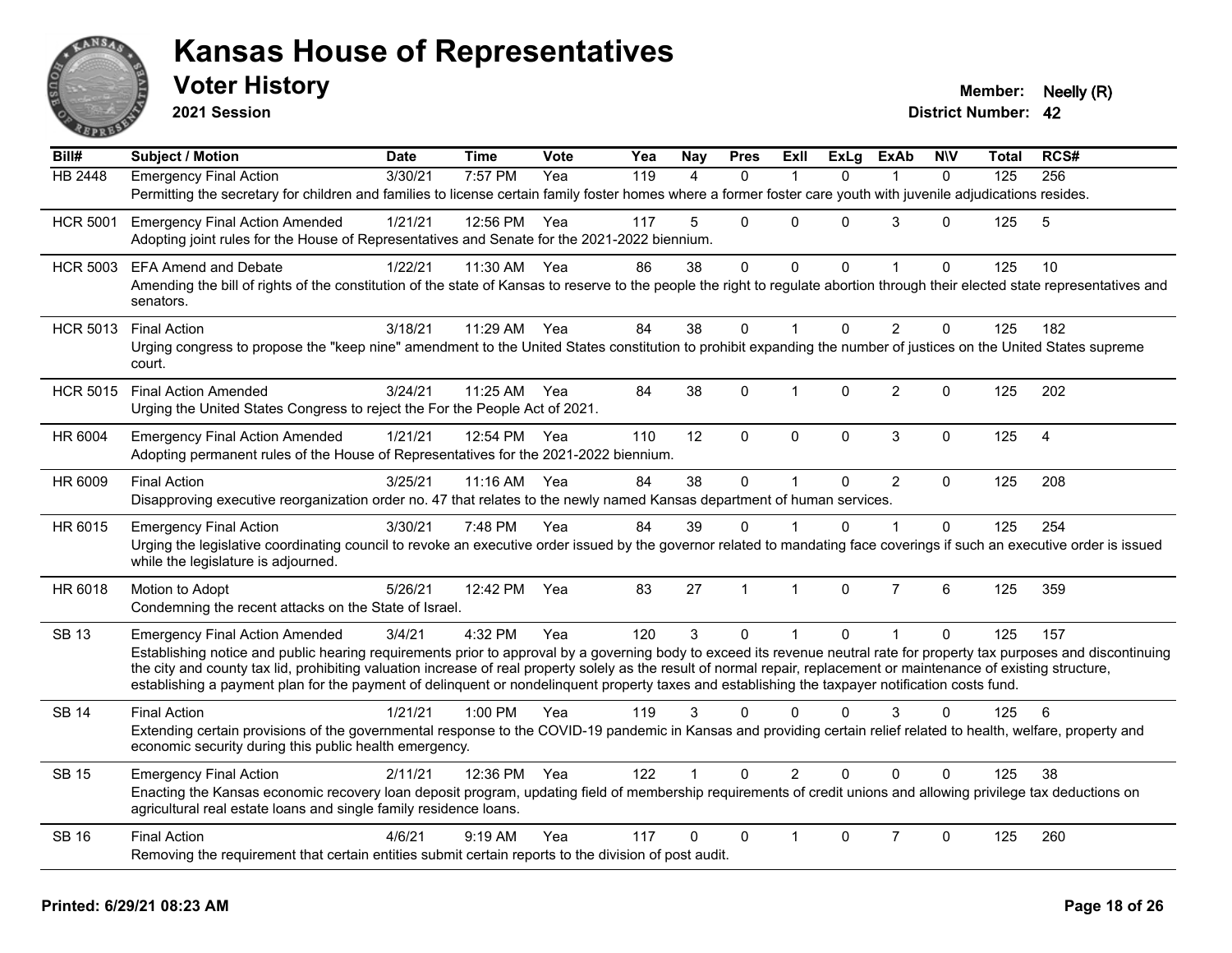

**2021 Session**

| Bill#        | Subject / Motion                                                                                                                                                                                                                                                                                                                                                                                                                                                                                                                                                                                                         | <b>Date</b> | <b>Time</b>  | <b>Vote</b> | Yea | <b>Nay</b>     | <b>Pres</b> | Exll           | <b>ExLg</b>  | <b>ExAb</b>    | <b>NIV</b>     | Total | RCS# |
|--------------|--------------------------------------------------------------------------------------------------------------------------------------------------------------------------------------------------------------------------------------------------------------------------------------------------------------------------------------------------------------------------------------------------------------------------------------------------------------------------------------------------------------------------------------------------------------------------------------------------------------------------|-------------|--------------|-------------|-----|----------------|-------------|----------------|--------------|----------------|----------------|-------|------|
| <b>SB 21</b> | <b>Emergency Final Action Amended</b><br>Approving election for sales tax authority for Cherokee county.                                                                                                                                                                                                                                                                                                                                                                                                                                                                                                                 | 3/4/21      | 4:40 PM      | Yea         | 119 | 4              | $\Omega$    | $\mathbf 1$    | $\Omega$     | $\overline{1}$ | $\mathbf{0}$   | 125   | 163  |
| <b>SB 24</b> | <b>Final Action Amended</b><br>Prohibiting municipalities from imposing restrictions on customer's use of energy based upon source of energy.                                                                                                                                                                                                                                                                                                                                                                                                                                                                            | 3/24/21     | $11:27$ AM   | Yea         | 93  | 29             | $\Omega$    | $\mathbf 1$    | $\mathbf{0}$ | 2              | $\mathbf{0}$   | 125   | 203  |
| <b>SB 26</b> | <b>Final Action Sub Bill</b><br>House Substitute for SB 26 by Committee on Transportation - Designating a portion of K-7 as the Senator Bud Burke memorial highway and designating a portion of<br>United States highway 77 as the CPL Allen E Oatney and SP4 Gene A Myers memorial highway.                                                                                                                                                                                                                                                                                                                             | 3/23/21     | 11:14 AM     | Yea         | 123 | $\Omega$       | $\Omega$    | $\overline{2}$ | $\mathbf 0$  | $\pmb{0}$      | $\mathbf 0$    | 125   | 190  |
| SB 26        | Motion to adopt CCR<br>House Substitute for SB 26 by Committee on Transportation - Updating motor carrier laws and the regulation of motor carriers by the state corporation commission.                                                                                                                                                                                                                                                                                                                                                                                                                                 | 4/8/21      | 2:17 PM      | Yea         | 123 | 0              | 0           | $\mathbf 1$    | $\mathbf 0$  | $\overline{1}$ | $\mathbf 0$    | 125   | 280  |
| <b>SB 27</b> | <b>Final Action</b><br>Amending the Kansas storage tank act to extend the sunsets of certain funds and to increase certain liability and reimbursement amounts.                                                                                                                                                                                                                                                                                                                                                                                                                                                          | 2/24/21     | 11:27 AM Yea |             | 123 | $\Omega$       | $\Omega$    | 1              | $\Omega$     |                | $\Omega$       | 125   | 71   |
| SB 29        | <b>Emergency Final Action Amended</b><br>Updating the version of risk-based capital instructions in effect.                                                                                                                                                                                                                                                                                                                                                                                                                                                                                                              | 2/25/21     | 12:57 PM     | Yea         | 124 | 0              | 0           | 1              | 0            | $\overline{0}$ | 0              | 125   | 84   |
| <b>SB 29</b> | Motion to Adopt CCR<br>Providing for short-term, limited-duration health plans.                                                                                                                                                                                                                                                                                                                                                                                                                                                                                                                                          | 5/7/21      | 11:53 AM     | Yea         | 68  | 51             | 0           | $\mathbf{1}$   | $\mathbf{0}$ | 3              | $\overline{2}$ | 125   | 347  |
| SB 29        | Consideration of Veto<br>Providing for short-term, limited-duration health plans.                                                                                                                                                                                                                                                                                                                                                                                                                                                                                                                                        | 5/26/21     | 11:53 AM     | Yea         | 67  | 48             | $\mathbf 0$ | $\mathbf{1}$   | $\pmb{0}$    | $\overline{7}$ | $\overline{2}$ | 125   | 357  |
| SB 33        | <b>Final Action</b><br>Providing for display show licenses under the vehicle dealers and manufacturers licensing act.                                                                                                                                                                                                                                                                                                                                                                                                                                                                                                    | 3/2/21      | $11:12$ AM   | Yea         | 124 | 0              | $\Omega$    | $\mathbf{1}$   | $\mathbf{0}$ | $\mathbf 0$    | $\mathbf 0$    | 125   | 113  |
| SB 36        | <b>Final Action Amended</b><br>Requiring the Kansas highway patrol to make multiple vehicle checks within a set time period for certain salvage vehicle pools and allowing salvage vehicle pools and<br>dealers to apply for ownership documents for vehicles that are disclaimed by insurance companies.                                                                                                                                                                                                                                                                                                                | 3/24/21     | 11:28 AM     | Yea         | 116 | 6              | 0           | $\overline{1}$ | $\Omega$     | 2              | $\Omega$       | 125   | 204  |
| <b>SB 36</b> | Motion to adopt CCR<br>Requiring the Kansas highway patrol to make multiple vehicle checks within a set time period for certain salvage vehicle pools and allowing salvage vehicle pools and<br>dealers to apply for ownership documents for vehicles that are disclaimed by insurance companies, prohibiting the towing vehicles outside the state of Kansas without<br>prior consent, requiring an interstate search of registered owners and lienholders prior to sale of vehicles less than 15 years old and requiring publication in the<br>newspaper seven days prior to sale of vehicles and property at auction. | 4/8/21      | 10:35 AM     | Yea         | 118 | 4              | $\Omega$    | $\overline{1}$ | $\Omega$     | 1              | 1              | 125   | 273  |
| SB 37        | <b>Final Action</b><br>Updating producer licensing statutes pertaining to appointment, examinations, fees, licensing, renewal dates, continuing education, suspension, revocation and denial of<br>licensure and reinstatement.                                                                                                                                                                                                                                                                                                                                                                                          | 3/25/21     | 11:19 AM Yea |             | 109 | 13             | $\Omega$    | 1              | $\Omega$     | 2              | $\Omega$       | 125   | 210  |
| <b>SB 38</b> | <b>Emergency Final Action Amended</b><br>Establishing the Kansas pesticide waste disposal program and permitting up to \$50,000 to be transferred annually from the Kansas agricultural remediation fund to a<br>new Kansas pesticide waste disposal fund.                                                                                                                                                                                                                                                                                                                                                               | 3/25/21     | 12:13 PM     | Yea         | 121 | $\overline{1}$ | 0           | 1              | $\Omega$     | $\overline{2}$ | $\Omega$       | 125   | 216  |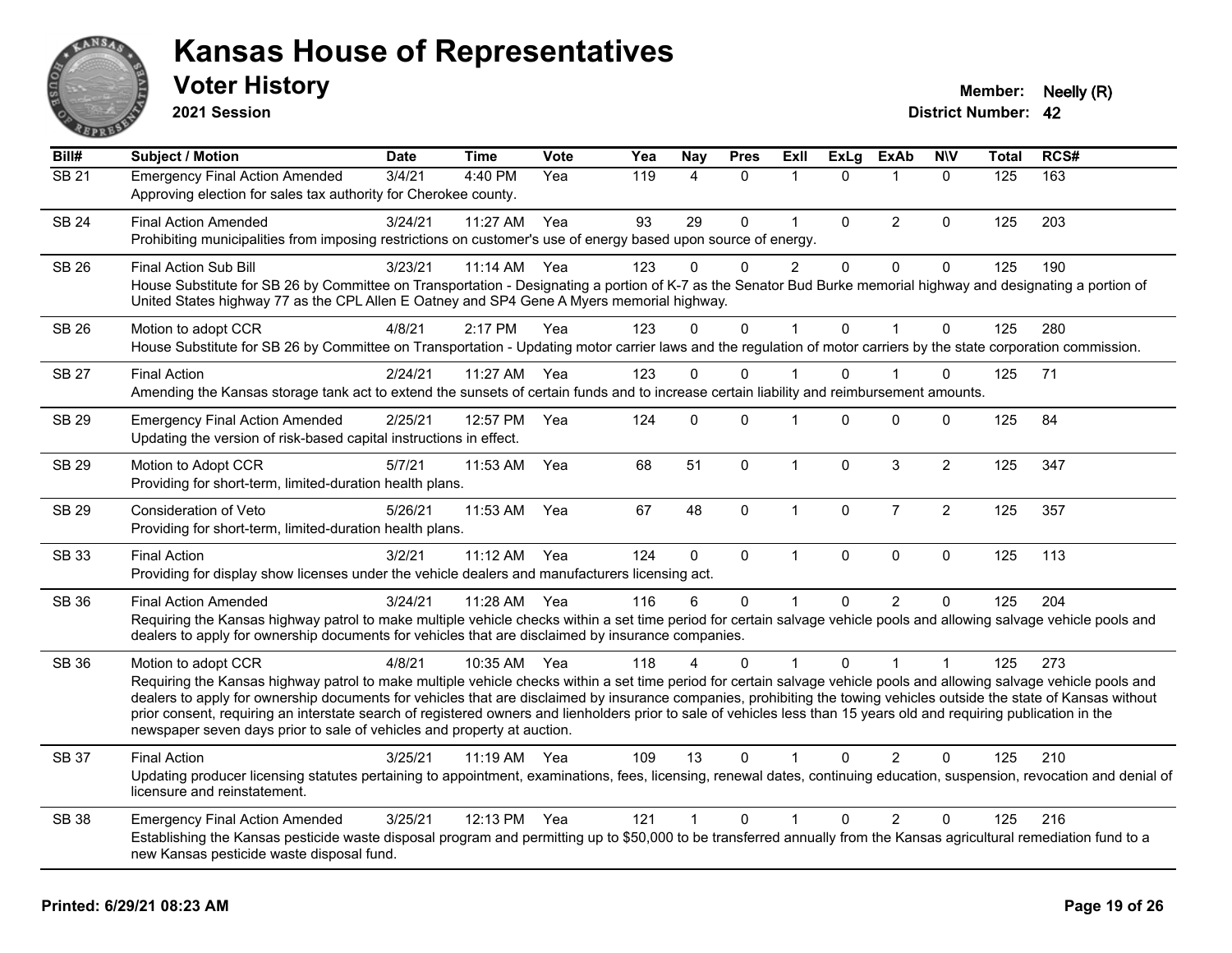# AN. **PARTIE**

#### **Kansas House of Representatives**

**2021 Session**

| $\overline{Bill#}$ | Subject / Motion                                                                                                                                                                                                                                                                                                                                           | <b>Date</b> | <b>Time</b> | <b>Vote</b> | Yea | Nay | <b>Pres</b>  | ExII | <b>ExLg</b> | <b>ExAb</b>  | <b>NIV</b> | <b>Total</b> | RCS# |
|--------------------|------------------------------------------------------------------------------------------------------------------------------------------------------------------------------------------------------------------------------------------------------------------------------------------------------------------------------------------------------------|-------------|-------------|-------------|-----|-----|--------------|------|-------------|--------------|------------|--------------|------|
| <b>SB 38</b>       | Motion to adopt CCR                                                                                                                                                                                                                                                                                                                                        | 4/8/21      | 2:19 PM     | Yea         | 120 | 3   | $\mathbf{0}$ | 1    | $\Omega$    | $\mathbf 1$  | $\Omega$   | 125          | 281  |
|                    | Establishing the Kansas pesticide waste disposal program and implementing the provisions of 2011 executive reorganization order No. 40 relating to the Kansas<br>department of agriculture's division of conservation.                                                                                                                                     |             |             |             |     |     |              |      |             |              |            |              |      |
| SB 39              | <b>Emergency Final Action Amended</b>                                                                                                                                                                                                                                                                                                                      | 2/25/21     | 12:54 PM    | Yea         | 117 | 7   | $\mathbf 0$  |      | $\Omega$    | $\mathbf{0}$ | 0          | 125          | 82   |
|                    | Changing Kansas department of agriculture division of animal health license, permit and registration renewal deadlines and allowing the animal health commissioner to<br>recover the actual cost of official calfhood vaccination tags.                                                                                                                    |             |             |             |     |     |              |      |             |              |            |              |      |
| <b>SB 40</b>       | <b>Emergency Final Action Amended</b>                                                                                                                                                                                                                                                                                                                      | 2/25/21     | 12:59 PM    | Yea         | 123 |     | $\Omega$     |      | $\Omega$    | $\Omega$     | 0          | 125          | 85   |
|                    | Updating provisions related to the Kansas department of agriculture division of conservation.                                                                                                                                                                                                                                                              |             |             |             |     |     |              |      |             |              |            |              |      |
| <b>SB 40</b>       | Motion to adopt CCR                                                                                                                                                                                                                                                                                                                                        | 3/16/21     | 12:40 PM    | Yea         | 118 | 5   | $\Omega$     |      | 0           | 0            |            | 125          | 171  |
|                    | Prescribing powers, duties and functions of the board of education of each school district, the governing body of each community college and the governing body of                                                                                                                                                                                         |             |             |             |     |     |              |      |             |              |            |              |      |
|                    | each technical college related to the COVID-19 health emergency, adding the vice president of the senate to the legislative coordinating council, modifying the<br>procedure for the declaration and extension of a state of disaster emergency under the Kansas emergency management act, prohibiting certain actions by the governor                     |             |             |             |     |     |              |      |             |              |            |              |      |
|                    | related to the COVID-19 health emergency and revoking all executive orders related to such emergency on March 31, 2021, establishing judicial review for certain                                                                                                                                                                                           |             |             |             |     |     |              |      |             |              |            |              |      |
|                    | executive orders issued during a state of disaster emergency and certain actions taken by a local unit of government during a state of local disaster emergency,<br>authorizing the legislature or the legislative coordinating council to revoke certain orders issued by the secretary of health and environment and limiting powers granted             |             |             |             |     |     |              |      |             |              |            |              |      |
|                    | to local health officers related to certain orders.                                                                                                                                                                                                                                                                                                        |             |             |             |     |     |              |      |             |              |            |              |      |
| <b>SB 47</b>       | <b>Emergency Final Action Amended</b>                                                                                                                                                                                                                                                                                                                      | 3/4/21      | 4:29 PM     | Yea         | 115 | 8   | $\Omega$     |      | $\Omega$    |              | 0          | 125          | 156  |
|                    | Enacting the Kansas taxpayer protection act, requiring the signature and tax identification number of paid tax return preparers on income tax returns and authorizing<br>actions to enjoin paid tax return preparers from engaging in certain conduct.                                                                                                     |             |             |             |     |     |              |      |             |              |            |              |      |
| <b>SB 47</b>       | Motion to adopt CCR                                                                                                                                                                                                                                                                                                                                        | 5/4/21      | 11:26 AM    | Yea         | 107 | 14  | $\Omega$     |      | $\Omega$    | 3            | 0          | 125          | 328  |
|                    | Enacting the Kansas taxpayer protection act requiring the signature and tax identification number of paid tax return preparers on income tax returns and authorizing                                                                                                                                                                                       |             |             |             |     |     |              |      |             |              |            |              |      |
|                    | actions to enjoin paid tax return preparers from engaging in certain conduct, exempting compensation attributable as a result of identity fraud, extending the dates when<br>corporate returns are required to be filed, providing conformity with the federal return due date for returns other than corporate returns, providing a temporary withholding |             |             |             |     |     |              |      |             |              |            |              |      |
|                    | option for certain teleworking employees, establishing the Eisenhower foundation contribution credit and the friends of cedar crest association contribution credit,                                                                                                                                                                                       |             |             |             |     |     |              |      |             |              |            |              |      |
|                    | extending the time period and expanding eligibility for the single city port authority credit, extending the time period for eligibility in the loan repayment program and                                                                                                                                                                                 |             |             |             |     |     |              |      |             |              |            |              |      |
|                    | income tax credit related to rural opportunity zones and defining rural opportunity zone on the basis of population.                                                                                                                                                                                                                                       |             |             |             |     |     |              |      |             |              |            |              |      |
| SB 50              | <b>Final Action Amended</b>                                                                                                                                                                                                                                                                                                                                | 3/30/21     | 10:46 AM    | Yea         | 81  | 43  | 0            |      |             | $\Omega$     | 0          | 125          | 240  |
|                    | Requiring marketplace facilitators to collect and remit sales, compensating use and transient guest taxes and prepaid wireless 911 fees, removing clickthrough nexus<br>provisions, providing for addition and subtraction modifications for the treatment of global intangible low-taxed income, business interest, capital contributions, FDIC           |             |             |             |     |     |              |      |             |              |            |              |      |
|                    | premiums and business meals, expanding the expense deduction for income taxpayers and calculating the deduction amount, providing the ability to elect to itemize for                                                                                                                                                                                      |             |             |             |     |     |              |      |             |              |            |              |      |
|                    | individuals, providing an exemption of unemployment compensation income attributable as a result of identity fraud, removing the line for reporting compensating use                                                                                                                                                                                       |             |             |             |     |     |              |      |             |              |            |              |      |
|                    | tax from individual tax returns, extending the dates when corporate tax returns are required to be filed, increasing the Kansas standard deduction and providing for an<br>extension of the corporate net operating loss carryforward period.                                                                                                              |             |             |             |     |     |              |      |             |              |            |              |      |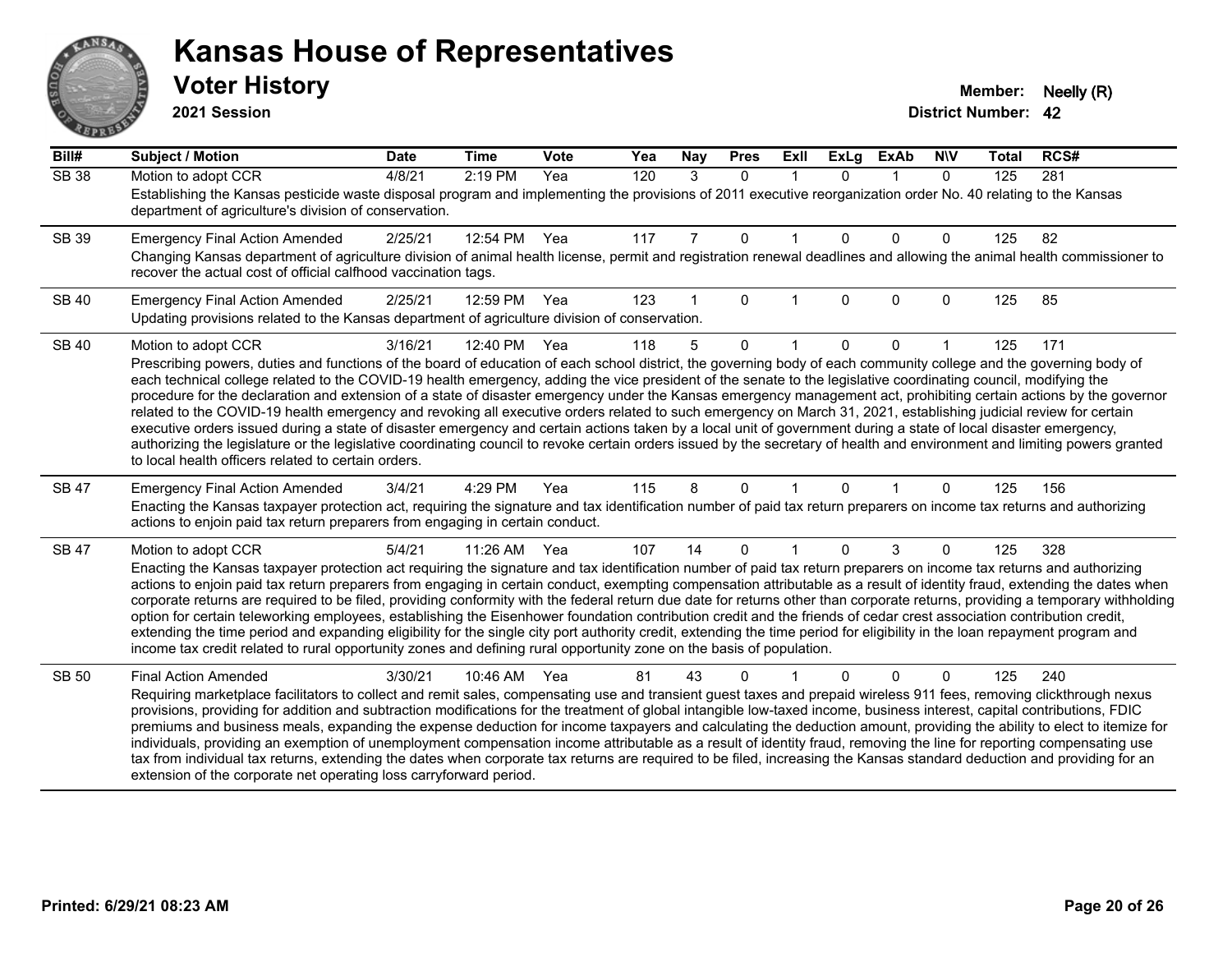

**2021 Session**

| Bill#        | <b>Subject / Motion</b>                                                                                                                                                                                                                                                                                                                                                                                                                                                                                                                                                                                                                                                                                                                                                                                                                                                                                                                            | <b>Date</b> | <b>Time</b> | Vote | Yea | Nay            | <b>Pres</b>  | ExII                 | <b>ExLg</b>  | <b>ExAb</b>    | <b>NIV</b>     | <b>Total</b> | RCS# |
|--------------|----------------------------------------------------------------------------------------------------------------------------------------------------------------------------------------------------------------------------------------------------------------------------------------------------------------------------------------------------------------------------------------------------------------------------------------------------------------------------------------------------------------------------------------------------------------------------------------------------------------------------------------------------------------------------------------------------------------------------------------------------------------------------------------------------------------------------------------------------------------------------------------------------------------------------------------------------|-------------|-------------|------|-----|----------------|--------------|----------------------|--------------|----------------|----------------|--------------|------|
| <b>SB 50</b> | Consideration of Veto                                                                                                                                                                                                                                                                                                                                                                                                                                                                                                                                                                                                                                                                                                                                                                                                                                                                                                                              | 5/3/21      | 12:47 PM    | Yea  | 84  | 39             | $\Omega$     | $\Omega$             | 0            |                | 1              | 125          | 321  |
|              | Requiring marketplace facilitators to collect and remit sales, compensating use and transient guest taxes and prepaid wireless 911 fees, removing clickthrough nexus<br>provisions, providing for addition and subtraction modifications for the treatment of global intangible low-taxed income, business interest, capital contributions, FDIC<br>premiums and business meals, expanding the expense deduction for income taxpayers and calculating the deduction amount, providing the ability to elect to itemize for<br>individuals, providing an exemption of unemployment compensation income attributable as a result of identity fraud, removing the line for reporting compensating use<br>tax from individual tax returns, extending the dates when corporate tax returns are required to be filed, increasing the Kansas standard deduction and providing for an<br>extension of the corporate net operating loss carryforward period. |             |             |      |     |                |              |                      |              |                |                |              |      |
| SB 52        | <b>Emergency Final Action</b><br>Creating the Sedgwick county urban area nuisance abatement act.                                                                                                                                                                                                                                                                                                                                                                                                                                                                                                                                                                                                                                                                                                                                                                                                                                                   | 3/25/21     | 12:18 PM    | Yea  | 80  | 42             | $\mathbf{0}$ |                      | 0            | $\overline{2}$ | 0              | 125          | 220  |
| <b>SB 55</b> | <b>Final Action Amended</b><br>Clarifying the authority of healing arts school clinics to provide healing arts services.                                                                                                                                                                                                                                                                                                                                                                                                                                                                                                                                                                                                                                                                                                                                                                                                                           | 3/24/21     | 11:29 AM    | Yea  | 122 | $\mathbf{0}$   | $\Omega$     | $\mathbf{1}$         | $\Omega$     | 2              | $\mathbf 0$    | 125          | 205  |
| <b>SB 55</b> | Motion to Adopt CCR                                                                                                                                                                                                                                                                                                                                                                                                                                                                                                                                                                                                                                                                                                                                                                                                                                                                                                                                | 4/8/21      | 11:43 PM    | Yea  | 76  | 43             | $\Omega$     | 1                    | $\mathbf{0}$ | 3              | $\overline{2}$ | 125          | 298  |
|              | Creating the fairness in women's sports act to require that female student athletic teams only include members who are biologically female.                                                                                                                                                                                                                                                                                                                                                                                                                                                                                                                                                                                                                                                                                                                                                                                                        |             |             |      |     |                |              |                      |              |                |                |              |      |
| <b>SB 58</b> | <b>Final Action Amended</b>                                                                                                                                                                                                                                                                                                                                                                                                                                                                                                                                                                                                                                                                                                                                                                                                                                                                                                                        | 3/25/21     | 11:20 AM    | Yea  | 122 | $\Omega$       | $\Omega$     | $\blacktriangleleft$ | $\Omega$     | 2              | $\mathbf{0}$   | 125          | 211  |
|              | Prohibiting the filing of certain liens or claims against real or personal property and providing for criminal penalties.                                                                                                                                                                                                                                                                                                                                                                                                                                                                                                                                                                                                                                                                                                                                                                                                                          |             |             |      |     |                |              |                      |              |                |                |              |      |
| SB 60        | <b>Final Action Amended</b>                                                                                                                                                                                                                                                                                                                                                                                                                                                                                                                                                                                                                                                                                                                                                                                                                                                                                                                        | 3/30/21     | 10:48 AM    | Yea  | 113 | 11             | $\Omega$     |                      | $\Omega$     | $\Omega$       | $\Omega$       | 125          | 241  |
|              | Defining proximate result for purposes of determining when a crime is committed partly within this state and amending the crimes of criminal sodomy and sexual battery<br>to make certain conduct unlawful when the victim's consent was obtained through a knowing misrepresentation.                                                                                                                                                                                                                                                                                                                                                                                                                                                                                                                                                                                                                                                             |             |             |      |     |                |              |                      |              |                |                |              |      |
| SB 60        | Motion to adopt CCR                                                                                                                                                                                                                                                                                                                                                                                                                                                                                                                                                                                                                                                                                                                                                                                                                                                                                                                                | 5/4/21      | 11:05 AM    | Yea  | 118 | 3              | $\Omega$     | 1                    | $\Omega$     | 3              | $\Omega$       | 125          | 327  |
|              | Creating the crime of sexual extortion and requiring an offender to register under the Kansas offender registration act, prohibiting a court from requiring psychiatric or<br>psychological examinations of an alleged victim of any crime, increasing criminal penalties for fleeing or attempting to elude a police officer when operating a stolen<br>vehicle, committing certain driving violations or causing a collision involving another driver, defining proximate result for purposes of determining when a crime is<br>committed partly within this state, removing the spousal exception from the crime of sexual battery and making fleeing or attempting to elude a police officer evidence of<br>intent to commit theft of a vehicle.                                                                                                                                                                                               |             |             |      |     |                |              |                      |              |                |                |              |      |
| SB 63        | Final Action Sub Bill                                                                                                                                                                                                                                                                                                                                                                                                                                                                                                                                                                                                                                                                                                                                                                                                                                                                                                                              | 3/23/21     | 11:19 AM    | Yea  | 77  | 46             | $\Omega$     | $\overline{2}$       | 0            | $\Omega$       | $\Omega$       | 125          | 191  |
|              | House Substitute for SB 63 by Committee on K-12 Education Budget - Enacting the back to school act to require school districts to provide a full-time, in person<br>attendance option for all students beginning March 31, 2021, for school year 2020-2021.                                                                                                                                                                                                                                                                                                                                                                                                                                                                                                                                                                                                                                                                                        |             |             |      |     |                |              |                      |              |                |                |              |      |
| SB 64        | <b>Final Action</b>                                                                                                                                                                                                                                                                                                                                                                                                                                                                                                                                                                                                                                                                                                                                                                                                                                                                                                                                | 3/24/21     | 11:12 AM    | Yea  | 120 | $\overline{2}$ | $\Omega$     |                      | $\Omega$     | $\overline{2}$ | $\mathbf 0$    | 125          | 199  |
|              | Amending the private and out-of-state postsecondary educational institution act to clarify the state board of regents' authority and provide additional student<br>protections and institutional accountability.                                                                                                                                                                                                                                                                                                                                                                                                                                                                                                                                                                                                                                                                                                                                   |             |             |      |     |                |              |                      |              |                |                |              |      |
| SB 65        | <b>Emergency Final Action Amended</b>                                                                                                                                                                                                                                                                                                                                                                                                                                                                                                                                                                                                                                                                                                                                                                                                                                                                                                              | 3/25/21     | 12:16 PM    | Yea  | 121 |                | $\Omega$     | 1                    | <sup>n</sup> | $\mathfrak{p}$ | $\Omega$       | 125          | 219  |
|              | Enhancing the high performance incentive program by decoupling the KIT and KIR workforce training programs and by providing for the transferability of the tax credit.                                                                                                                                                                                                                                                                                                                                                                                                                                                                                                                                                                                                                                                                                                                                                                             |             |             |      |     |                |              |                      |              |                |                |              |      |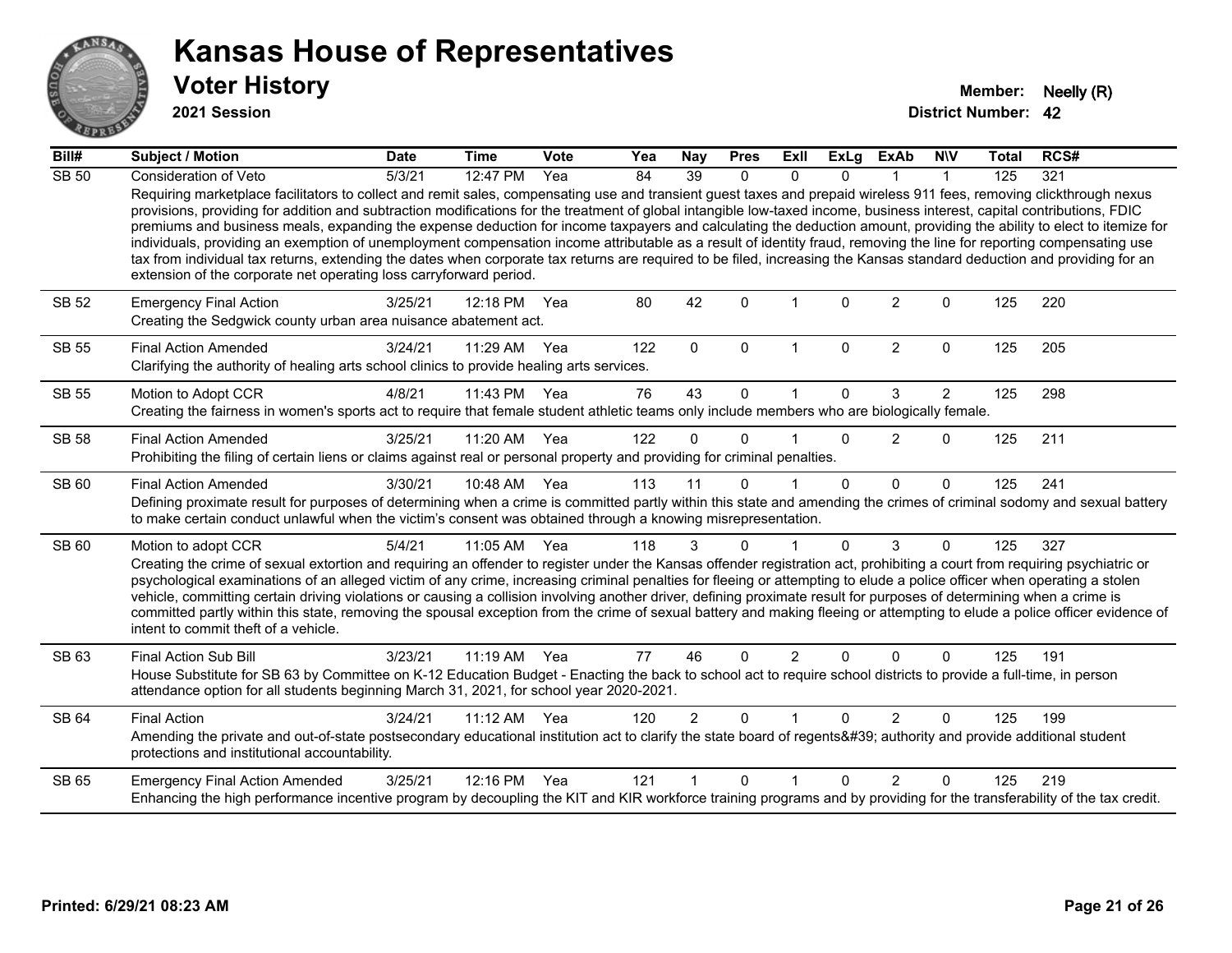#### ANS Erry  $E$   $\mathbf{F}$

#### **Kansas House of Representatives**

**2021 Session**

**Voter History Member: Neelly (R)** 

| Bill#        | <b>Subject / Motion</b>                                                                                                                                                                                                                                                                                                                                                                                                                                                                                                                                                                                                                                                                                                                        | <b>Date</b> | <b>Time</b> | Vote | Yea | <b>Nay</b>     | <b>Pres</b>  | <b>ExII</b>    | <b>ExLg</b> | <b>ExAb</b>    | <b>NIV</b>   | Total | RCS# |
|--------------|------------------------------------------------------------------------------------------------------------------------------------------------------------------------------------------------------------------------------------------------------------------------------------------------------------------------------------------------------------------------------------------------------------------------------------------------------------------------------------------------------------------------------------------------------------------------------------------------------------------------------------------------------------------------------------------------------------------------------------------------|-------------|-------------|------|-----|----------------|--------------|----------------|-------------|----------------|--------------|-------|------|
| <b>SB 66</b> | <b>Emergency Final Action Amended</b><br>Amending the angel investor tax credit with respect to the definition of qualified securities, tax credit limitations and amounts, investor requirements and extending the<br>date that credits may be allowed, and also amending the tax credit for expenses incurred to make a residence accessible to persons with a disability by increasing the<br>credit.                                                                                                                                                                                                                                                                                                                                       | 3/25/21     | 12:14 PM    | Yea  | 109 | 12             | $\mathbf{1}$ |                | $\Omega$    | $\mathcal{P}$  | $\Omega$     | 125   | 217  |
| SB 67        | <b>Final Action Amended</b><br>Expanding the definitions of all-terrain vehicles and recreational off-highway vehicles.                                                                                                                                                                                                                                                                                                                                                                                                                                                                                                                                                                                                                        | 3/23/21     | 11:21 AM    | Yea  | 99  | 24             | 0            | 2              | 0           | $\Omega$       | $\mathbf 0$  | 125   | 192  |
| SB 67        | Motion to adopt CCR<br>Permitting funeral escorts to direct traffic for funeral processions and requiring drivers to yield the right-of-way and move over for authorized utility or telecommunication<br>vehicles.                                                                                                                                                                                                                                                                                                                                                                                                                                                                                                                             | 4/8/21      | 10:37 AM    | Yea  | 119 | $\mathbf{3}$   | $\mathbf 0$  | $\mathbf{1}$   | $\Omega$    | $\mathbf{1}$   | $\mathbf{1}$ | 125   | 274  |
| <b>SB 77</b> | <b>Final Action Amended</b><br>Enacting the audiology and speech-language pathology interstate compact.                                                                                                                                                                                                                                                                                                                                                                                                                                                                                                                                                                                                                                        | 3/18/21     | 11:30 AM    | Yea  | 119 | 3              | $\Omega$     |                | $\Omega$    | $\overline{2}$ | $\Omega$     | 125   | 183  |
| <b>SB78</b>  | Final Action Sub Bill<br>House Substitute for SB 78 by Committee on Insurance and Pensions - Updating the national insurance commissioners credit for insurance reinsurance model law,<br>codifying the national insurance commissioners credit for reinsurance model regulation and updating certain terms and definitions relating to the insurance holding<br>company act, service contracts and surplus lines insurance. Eliminating certain requirements relating to the annual submittal of certain documents by out-of-state risk<br>retention groups, extending the time frame to submit certain documents by professional employer organizations, abolishing the utilization review advisory committee and<br>replacing it with URAC. | 3/30/21     | 10:49 AM    | Yea  | 124 | $\Omega$       | 0            | $\mathbf{1}$   | $\Omega$    | $\mathbf{0}$   | $\mathbf 0$  | 125   | 242  |
| <b>SB78</b>  | Motion to adopt CCR<br>House Substitute for SB 78 by Committee on Insurance and Pensions - Updating the national insurance commissioners credit for insurance reinsurance model law,<br>codifying the national insurance commissioners credit for reinsurance model regulation and updating certain terms and definitions relating to the insurance holding<br>company act, service contracts and surplus lines insurance. Eliminating certain requirements relating to the annual submittal of certain documents by out-of-state risk<br>retention groups, extending the time frame to submit certain documents by professional employer organizations, abolishing the utilization review advisory committee and<br>replacing it with URAC.   | 5/7/21      | 11:24 AM    | Yea  | 113 | $\overline{7}$ | $\mathbf{0}$ | $\mathbf{1}$   | $\Omega$    | 4              | $\mathbf{0}$ | 125   | 346  |
| <b>SB 86</b> | <b>Final Action Amended</b><br>Conforming certain KPERS provisions with the federal CARES act.                                                                                                                                                                                                                                                                                                                                                                                                                                                                                                                                                                                                                                                 | 3/24/21     | 11:30 AM    | Yea  | 122 | $\Omega$       | $\Omega$     | $\mathbf{1}$   | $\Omega$    | $\overline{2}$ | $\Omega$     | 125   | 206  |
| <b>SB 86</b> | Motion to adopt CCR<br>Establishing the Kansas extraordinary utility costs loan deposit program and the Kansas economic recovery loan deposit program and amending the city utility low-<br>interest loan program by providing for electronic repayment of loans, cash basis exception, payment frequency, loan security and an ending date for making loans.                                                                                                                                                                                                                                                                                                                                                                                  | 4/9/21      | 11:43 AM    | Yea  | 117 | 6              | 0            | $\overline{2}$ | 0           | $\mathbf{0}$   | $\Omega$     | 125   | 302  |
| <b>SB 88</b> | <b>EFA Amend and Debate</b><br>House Substitute for SB 88 by Committee on Financial Institutions and Rural Development - Establishing the city utility low-interest loan program, allowing cities to apply<br>to the state treasurer for loans from state unencumbered funds for extraordinary electric or natural gas costs incurred during the extreme winter weather event of<br>February 2021.                                                                                                                                                                                                                                                                                                                                             | 3/3/21      | 11:34 AM    | Yea  | 124 | 0              | $\Omega$     |                | $\Omega$    | $\Omega$       | $\Omega$     | 125   | 116  |
| SB 89        | <b>Emergency Final Action Amended</b><br>Exempting the transport of agricultural forage commodities from secured load requirements.                                                                                                                                                                                                                                                                                                                                                                                                                                                                                                                                                                                                            | 3/25/21     | 12:15 PM    | Yea  | 122 | 0              | $\Omega$     |                | $\Omega$    | $\overline{2}$ | $\Omega$     | 125   | 218  |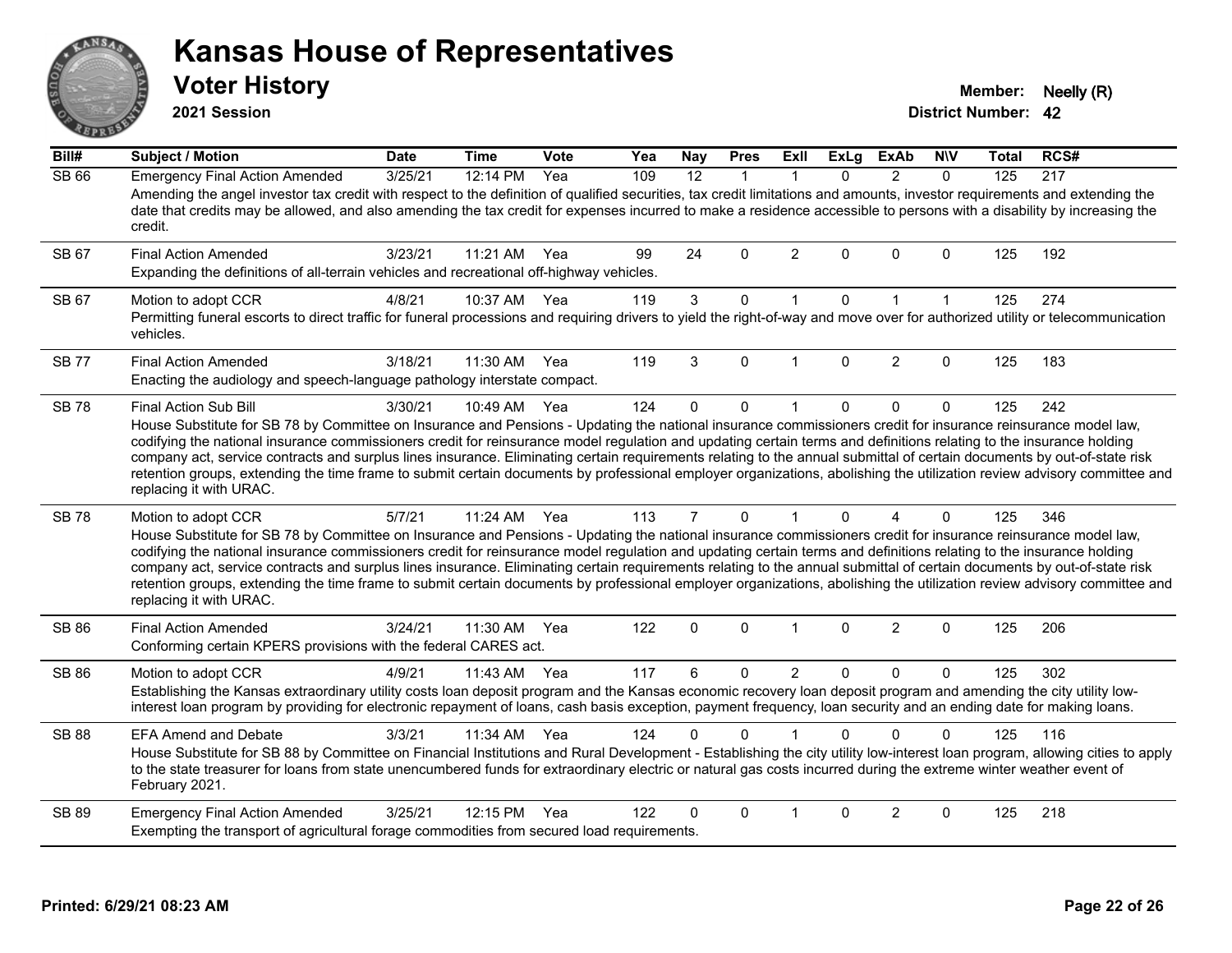

**2021 Session**

| Bill#         | <b>Subject / Motion</b>                                                                                                                                                                                                                                                                                                                                                        | <b>Date</b> | <b>Time</b> | Vote | Yea | <b>Nay</b>     | <b>Pres</b>  | <b>ExII</b>    | <b>ExLg</b>  | <b>ExAb</b>    | <b>N\V</b>   | <b>Total</b> | RCS# |
|---------------|--------------------------------------------------------------------------------------------------------------------------------------------------------------------------------------------------------------------------------------------------------------------------------------------------------------------------------------------------------------------------------|-------------|-------------|------|-----|----------------|--------------|----------------|--------------|----------------|--------------|--------------|------|
| SB 90         | <b>Emergency Final Action Amended</b><br>Amending the Kansas rural housing incentive district act to permit bond funding for vertical residential renovation of older buildings in central business districts and by<br>changing the definitions of an eligible city or county.                                                                                                | 3/25/21     | 12:20 PM    | Yea  | 105 | 17             | 0            | 1              | $\mathbf{0}$ | $\overline{2}$ | $\Omega$     | 125          | 222  |
| SB 91         | <b>EFA Sub Bill</b><br>House Substitute for SB 91 by Committee on Commerce, Labor and Economic Development - Providing liability protection for businesses, municipalities and<br>educational institutions that participate in high school work-based learning programs and providing that schools are responsible for injuries to students participating in<br>such programs. | 4/8/21      | 11:31 AM    | Yea  | 123 | $\Omega$       | $\Omega$     | 1              | $\Omega$     |                | $\Omega$     | 125          | 278  |
| <b>SB 95</b>  | <b>Final Action Amended</b><br>Exempting motor vehicle odometer reading recording requirements when such recording requirements are exempted by federal law.                                                                                                                                                                                                                   | 3/23/21     | 11:22 AM    | Yea  | 123 | $\Omega$       | $\mathbf{0}$ | $\overline{2}$ | $\Omega$     | $\Omega$       | $\mathbf{0}$ | 125          | 193  |
| SB 95         | Motion to adopt CCR<br>Exempting motor vehicle odometer reading recording requirements when such recording requirements are exempted by federal law and expanding the definitions of all-<br>terrain vehicles and recreational off-highway vehicles.                                                                                                                           | 4/8/21      | 10:40 AM    | Yea  | 116 | 6              | 0            |                | 0            |                | $\mathbf 1$  | 125          | 275  |
| SB 99         | <b>Final Action Sub Bill</b><br>House Substitute for SB 99 by Committee on Transportation - Increasing the bond amount required for a vehicle dealer license and providing for display show licenses<br>under the vehicle dealers and manufacturers licensing act.                                                                                                             | 3/23/21     | 11:23 AM    | Yea  | 121 | $\overline{2}$ | 0            | $\overline{2}$ | $\Omega$     | $\mathbf{0}$   | 0            | 125          | 194  |
| <b>SB 103</b> | <b>Final Action Amended</b><br>Amending the Kansas power of attorney act regarding the form of a power of attorney and the duties of third parties relying and acting on a power of attorney.                                                                                                                                                                                  | 3/25/21     | 11:21 AM    | Yea  | 122 | $\mathbf 0$    | $\mathbf 0$  | $\mathbf{1}$   | $\mathbf 0$  | $\overline{2}$ | $\mathbf 0$  | 125          | 212  |
| SB 103        | Motion to adopt CCR<br>Amending the Kansas power of attorney act regarding the form of a power of attorney and the duties of third parties relying and acting on a power of attorney.                                                                                                                                                                                          | 4/7/21      | 3:44 PM     | Yea  | 123 | 0              | $\Omega$     |                | 0            |                | 0            | 125          | 268  |
| <b>SB 106</b> | <b>Final Action Amended</b><br>Enacting the revised uniform law on notarial acts and repealing the uniform law on notarial acts.                                                                                                                                                                                                                                               | 3/30/21     | 10:51 AM    | Yea  | 122 | $\overline{2}$ | $\mathbf 0$  | 1              | $\Omega$     | $\mathbf 0$    | 0            | 125          | 243  |
| <b>SB 106</b> | Motion to adopt CCR<br>Enacting the revised uniform law on notarial acts and repealing the uniform law on notarial acts.                                                                                                                                                                                                                                                       | 4/7/21      | 3:46 PM     | Yea  | 123 | 0              | 0            | $\mathbf{1}$   | $\Omega$     | $\mathbf{1}$   | 0            | 125          | 269  |
| <b>SB 107</b> | <b>Final Action Amended</b><br>Enacting the uniform fiduciary income and principal act (UFIPA).                                                                                                                                                                                                                                                                                | 3/25/21     | 11:23 AM    | Yea  | 122 | $\Omega$       | $\mathbf 0$  | $\mathbf{1}$   | $\Omega$     | 2              | $\Omega$     | 125          | 213  |
| <b>SB 107</b> | Motion to adopt CCR<br>Enacting the uniform fiduciary income and principal act (UFIPA).                                                                                                                                                                                                                                                                                        | 4/7/21      | 3:48 PM     | Yea  | 123 | $\mathbf 0$    | 0            | $\mathbf{1}$   | 0            | $\mathbf{1}$   | $\mathbf 0$  | 125          | 270  |
| <b>SB 118</b> | <b>Final Action</b><br>Providing for the dissolution of special districts and the assumption of responsibilities by a city or county.                                                                                                                                                                                                                                          | 3/23/21     | 11:26 AM    | Yea  | 121 | $\overline{2}$ | $\Omega$     | $\overline{2}$ | $\Omega$     | $\mathbf{0}$   | $\mathbf 0$  | 125          | 195  |
| <b>SB 122</b> | <b>Final Action Amended</b><br>Modifying certain rules of evidence in the code of civil procedure related to authentication of records and documents.                                                                                                                                                                                                                          | 3/30/21     | 10:52 AM    | Yea  | 117 |                | $\Omega$     | $\mathbf 1$    | $\Omega$     | $\mathbf{0}$   | $\mathbf 0$  | 125          | 244  |
| <b>SB 122</b> | Motion to adopt CCR<br>Modifying certain rules of evidence in the code of civil procedure related to authentication of records and documents.                                                                                                                                                                                                                                  | 4/7/21      | 3:49 PM     | Yea  | 115 | 8              | $\Omega$     |                | $\Omega$     | $\mathbf{1}$   | $\Omega$     | 125          | 271  |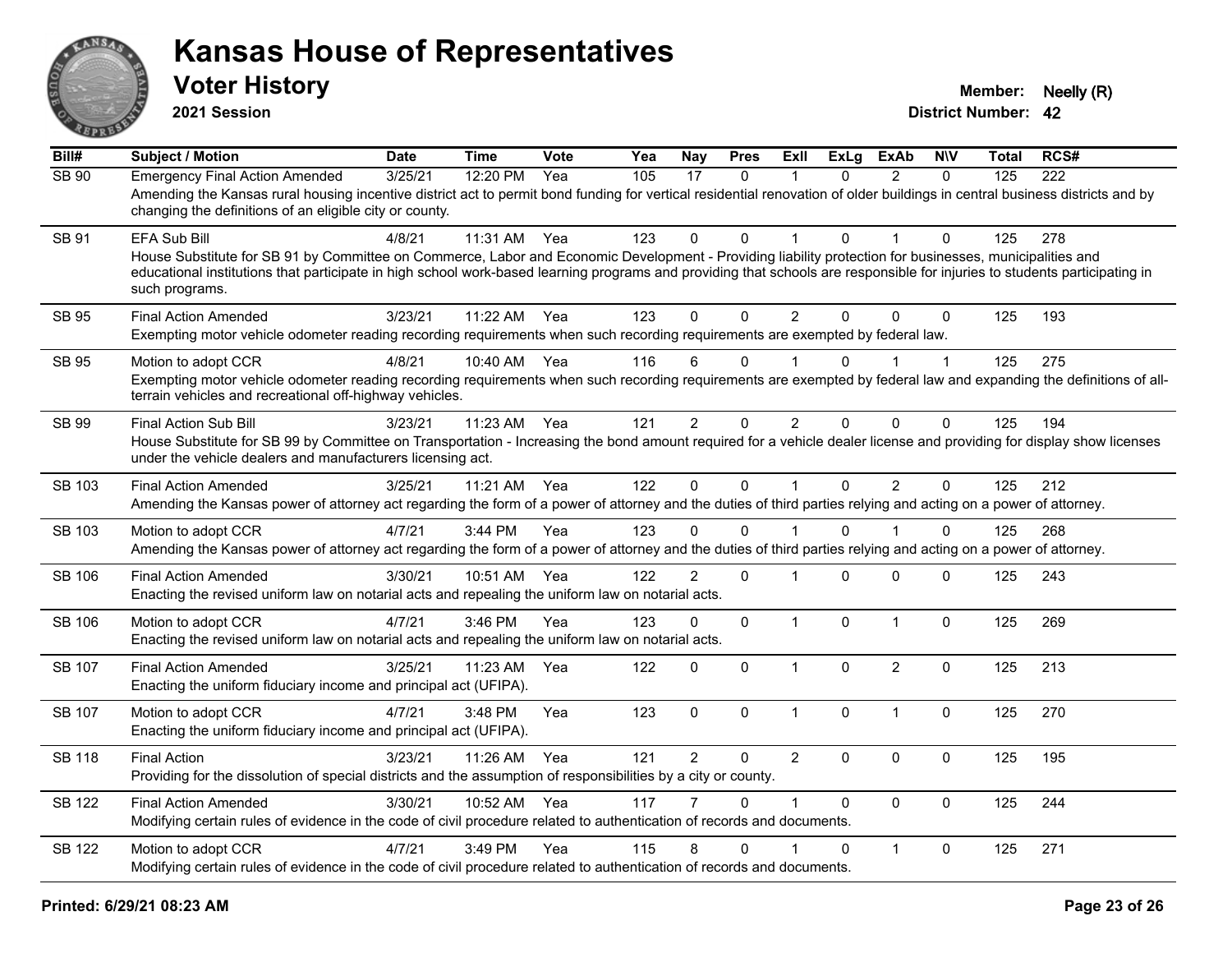

**2021 Session**

| Bill#         | Subject / Motion                                                                                                                                                                                                                                                                                                                                                                                                                                                                                                                                                                                                                                                                                                                                                                                                                                                     | <b>Date</b> | <b>Time</b> | <b>Vote</b> | Yea | <b>Nay</b>      | <b>Pres</b>  | <b>ExII</b> | <b>ExLg</b> | <b>ExAb</b>    | <b>NIV</b>  | Total | RCS# |
|---------------|----------------------------------------------------------------------------------------------------------------------------------------------------------------------------------------------------------------------------------------------------------------------------------------------------------------------------------------------------------------------------------------------------------------------------------------------------------------------------------------------------------------------------------------------------------------------------------------------------------------------------------------------------------------------------------------------------------------------------------------------------------------------------------------------------------------------------------------------------------------------|-------------|-------------|-------------|-----|-----------------|--------------|-------------|-------------|----------------|-------------|-------|------|
| <b>SB 124</b> | Final Action Sub Bill Amended<br>House Substitute for SB 124 by Committee on Commerce, Labor and Economic Development - Expanding STAR bonds by adding rural redevelopment projects and<br>major business facilities, prohibiting public officials from employment with a developer, providing for public notice of hearings on city or county websites, posting of<br>certain documents and links on websites, disclosure of names of developer, disclosure of state, federal and local tax incentives within a STAR bond district, changing<br>certain project financing, investment and sales provisions, adding visitor tracking plan requirements and additional feasibility study requirements with oversight by the<br>secretary, requiring approval by the secretary for real estate transfers, requiring district contiguity and extending the sunset date. | 3/30/21     | 10:53 AM    | Yea         | 101 | $\overline{23}$ | $\mathbf{0}$ |             | $\Omega$    | $\Omega$       | $\Omega$    | 125   | 245  |
| SB 127        | <b>Final Action Amended</b><br>Modifying the eligibility requirements for restricted driving privileges, increasing the age for eligibility to renew drivers' licenses online to 65 and allowing drivers' license<br>renewal notices to be sent electronically.                                                                                                                                                                                                                                                                                                                                                                                                                                                                                                                                                                                                      | 3/30/21     | 10:55 AM    | Yea         | 123 |                 | ሰ            |             |             | U              | 0           | 125   | 246  |
| <b>SB 127</b> | Motion to adopt CCR<br>Modifying the eligibility requirements for restricted driving privileges, increasing the age for eligibility to renew drivers' licenses online to 65, allowing drivers' license<br>renewal notices to be sent electronically, authorizing a waiver of traffic fines for manifest hardship situations and excluding the additional 90-day wait period for driver's<br>license suspension for certain offenses.                                                                                                                                                                                                                                                                                                                                                                                                                                 | 4/8/21      | 10:42 AM    | Yea         | 122 | $\Omega$        | $\Omega$     |             | 0           |                | 1           | 125   | 276  |
| <b>SB 142</b> | <b>Emergency Final Action Amended</b><br>Requiring coast guard-approved personal flotation devices as prescribed by the secretary of wildlife, parks and tourism in rules and regulations.                                                                                                                                                                                                                                                                                                                                                                                                                                                                                                                                                                                                                                                                           | 3/25/21     | 12:24 PM    | Yea         | 102 | 20              | $\mathbf 0$  | $\mathbf 1$ | $\Omega$    | $\overline{2}$ | $\mathbf 0$ | 125   | 225  |
| <b>SB 142</b> | Motion to adopt CCR<br>Amending certain department of wildlife, parks and tourism statutes by requiring coast guard-approved personal flotation devices as prescribed by the secretary of<br>wildlife, parks and tourism in rules and regulations and updating the reference to the guidelines of the American fisheries society in the commercialization of wildlife<br>statute.                                                                                                                                                                                                                                                                                                                                                                                                                                                                                    | 4/8/21      | 2:23 PM     | Yea         | 109 | 14              | $\Omega$     |             | 0           |                | $\Omega$    | 125   | 282  |
| SB 143        | <b>Emergency Final Action Amended</b><br>Updating definitions and increasing maximum functional unit license and storage fees relating to grain and public warehouse laws.                                                                                                                                                                                                                                                                                                                                                                                                                                                                                                                                                                                                                                                                                           | 3/25/21     | 12:21 PM    | Yea         | 117 | 5               | 0            |             | $\Omega$    | 2              | 0           | 125   | 223  |
| <b>SB 143</b> | Motion to adopt CCR<br>Updating definitions and increasing maximum functional unit license and storage fees relating to grain and public warehouse laws.                                                                                                                                                                                                                                                                                                                                                                                                                                                                                                                                                                                                                                                                                                             | 4/8/21      | $2:25$ PM   | Yea         | 115 | 8               | 0            |             | 0           |                | 0           | 125   | 283  |
| <b>SB 158</b> | <b>EFA Sub Bill Amended</b><br>House Substitute for SB 158 by Committee on Federal and State Affairs - Creating the Kansas medical marijuana regulation act.                                                                                                                                                                                                                                                                                                                                                                                                                                                                                                                                                                                                                                                                                                         | 5/6/21      | 3:36 PM     | Yea         | 79  | 42              | 0            | 0           |             | 2              | 1           | 125   | 342  |
| SB 159        | <b>Emergency Final Action Amended</b><br>Paying certain claims against the state submitted by the joint committee on special claims against the state.                                                                                                                                                                                                                                                                                                                                                                                                                                                                                                                                                                                                                                                                                                               | 3/30/21     | 8:01 PM     | Yea         | 106 | 17              | 0            |             | $\Omega$    | 1              | 0           | 125   | 258  |
| SB 159        | Motion to adopt CCR<br>Appropriations for FY 2021, FY 2022, and FY 2023, for various state agencies; authorizing the payment of certain claims against the state; authorizing certain transfers<br>and capital improvement projects.                                                                                                                                                                                                                                                                                                                                                                                                                                                                                                                                                                                                                                 | 5/7/21      | 3:50 PM     | Yea         | 98  | 21              | 0            |             | $\Omega$    | 4              | 1           | 125   | 349  |
| SB 160        | <b>Emergency Final Action Amended</b><br>Updating the reference to the guidelines of the American fisheries society in the commercialization of wildlife statute.                                                                                                                                                                                                                                                                                                                                                                                                                                                                                                                                                                                                                                                                                                    | 3/25/21     | 12:19 PM    | Yea         | 120 | 2               | $\Omega$     |             | $\Omega$    | 2              | 0           | 125   | 221  |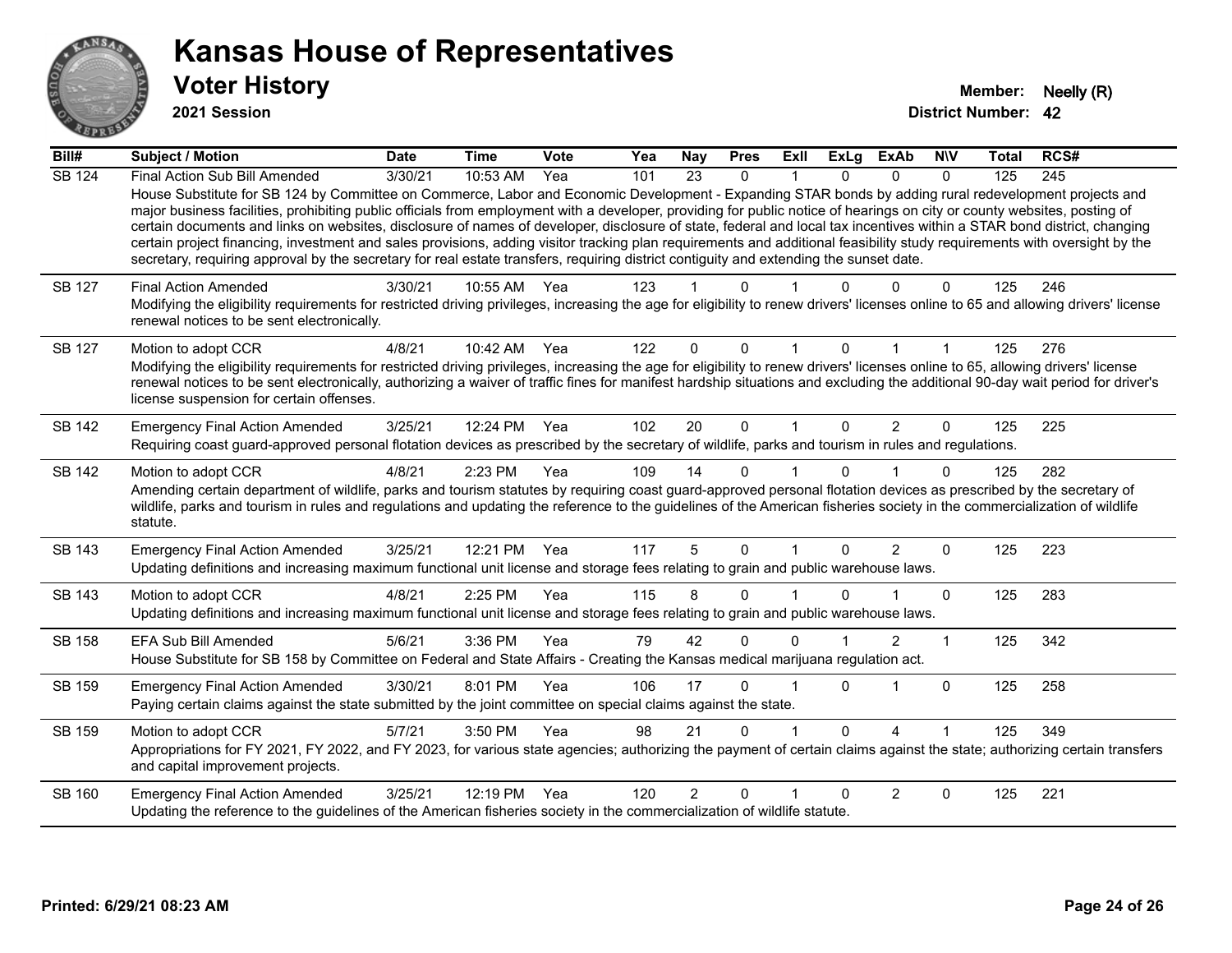

**2021 Session**

| Bill#         | <b>Subject / Motion</b>                                                                                                                                                                                                                                                                                                                                                                                                                                                                                                                                                                                                                                                       | <b>Date</b> | <b>Time</b>  | <b>Vote</b> | Yea | <b>Nay</b>     | <b>Pres</b>  | ExII                 | <b>ExLg</b>  | <b>ExAb</b>    | <b>NIV</b>   | <b>Total</b> | RCS# |
|---------------|-------------------------------------------------------------------------------------------------------------------------------------------------------------------------------------------------------------------------------------------------------------------------------------------------------------------------------------------------------------------------------------------------------------------------------------------------------------------------------------------------------------------------------------------------------------------------------------------------------------------------------------------------------------------------------|-------------|--------------|-------------|-----|----------------|--------------|----------------------|--------------|----------------|--------------|--------------|------|
| <b>SB 170</b> | <b>Emergency Final Action Amended</b><br>Clarifying the authority of the Kansas commission for the deaf and hard of hearing with regard to registration of interpreters, establishing guidelines for communication<br>access services and authorizing the adoption of rules and regulations.                                                                                                                                                                                                                                                                                                                                                                                  | 3/18/21     | 11:54 AM     | Yea         | 98  | 23             | $\Omega$     | 1                    | $\Omega$     | $\overline{2}$ | $\mathbf{1}$ | 125          | 185  |
| SB 170        | Motion to adopt CCR<br>Enacting the psychology interjurisdictional compact to provide for interjurisdictional authorization to practice telepsychology and temporary in-person, face-to-face<br>psychology and enacting the physical therapy licensure compact and authorizing criminal history record checks in the physical therapy practice act.                                                                                                                                                                                                                                                                                                                           | 4/9/21      | 2:25 PM      | Yea         | 119 | 4              | $\Omega$     | $\overline{2}$       | $\mathbf{0}$ | $\Omega$       | $\mathbf{0}$ | 125          | 304  |
| <b>SB 172</b> | <b>Final Action Amended</b><br>Creating the crimes of trespassing on a critical infrastructure facility and criminal damage to a critical infrastructure facility and eliminating the crime of tampering with a<br>pipeline.                                                                                                                                                                                                                                                                                                                                                                                                                                                  | 3/30/21     | 10:56 AM     | Yea         | 82  | 42             | $\Omega$     |                      | $\Omega$     | $\Omega$       | $\Omega$     | 125          | 247  |
| SB 175        | <b>Final Action Amended</b><br>Enacting the rural emergency hospital act to provide for the licensure of rural emergency hospitals and establishing the rural hospital innovation grant program to assist<br>rural hospitals in serving rural communities.                                                                                                                                                                                                                                                                                                                                                                                                                    | 3/25/21     | 11:24 AM     | Yea         | 119 | 3              | 0            | $\blacktriangleleft$ | 0            | $\overline{2}$ | $\mathbf 0$  | 125          | 214  |
| <b>SB 175</b> | Motion to adopt CCR<br>Enacting the rural emergency hospital act to provide for the licensure of rural emergency hospitals and establishing the rural hospital innovation grant program to assist<br>rural hospitals in serving rural communities.                                                                                                                                                                                                                                                                                                                                                                                                                            | 4/8/21      | 3:30 PM      | Yea         | 64  | 59             | $\mathbf 0$  | $\mathbf{1}$         | $\mathbf 0$  | $\mathbf{1}$   | $\mathbf 0$  | 125          | 284  |
| SB 178        | <b>Final Action Amended</b><br>Providing for trust company charter conversions.                                                                                                                                                                                                                                                                                                                                                                                                                                                                                                                                                                                               | 3/18/21     | 11:31 AM     | Yea         | 121 | 1              | $\mathbf{0}$ | $\mathbf 1$          | $\Omega$     | $\overline{2}$ | $\Omega$     | 125          | 184  |
| SB 235        | <b>Final Action</b><br>Enacting the back to school act to require school districts to provide a full-time, in person attendance option for all students beginning on March 26, 2021.                                                                                                                                                                                                                                                                                                                                                                                                                                                                                          | 3/16/21     | $11:19$ AM   | Yea         | 55  | 69             | $\Omega$     | $\mathbf{1}$         | $\Omega$     | $\Omega$       | $\Omega$     | 125          | 170  |
| SB 238        | <b>Final Action Sub Amended</b><br>Establishing certification and funding for certified community behavioral health clinics, authorizing telemedicine waivers for out-of-state healthcare providers, reducing<br>certain requirements for licensure by the behavioral sciences regulatory board and expanding out-of-state temporary permits to practice behavioral sciences<br>professions.                                                                                                                                                                                                                                                                                  | 3/25/21     | 11:27 AM     | Yea         | 121 |                | $\Omega$     |                      | 0            | $\overline{2}$ | 0            | 125          | 215  |
| <b>SB 238</b> | Motion to adopt CCR<br>Requiring emergency medical services operators be overseen by medical directors or physicians; clarifying duties and functions of the state board of pharmacy;<br>providing for confidentiality of investigations, inspections and audits; establishing fees on out-of-state facilities; defining telepharmacy and requiring the adoption of rules<br>and regulations related thereto.                                                                                                                                                                                                                                                                 | 4/9/21      | 2:28 PM      | Yea         | 116 | $\overline{7}$ | $\Omega$     | $\overline{2}$       | $\Omega$     | 0              | $\Omega$     | 125          | 305  |
| SB 273        | <b>Final Action Sub Bill</b><br>House Substitute for Substitute for SB 273 by Committee on Judiciary - Directing that tobacco product manufacturer remittances be credited to the Kansas endowment<br>for youth fund rather than deposited into escrow upon certification by the attorney general.                                                                                                                                                                                                                                                                                                                                                                            | 3/30/21     | 10:57 AM Yea |             | 123 | $\mathbf{1}$   | $\mathbf{0}$ | 1                    | $\mathbf{0}$ | 0              | $\Omega$     | 125          | 248  |
| SB 273        | Motion to Adopt CCR<br>Enacting the COVID-19 small business relief act to provide funds for impacted small businesses, create the COVID-19 small business relief fund of the legislative<br>coordinating council and the COVID-19 small business relief claims board, require certain counties to establish and administer a county COVID-19 small business relief<br>fund and certain cities to establish and administer a city COVID-19 small business relief fund, require a study by the legislative division of post audit and prohibit<br>compensation for intangible losses related to the COVID-19 public health emergency under the Kansas emergency management act. | 5/7/21      | 11:59 PM     | Yea         | 68  | 42             | $\mathbf{1}$ | $\mathbf{1}$         | $\Omega$     | 13             | $\Omega$     | 125          | 354  |